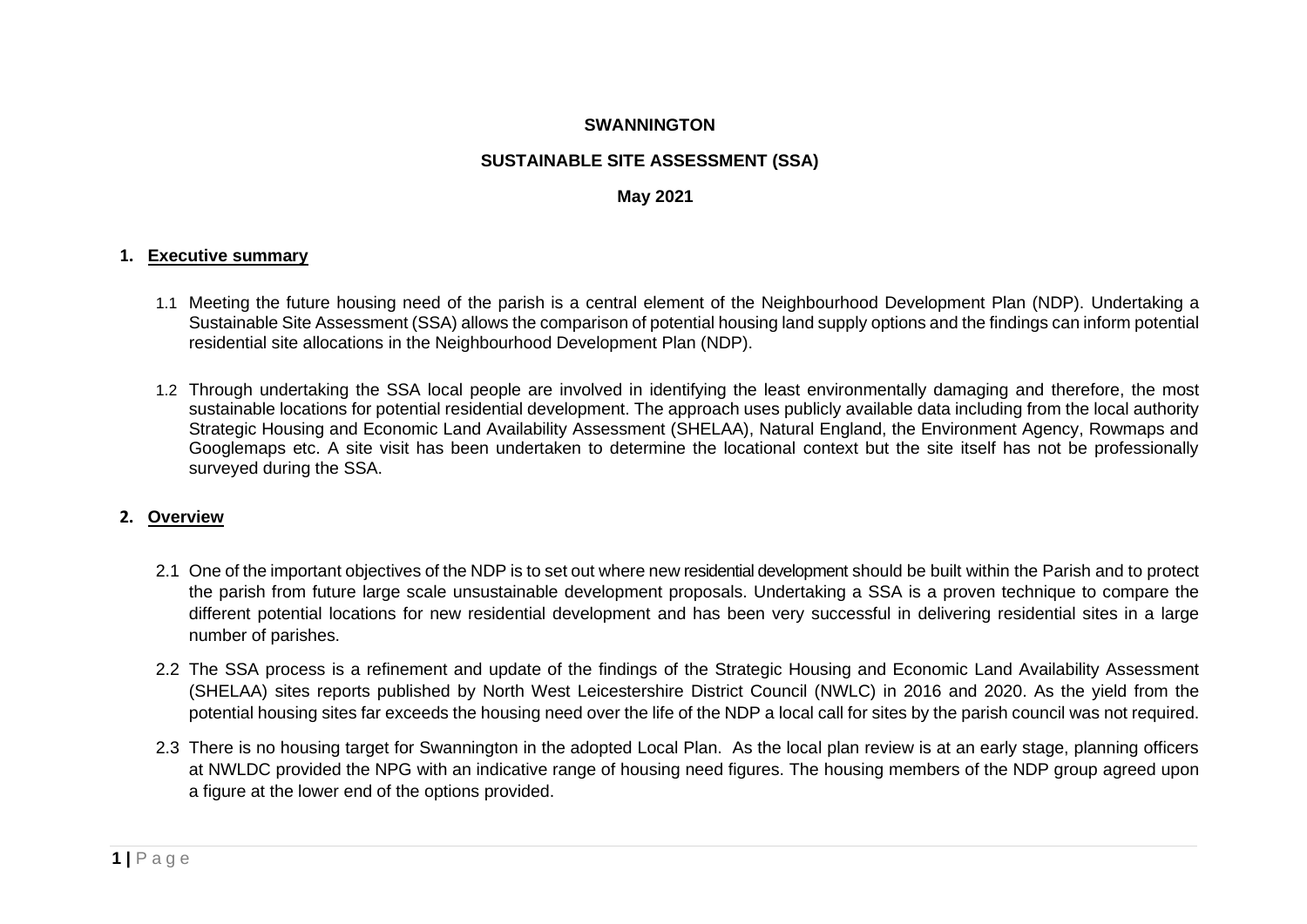2.4 This SSA report sets out how an independent consultant from YourLocale, a planning consultancy specialising in supporting communities to devise NDP's, worked with local people to appraise the residential site options.

#### **3. Involving land owners and site promoters**

- 3.1 NWLDC has prepared a SHELAA which identifies the potentially available sites put forward by landowners for residential development. The original SHELAA in 2016 offered 13 sites, the amended SHELAA in 2020 offered ten sites but two of these could not proceed to detailed assessment as they were a lengthy distance from the current built form and against the policy in the local plan that protects development in the countryside. One of the remaining eight sites is outside the boundary of the NDP area so 7 SSA's were subjected to a professional Sustainable Site Assessment (SSA) exercise conducted by YourLocale against scoring criteria agreed with local people.
- 3.2 A scoring matrix based upon the methodology supported by the National Planning Policy Frameworks (NPPF's) was agreed by parish council members.

#### **4. Site Selection Criteria**

- 4.1 The initial site assessments were undertaken by Derek Doran BSc (Hons) MCIH MBA the Lead Associate from YourLocale to ensure a professional approach based upon past experience of similar residential site assessments and to ensure a high level of objectivity and consistency in scoring.
- 4.2 The site assessment included a comprehensive desk top study and on line research followed by a visit to each of the sites. This led to some amendments being agreed by members of the parish council and it was then possible to rank each site in order of overall sustainability.
- 4.3 The policy position of NWLDC in terms of their assessment of the developability of the sites was a material consideration in the discussions of scoring and their informal planning opinion of NWLDC officers were sought and these responses affected the outcome of the process.
- 4.4 The sites were then re-visited to ensure that all factors and information were considered in the assessments that were sent as drafts to the owners/agents for their comment and input.

#### **5. The Criteria and the RAG Scoring System**

5.1 The SHELAA methodology jointly agreed between the Local Planning Authorities (including NWLDC) of Leicester and Leicestershire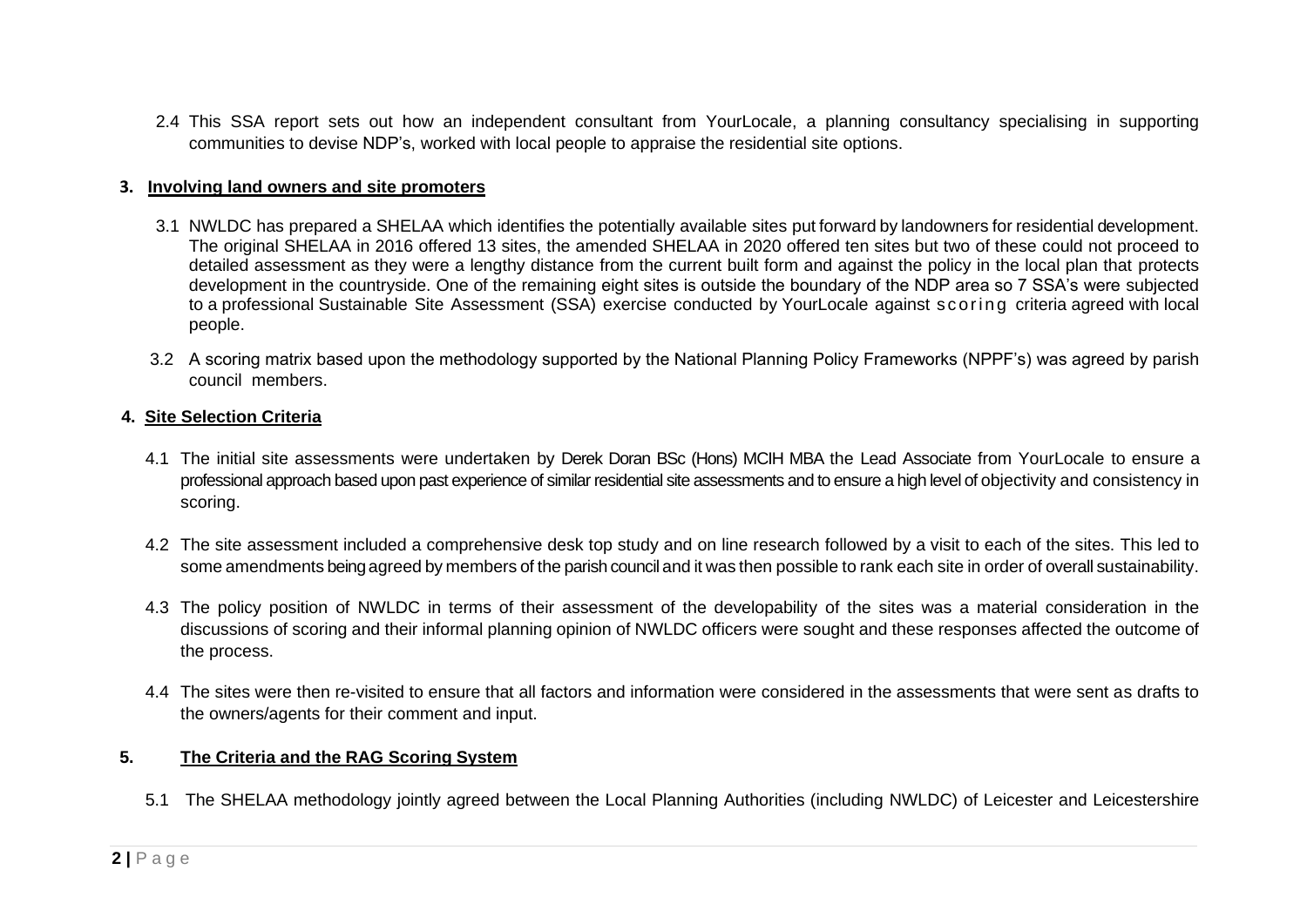was used, coupled with the experience of the consultant in recommending past "made" NDP residential site allocations that have been supported through a number of independent planning examinations.

- 5.2 Parish council members agreed twenty seven scoring criteria that are relevant to the selection and allocation of sites for new dwellings using amended criteria from the National Planning Policy Frameworks.
- 5.3 The SSA scoring system, based on a Red, Amber or Green (RAG) score was applied to each criterion and listed for each identified site. Red was scored for a negative assessment; Amber was scored where mitigation might be required; Green was scored for a positive assessment. A different methodology for scoring to give varying weights to different criteria was considered but rejected as it would have been more complicated, less transparent to the community and could possibly be too subjective.
- 5.4 The following site assessment scoring matrix was used to compare each site in terms of developability.

| <b>Issue</b>                          | <b>Green</b>                                                  | <b>Amber</b>                                                            | <b>Red</b>                                                                             |
|---------------------------------------|---------------------------------------------------------------|-------------------------------------------------------------------------|----------------------------------------------------------------------------------------|
| Site capacity (3 bed<br>1.<br>houses) | Small capacity of up<br>to 5 dwellings                        | <b>Medium capacity</b><br>of 6 to 10<br>dwellings                       | <b>Large capacity of</b><br>more than 10<br>dwellings                                  |
| 2. Current Use                        | Vacant                                                        | <b>Specific existing</b><br>use needs to be<br>relocated(not<br>land)   | <b>Loss of important</b><br>local asset                                                |
| 3. Adjoining Uses                     | Site wholly within<br>residential area or<br>village envelope | Site joined to<br>village envelope<br>or residential<br><b>location</b> | No physical<br>direct link to<br>village envelope<br>or residential<br><i>location</i> |
| Topography/ground<br>4.<br>condition  | Flat or gently sloping<br>site                                | <b>Undulating site or</b><br>greater slope that<br>can be mitigated     | Severe slope that<br>cannot be<br>mitigated                                            |

#### **Table 1 – Sustainable Site Assessment (SSA) framework for Swannington**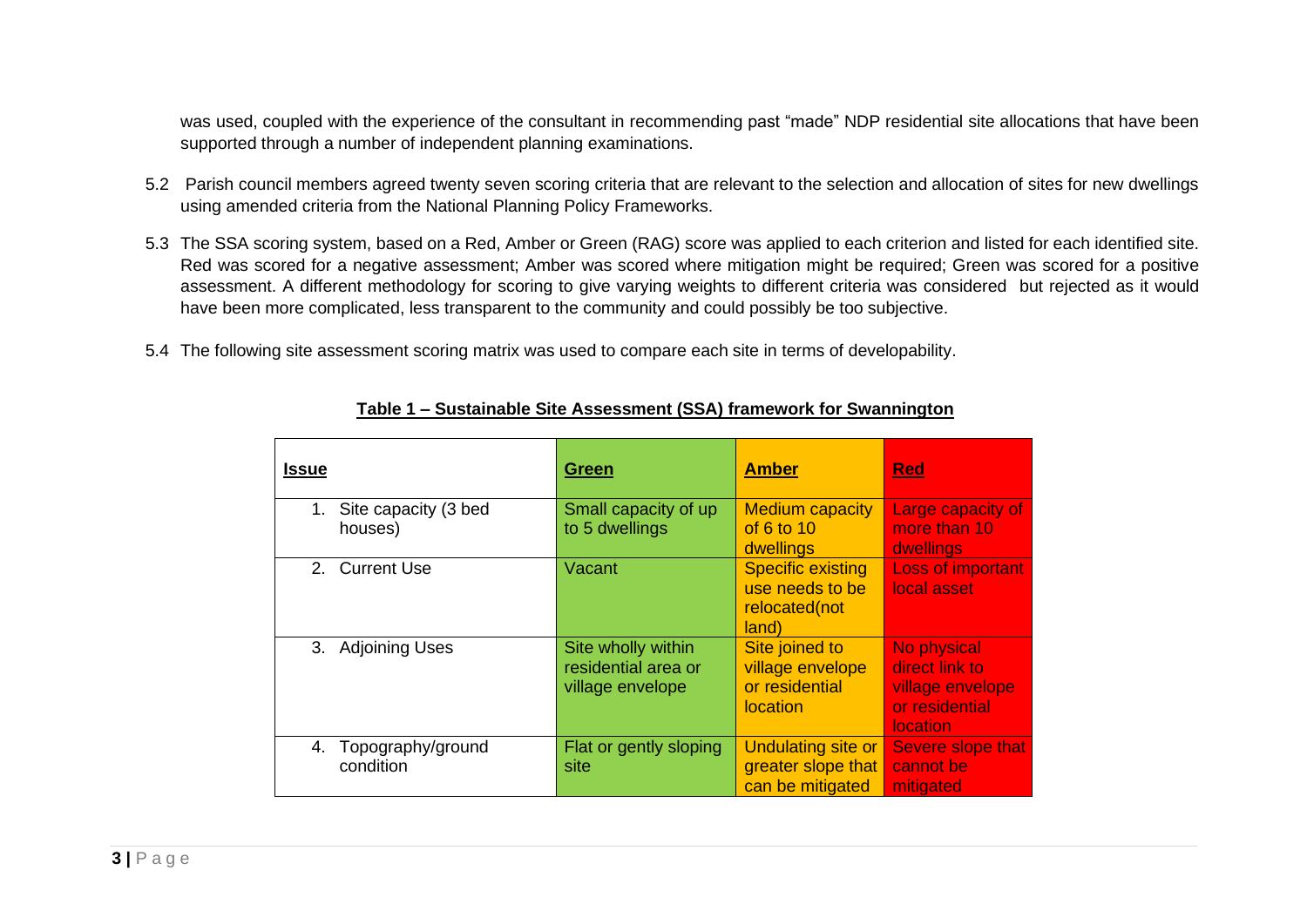| 5. Greenfield or Previously<br>Developed Land                               | <b>Previously developed</b><br>land (brownfield)<br>more than 50% site<br>area | <b>Mixture of</b><br>brownfield -<br>between 25% &<br>50%, with the<br>balance<br>greenfield land | <b>Mainly greenfield</b><br>land, less than<br>24% brownfield                                  |
|-----------------------------------------------------------------------------|--------------------------------------------------------------------------------|---------------------------------------------------------------------------------------------------|------------------------------------------------------------------------------------------------|
| Site availability - Single<br>6.<br>ownership or multiple<br>ownership      | Single ownership                                                               | <b>Multiple</b><br>ownership                                                                      | <b>Multiple</b><br>ownership with<br>one or more<br>unwilling partners                         |
| 7. Landscape Character<br>Assessment and Visual<br>Impact Assessment (LVIA) | No harm to quality.                                                            | <b>Less than</b><br>substantial harm<br>to quality.                                               | <b>Substantial harm</b><br>to quality.                                                         |
| Important Trees,<br>8.<br>Woodlands & Hedgerows                             | None affected                                                                  | <b>Mitigation</b><br>measures are<br>required                                                     | <b>Site would harm</b><br>or require<br>removal of<br><b>Ancient</b> tree or<br>hedge (or TPO) |
| 9. Relationship with existing<br>pattern of built development               | Land visible from a<br>small number of<br>properties                           | Land visible from<br>a range of<br>sources mitigated<br>through<br>landscaping or<br>planting     | <b>Prominent</b><br>visibility<br><b>Difficult to</b><br>improve                               |
| 10. Ridge and Furrow                                                        | None or grade 1                                                                | Grade 2 or 3                                                                                      | Grade 4                                                                                        |
| 11. Listed Building or important<br>heritage asset and their<br>setting     | No harm to existing<br>building                                                | <b>Less than</b><br>substantial harm                                                              | <b>Substantial harm</b>                                                                        |
| 12. Impact on the Conservation<br>Area or its setting                       | No harm                                                                        | <b>Less than</b><br>substantial harm                                                              | <b>Substantial harm</b>                                                                        |
| 13. Local Biodiversity score                                                | A score of 1                                                                   | A score of 2-3                                                                                    | A score of 4-5                                                                                 |
| 14. Safe pedestrian access to<br>and from the site                          | <b>Existing footpath</b><br>linked to the site                                 | No footpath but<br>can be easily<br>created with                                                  | <b>Third party</b><br>consent required<br>or no potential for                                  |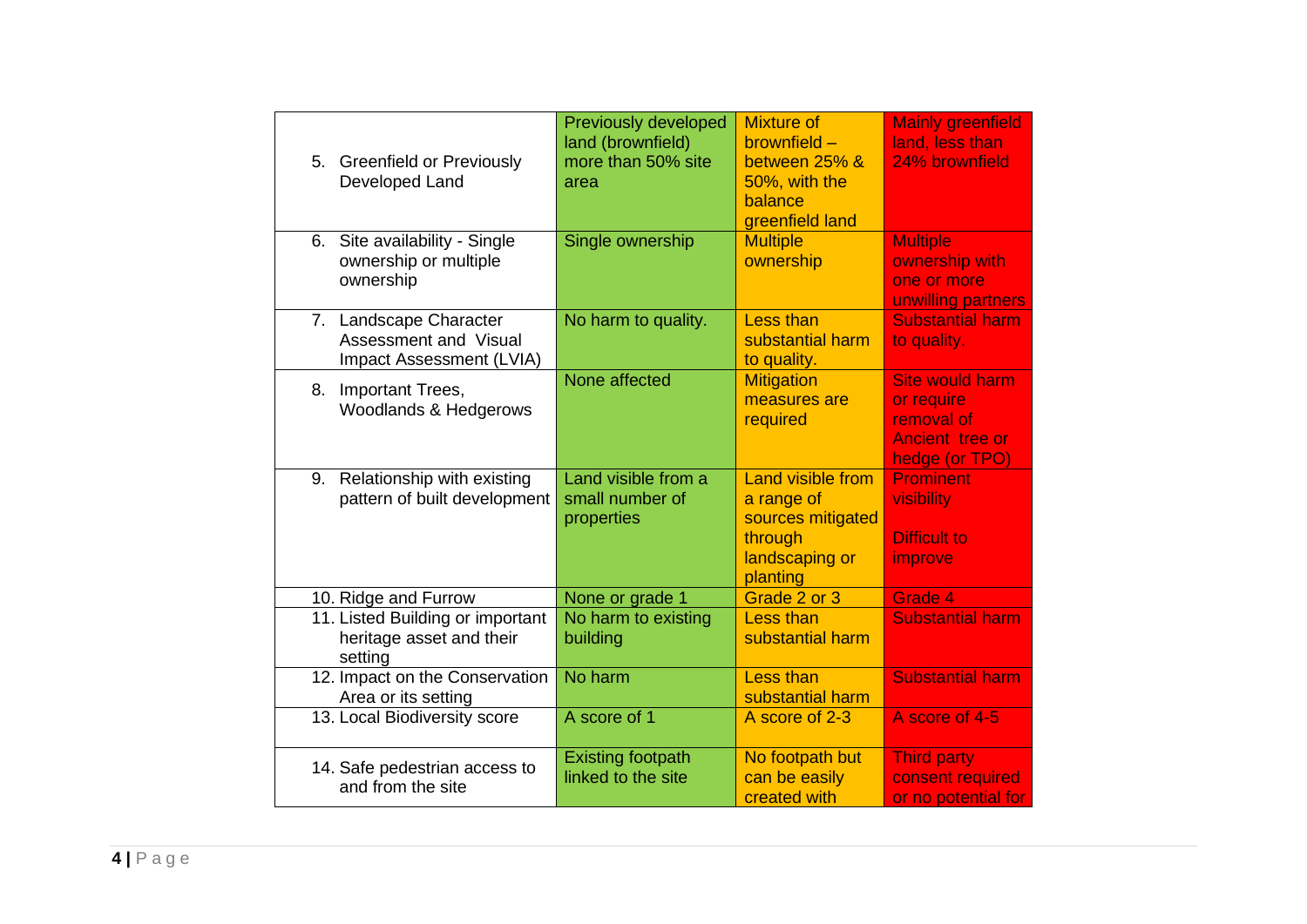|                                                                                                |                                                      | significant<br>improvements                                                          | footpath                                                            |
|------------------------------------------------------------------------------------------------|------------------------------------------------------|--------------------------------------------------------------------------------------|---------------------------------------------------------------------|
| 15. Impact on existing vehicular<br>traffic                                                    | Impact on village<br>minimal                         | <b>Medium scale</b><br>impact on village                                             | <b>Major impact on</b><br>village                                   |
| 16. Adequate vehicular access<br>to and from the site.                                         | Appropriate access<br>can be easily<br>provided      | Appropriate<br>access can only<br>be provided with<br>significant<br>improvement     | <b>Appropriate</b><br>access cannot be<br>provided                  |
| 17. Distance to school                                                                         | <b>Walking distance of</b><br>200m or less           | <b>Walking distance</b><br>of 201-400m                                               | <b>Walking distance</b><br>of greater than<br>401m                  |
| 18. Distance to designated<br>village centre Swannington<br>Bell PH, Church Langton<br>Church. | Walking distance of<br>200m or less                  | <b>Walking distance</b><br>of 201-400m                                               | <b>Walking distance</b><br>of greater than<br>401m                  |
| 19. Distance to designated<br>village centre - village hall.                                   | Walking distance of<br>200m or less                  | <b>Walking distance</b><br>of 201-400m                                               | <b>Walking distance</b><br>of greater than<br>401m                  |
| 20. Current existing<br>informal/formal recreational<br>opportunities on site                  | No recreational uses<br>on site                      | <b>Informal</b><br>recreational uses<br>on site                                      | <b>Formal</b><br>recreational uses<br>on site                       |
| 21. Ancient monuments or<br>archaeological remains                                             | No harm to an<br>ancient monument or<br>remains site | <b>Less than</b><br>substantial harm<br>to an ancient<br>monument or<br>remains site | <b>Substantial harm</b><br>to an ancient<br>monument or<br>remains  |
| 22. Any existing public rights of<br>ways/bridle paths                                         | No impact on public<br>right of way                  | Detriment to a<br>public right of<br>way                                             | <b>Re-routing</b><br>required or<br>would cause<br>significant harm |
| 23. Gas and/or oil pipelines &<br>electricity transmission<br>network (Not<br>water/sewage)    | Site unaffected                                      | Re-siting may be<br>necessary or<br>reduces<br>developable area                      | <b>Re-siting</b><br>required or may<br>not be feasible              |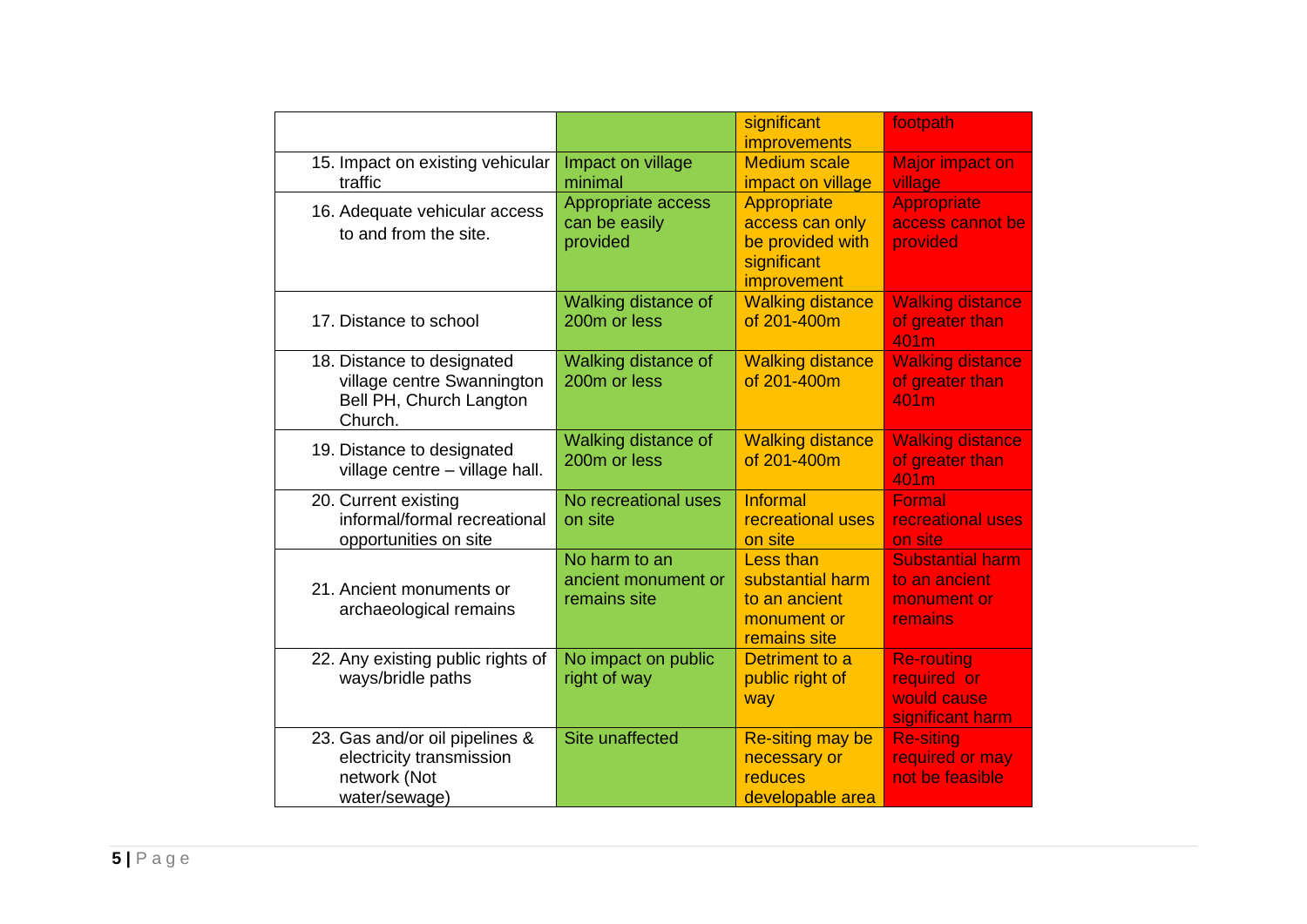| 24. Any nuisance issues       | No nuisance issues      | <b>Mitigation may be</b> | <b>Nuisance issues</b>  |
|-------------------------------|-------------------------|--------------------------|-------------------------|
| (Noise, light, odour?)        |                         | necessary                | will be an              |
|                               |                         |                          | ongoing concern         |
| 25. Any contamination issues  | No contamination        | <b>Minor mitigation</b>  | <b>Major mitigation</b> |
|                               | <i>issues</i>           | required                 | required                |
|                               | Site in flood zone 1 or | Site in flood zone       | Site in flood zone      |
|                               | 2 or no flooding for    | 3a or flooded            | 3b (functional          |
| 26. Any known flooding issues | more than 25 years      | once in last 25          | flood plain) or         |
|                               |                         | years                    | flooded more            |
|                               |                         |                          | than once in last       |
|                               |                         |                          | 25 years                |
| 27. Any drainage issues.      | No drainage issues      | <b>Need for</b>          | Need for                |
|                               | identified.             | mitigation.              | substantial             |
|                               |                         |                          | mitigation.             |

### **6. The SSA outcome**

- 6.1 The SSA's were considered at a number of meetings of the housing group of the NDP group and the parish council to ensure that adequate local knowledge was central to the process. This led to a reassessment of some sites by the YourLocale Consultant with amendments subsequently confirmed.
- 6.2 The assessments were amended to reflect this input and they were circulated as drafts to the relevant site sponsors, usually the land owner or a professional agent working on their behalf. Most parties have responded to the drafts and correspondence with owners has taken place to ensure all detailed matters have been considered.
- 6.3 The final SSA reports were then produced and adopted by the parish council.
- 6.4 The outcome of the SSA process is recorded in the following table. The RAG Rating is obtained by deducting the "Red" scores from the "Green" scores. Amber remains a neutral score.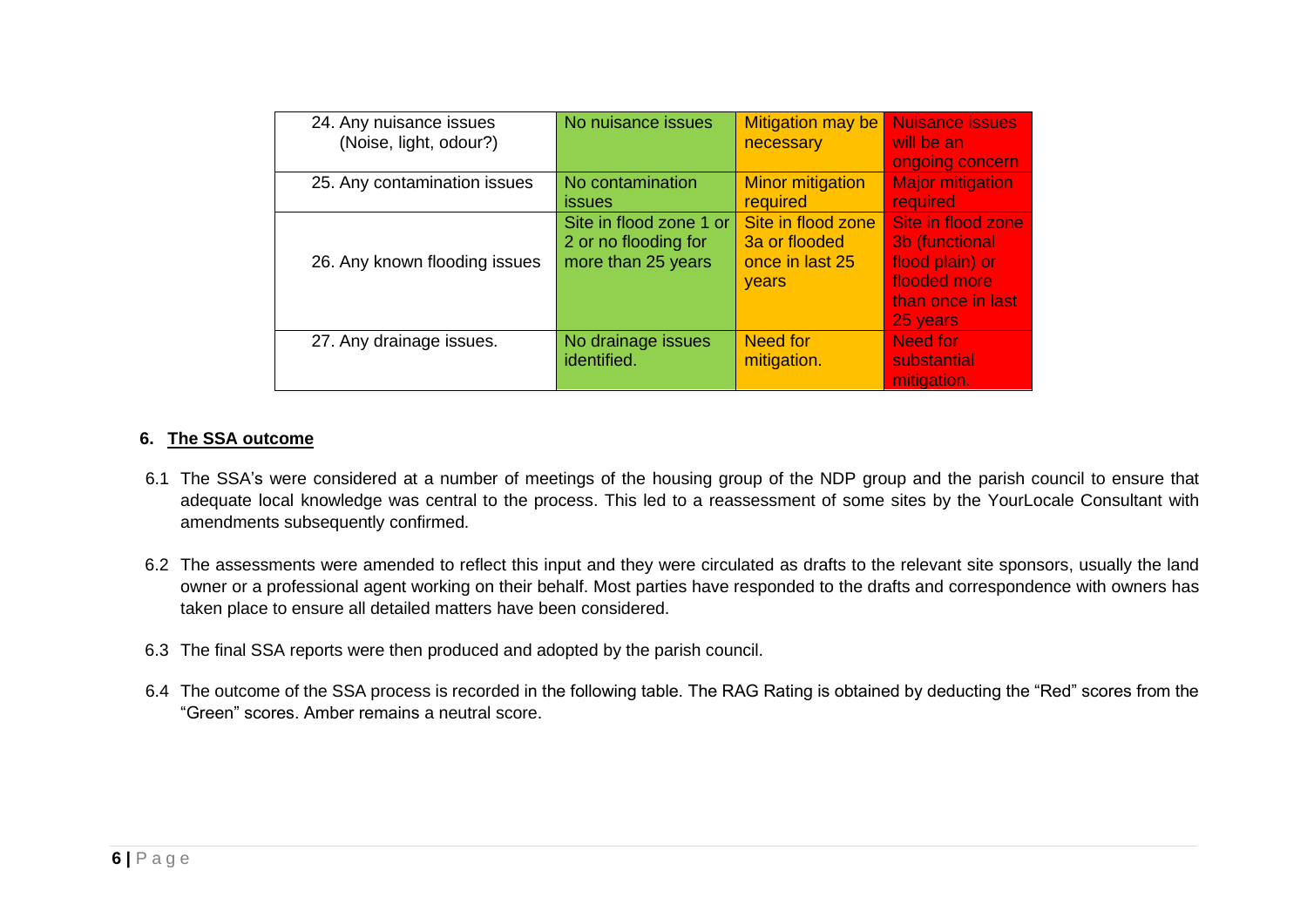| <b>Site Location &amp; units</b>  | <b>HTG SCORE</b> | <b>Rank and outcome</b>             |
|-----------------------------------|------------------|-------------------------------------|
| S1 Jeffcoates Lane recreation     | Red 2            | No further action.                  |
| ground (11)                       |                  | To be designated as a LGS in the    |
|                                   |                  | NDP.                                |
| S2 Withdrawn by owner             | N/A              | Cannot proceed.                     |
| S3 St Georges Hill Lower (12)     | Green 3          | Feasible, allocate as a residential |
|                                   |                  | site.                               |
| S4 St Georges Hill Upper (16)     | Red 1            | No further action.                  |
| S5 Clink Lane & Station Hill      | Red <sub>2</sub> | No further action.                  |
| allotments (25)                   |                  | To be designated as a LGS in the    |
|                                   |                  | NDP.                                |
| <b>S6 Station Hill allotments</b> | Red 2            | No further action.                  |
| (15)                              |                  | To be designated as a LGS in the    |
|                                   |                  | NDP.                                |
| S7 Withdrawn by owner.            | N/A              | Cannot proceed.                     |
| S8 South of Spring Lane (46)      | Green 3          | Site too large, no agreement to     |
|                                   |                  | subdivide.                          |
| S9 Withdrawn by owner.            | N/A              | Cannot proceed.                     |
| S10 Outside of the parish.        | N/A              | NWLDC mistake, no action possible.  |
| S11 School playing fields (10)    | Green 1          | Need to dismiss on policy grounds.  |
| S12 Outside NWLDC policy.         | N/A              | No further action.                  |
| S13 Outside NWLDC policy.         | N/A              | No further action.                  |
| S14 Land North of Spring          | Red 1            | No further action.                  |
| Lane (83)                         |                  |                                     |
| S15 Land between Main             | Red 2            | No further action.                  |
| Street and Foan Hill (38)         |                  |                                     |
| S16Baclaknd off St Georges        | Red 2            | No further action.                  |
| Hill                              |                  |                                     |

**Table 2 – SSA outcomes**

6.5 The sites were assessed for residential suitability through a robust SSA process and the highest scoring site of the required size has been negotiated with site owner for inclusion in the NDP.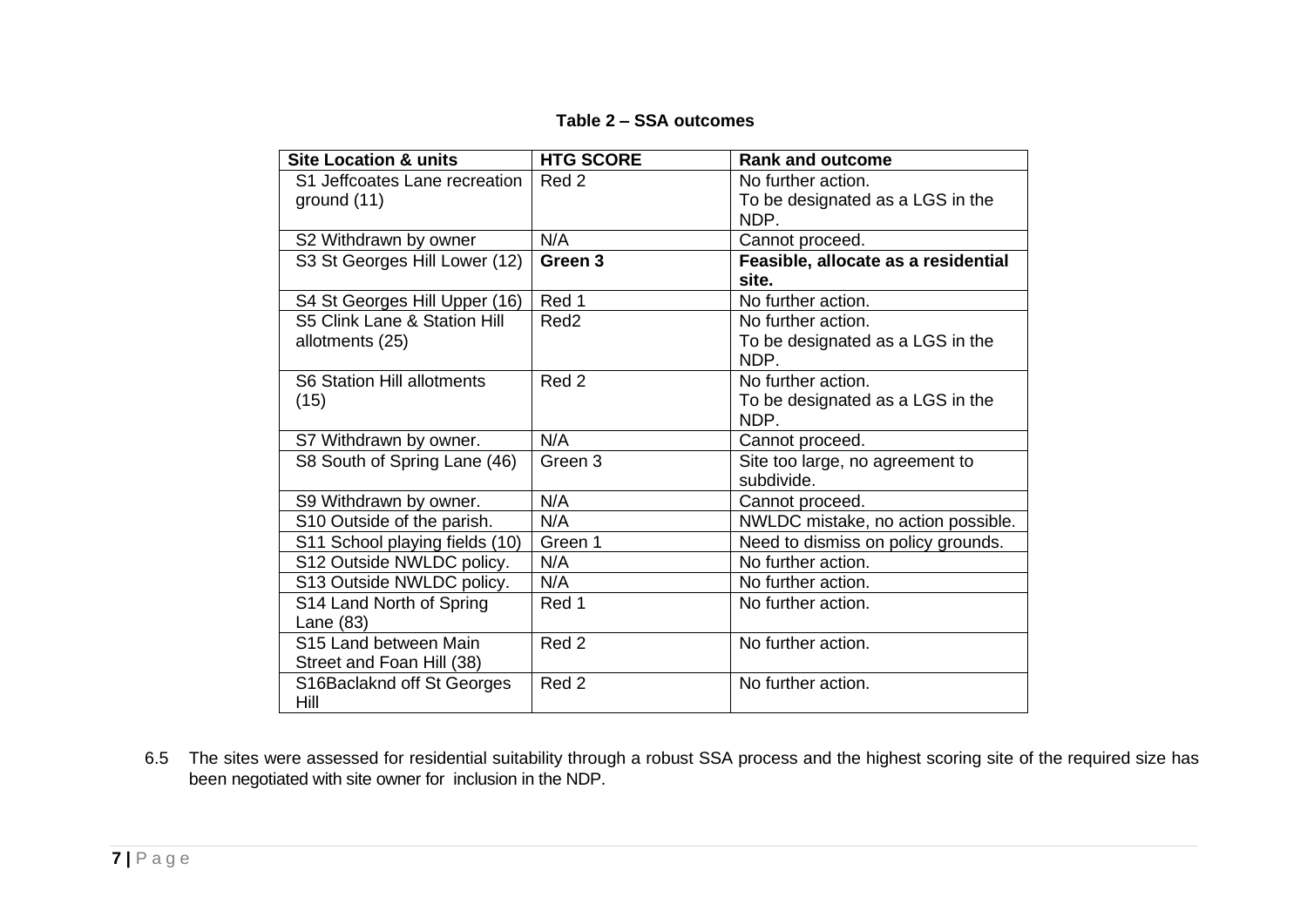- 6.6 The parish council having considered all of the evidence have allocated the highest green scoring site of the right size for residential development;
	- Land is allocated at St Georges Hill (Lower) for a minimum of 8 units of residential accommodation, at least three of which will be affordable units.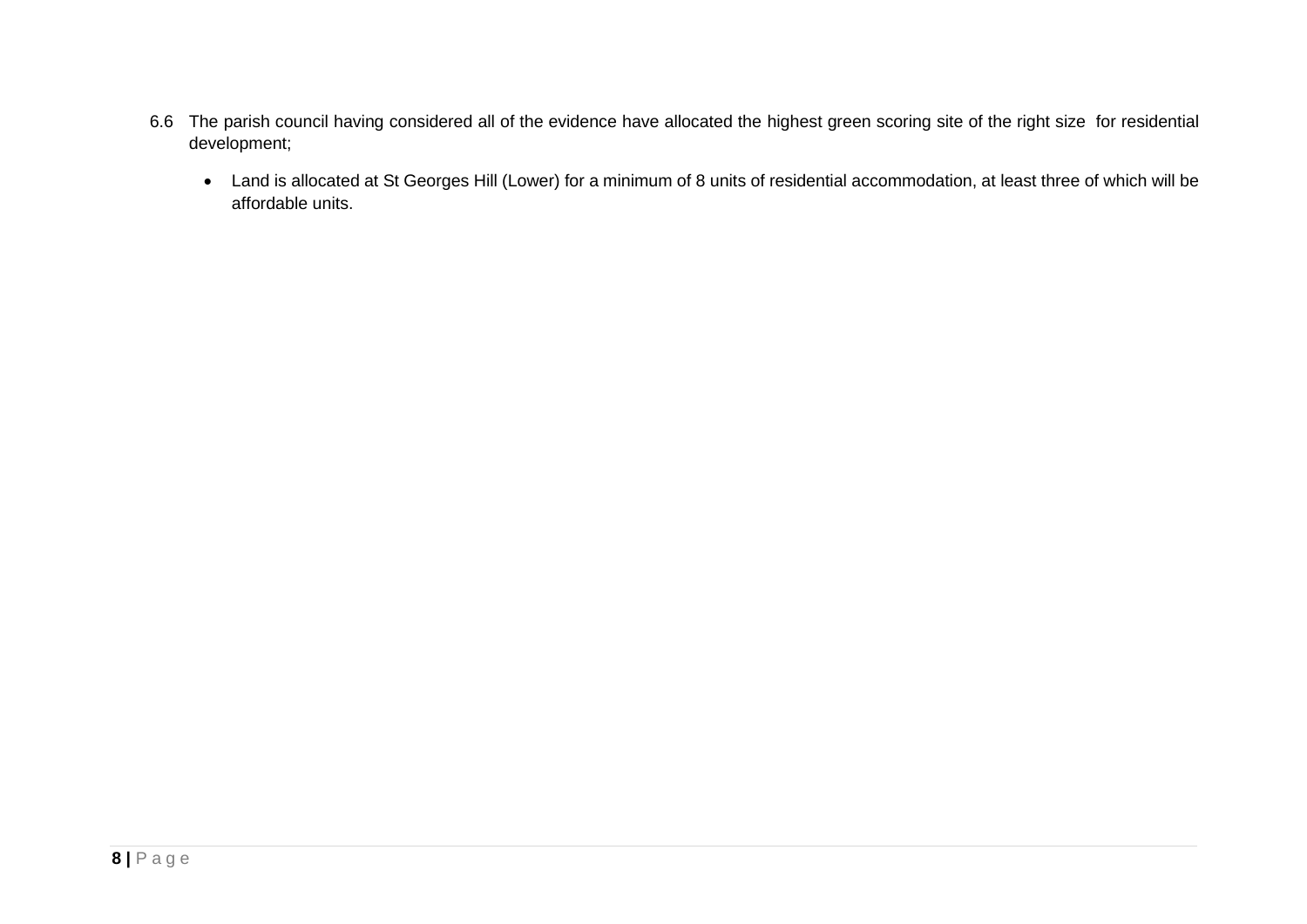# **Swannington S1 – Jeffcoates Lane recreational sports field (SHELAA Ref S1)**

### **1. Overview**

This Strategic Sustainability Assessment (SSA) is a comparison of housing supply options to be used for the Neighbourhood Development Plan (NDP) making purposes. The level of detail provided is appropriate for this purpose and is proportionate to the requirement of meeting the Basic Conditions for a NDP. The SSA is not a substitute for detailed professional assessments of site viability and other legal or regulatory matters that will require approval as a part of testing a residential planning application. The SSA is a community led process and does not contain detailed professional site investigations and the SSA should be read and understood in this context.

Through undertaking the SSA the Neighbourhood Plan Advisory Committee (NPAC) are identifying the least environmentally damaging and therefore the most sustainable locations are prioritised for potential residential development. The approach uses publicly available data including from the local authority Strategic Housing and Economic Land Availability Assessment (SHELAA), Natural England, the Environment Agency, Rowmaps and Googlemaps etc. A site visit has been undertaken to determine the locational context but the site itself has not be accessed in detail during the SSA.

Locally important factors have been considered and it is recommended that the wider community comment on the result of the SSA's to help support a ranking of the potential sites. The SSA's are only a part of any potential development site selection, it is a best practise tool to rank potential sites in a NDP and the methodology is accepted by developers, land owners, Local Authorities and Planning Inspectors as being robust and proportionate for this task. The SSA's are compliant with the advice and guidance in the National Planning Policy Frameworks.

This first stage of the SSA process assesses how developable a location is, the second stage assesses how deliverable the location is. Working in partnership with landowners and North West Leicestershire District Council (NWLDC) enables a positive SSA process that meets or exceeds the housing target and affordable housing requirements in NWLDC's adopted Local Plan.

# **2. Site Selection Criteria – two stages**

- Red is scored for a negative assessment where significant mitigation is required;
- Amber is scored where there are negative elements to the site and costly/disruptive mitigation measures will be required;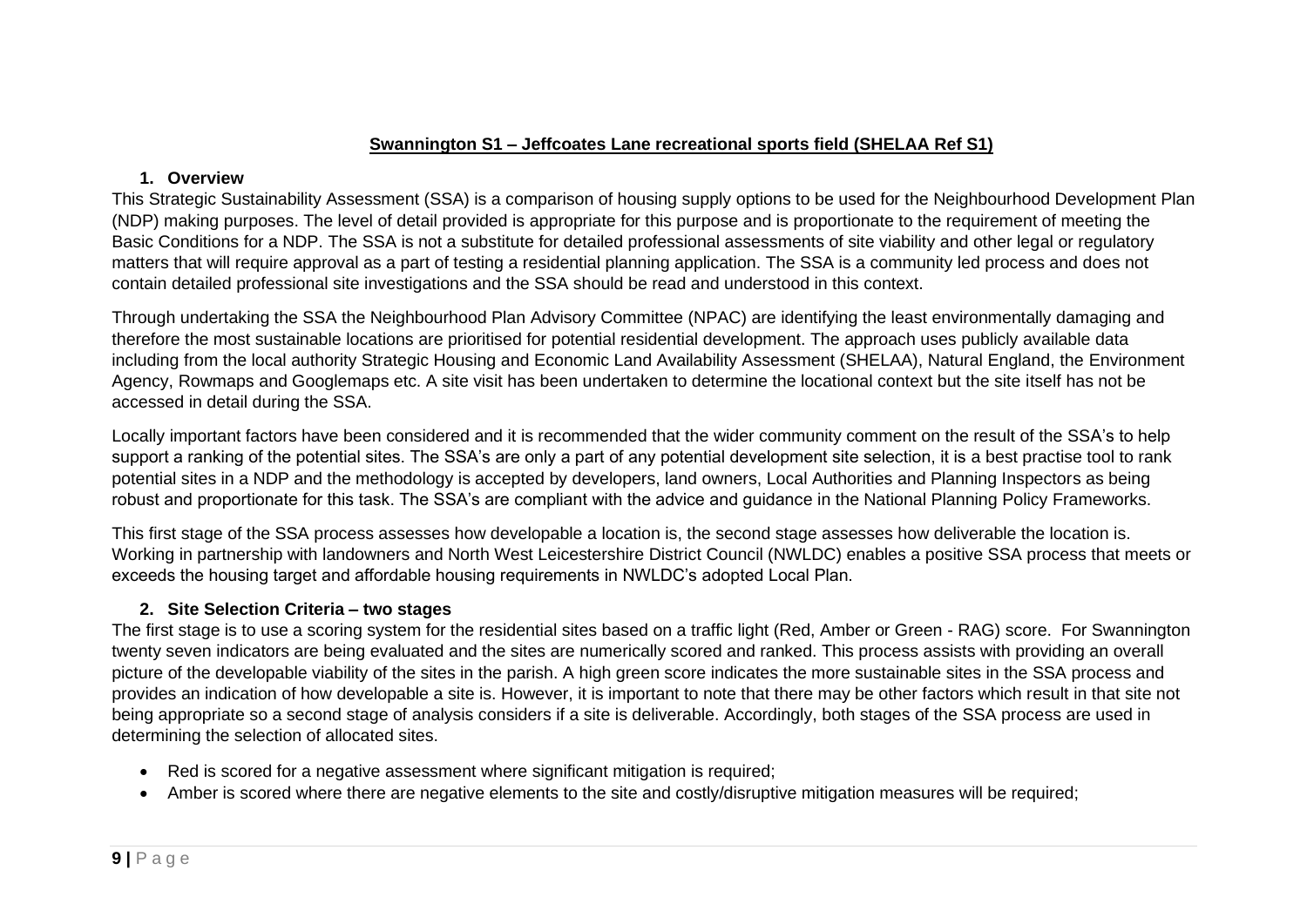• Green is scored for a generally positive assessment.

| <b>Contact Details</b>        |                                               |
|-------------------------------|-----------------------------------------------|
| <b>Name(s) of Assessor(s)</b> | Derek Doran BSc (Hons) MCIH MBA - Your Locale |

| Site - Details |                                                            |
|----------------|------------------------------------------------------------|
| Site summary : | NWLDC SHELAA Ref S1, potentially available and achievable. |
| Site name:     | Jeffcoates Lane recreational sports field                  |

|                                                                   | Site – Sustainability criteria relating to Location, Surroundings & Constraints                                                                                                                                  | <b>RAG Rating</b> |
|-------------------------------------------------------------------|------------------------------------------------------------------------------------------------------------------------------------------------------------------------------------------------------------------|-------------------|
| 1. Site area and capacity:                                        | About 0.38 HA - Approximately 11 units (yielding 3 bed dwellings).                                                                                                                                               | Red               |
| 2. Current Use:                                                   | The site consists of a very well - used football pitch, development would mean the loss<br>of an important local asset. The site is designated as a local green space in the NDP<br>and should not be developed. | Red               |
| 3. Adjoining Uses:                                                | The site has open countryside to one elevation with residential use adjacent to two<br>sides and a timber yard to the third side. It is well attached to the recognised village<br>envelope.                     | Amber             |
| 4. Topography:                                                    | A gently sloping site that will require minor mitigation measures.                                                                                                                                               | Green             |
| 5. Greenfield or Previously<br><b>Developed Land?</b>             | A wholly greenfield site.                                                                                                                                                                                        | Red               |
| 6. Site availability - Single ownership<br>or multiple ownership? | Single ownership.                                                                                                                                                                                                | Green             |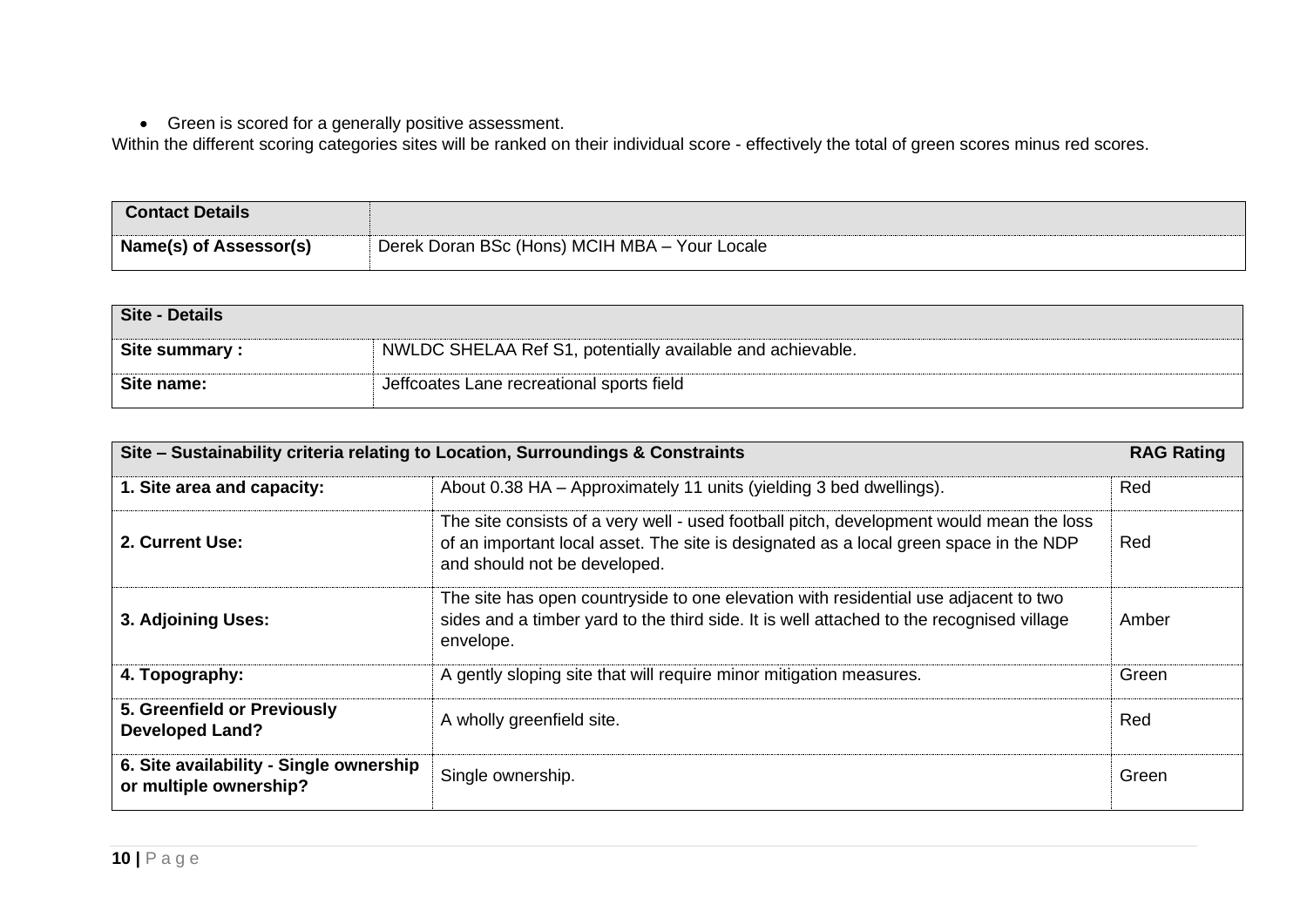| Site - Sustainability criteria relating to Location, Surroundings & Constraints |                                                                                                                                                                                                                                                                                                                      |       |
|---------------------------------------------------------------------------------|----------------------------------------------------------------------------------------------------------------------------------------------------------------------------------------------------------------------------------------------------------------------------------------------------------------------|-------|
| 7. Landscape & Visual Impact (LVIA)<br>considerations.                          | The site sits in a prominent position on main Street on one of the entrances in to the<br>village, it is currently screened by a large (gapped) hedgerow. The location feels semi-<br>rural in character. Development would cause a less than substantial harm to the overall<br>setting and amenity of the village. | Amber |
| 8. Important Trees, Woodlands &<br>Hedgerows?                                   | The playing area is bounded with a significant ancient hedgerow and a number of semi-<br>mature trees. Development will require the destruction of trees and/or ancient<br>hedgerow to gain vehicular and pedestrian access.                                                                                         | Red   |
| 9. Relationship with existing pattern<br>of built development?                  | The site forms an open gap in the current built form and is visible from a range of<br>sources. The land is relatively open and in a prominent position, this will be impossible<br>to remediate.                                                                                                                    | Red   |
| 10. Quality of ridge and furrow?                                                | None identified.                                                                                                                                                                                                                                                                                                     | Green |
| 11. Listed Building or important<br>heritage assets and their setting?          | None identified nearby or within a direct sight line.                                                                                                                                                                                                                                                                | Green |
| 12. Local biodiversity score?                                                   | Badgers and foxes believed to be present score 2-3.                                                                                                                                                                                                                                                                  | Amber |
| 13. Pavement access to and from the<br>site?                                    | A footway is found from the corner of Jeffcoates Lane for about 20m and it appears<br>reasonably straightforward with significant works to link the site to this path and provide<br>a pedestrian access.                                                                                                            | Amber |
| 14. Impact on existing vehicular<br>traffic?                                    | A large scale negative impact on the village centre due to the number of units involved<br>and the very sensitive location of the site. The issue of this dangerous junction has<br>been raised at both parish council meetings and has involved Highways LCC over<br>twenty years minimum.                          | Red   |
| 15. Adequate vehicular access to<br>and from the site?                          | A small informal access for machinery is in place and it appears impossible to provide<br>adequate vehicular access without the active support of a third party landowner. An<br>early dialogue with the highways authority is required as the site may not be accessible<br>to vehicular traffic.                   | Red   |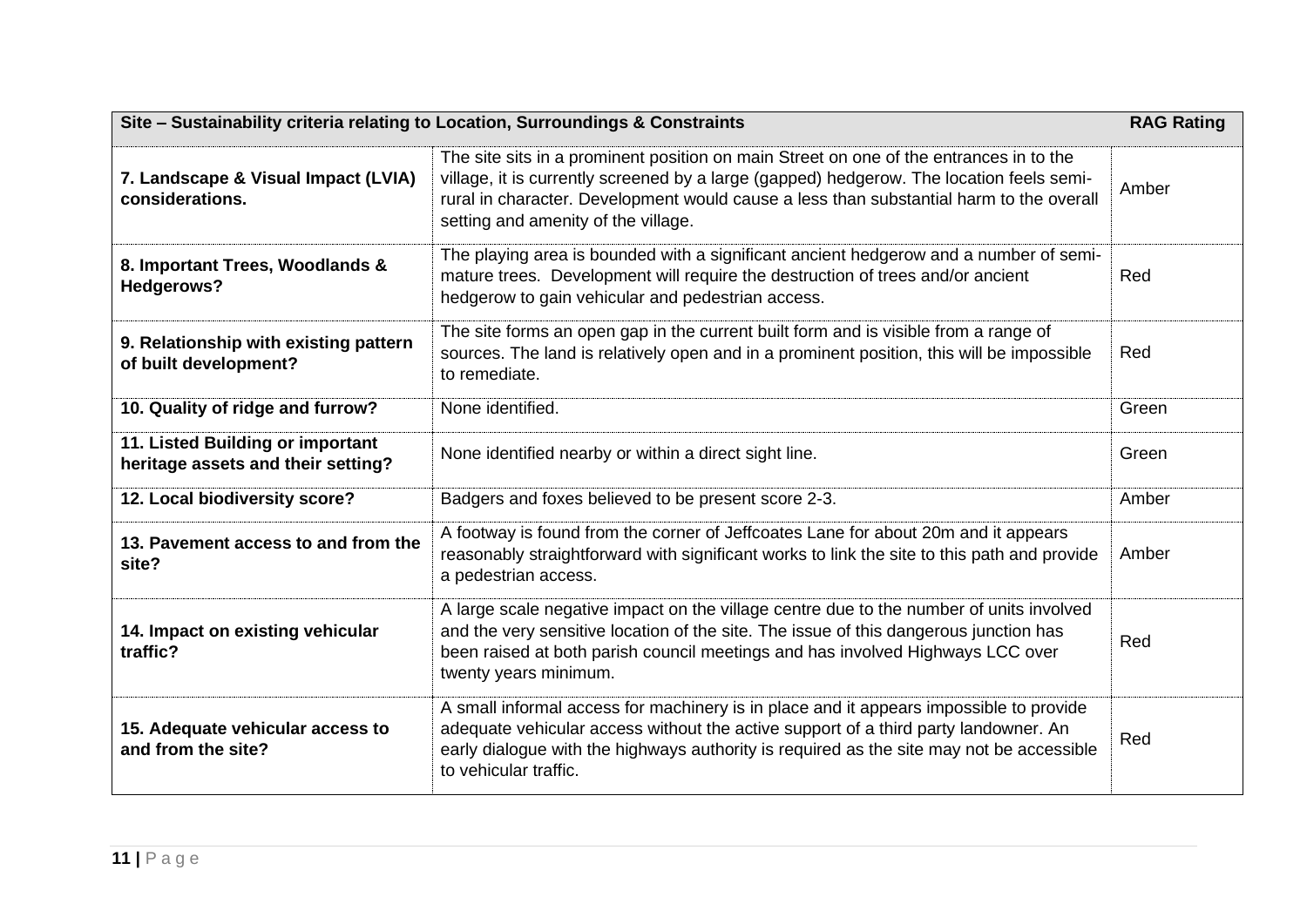|                                                                                        | Site - Sustainability criteria relating to Location, Surroundings & Constraints                                                                                                                                                                                                           | <b>RAG Rating</b> |
|----------------------------------------------------------------------------------------|-------------------------------------------------------------------------------------------------------------------------------------------------------------------------------------------------------------------------------------------------------------------------------------------|-------------------|
| 16. Distance to public transport<br>(specifically a bus stop with current<br>service). | The nearest bus stop is a short direct distance of about 70m from the centre of the site.                                                                                                                                                                                                 | Green             |
| 17. Distance to school?                                                                | A distance of more than 550m from the centre of the site.                                                                                                                                                                                                                                 | Red               |
| 18. Distance to designated village<br>centre (village hall).                           | The village hall is a distance of more than 400m from the geographical centre of the<br>site.                                                                                                                                                                                             | Red               |
| 19. Current existing informal/formal<br>recreational opportunities on site?            | Yes, the site is a very well-used football pitch and it provides a formal recreational<br>usage. It is being designated as a local green space (LGS) in the NDP.                                                                                                                          | Red               |
| 20. Ancient monuments or<br>archaeological remains?                                    | None identified on site or nearby.                                                                                                                                                                                                                                                        | Green             |
| 21. Any public rights of ways/bridle<br>paths?                                         | Yes a major long-distance footway (PROW) crosses through the Eastern boundary of<br>the site, along the old railway track. Development would undermine the openness of the<br>path but could be accommodated in a sensitive design solution.<br>The footpath is of heritage significance. | Amber             |
| 22. Gas, oil, pipelines and<br>networks/electricity/telecoms<br>transmission network?  | A utility cable lies along the boundary of the site and this will require relocating,<br>although very straightforward.                                                                                                                                                                   | Amber             |
| 23. Any nuisance issues (noise, light,<br>odour)?                                      | None identified.                                                                                                                                                                                                                                                                          | Green             |
| 24. Any contamination issues?                                                          | None identified.                                                                                                                                                                                                                                                                          | Green             |
| 25. Any known flooding issues?                                                         | Properties nearby have had issues with high water levels so further investigations<br>required. The site is located within flood zone 1 and appears not to suffer from surface<br>water problems.                                                                                         | Amber             |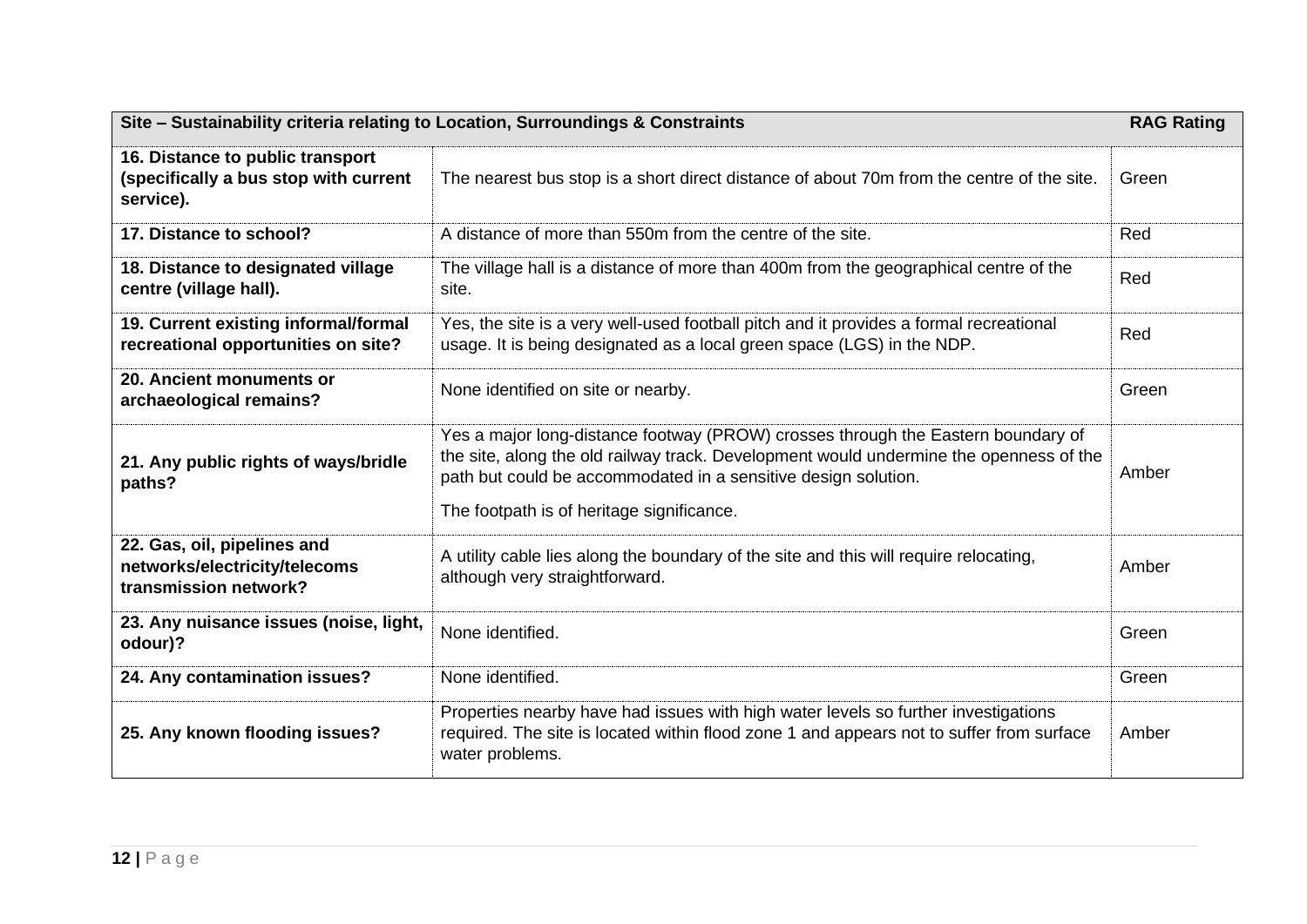|                                                          | Site – Sustainability criteria relating to Location, Surroundings & Constraints | <b>RAG Rating</b>                                                   |
|----------------------------------------------------------|---------------------------------------------------------------------------------|---------------------------------------------------------------------|
| 26. Any drainage issues?                                 | A small amount of pooling was identified on site – easily remediated.           | Amber                                                               |
| <b>SUMMARY:</b><br>No.<br>further<br>action<br>required. | <b>Red - 10</b><br>Amber - 8<br>Green - 8                                       | A RED<br>scoring site<br>of negative 2,<br>and "against<br>policy". |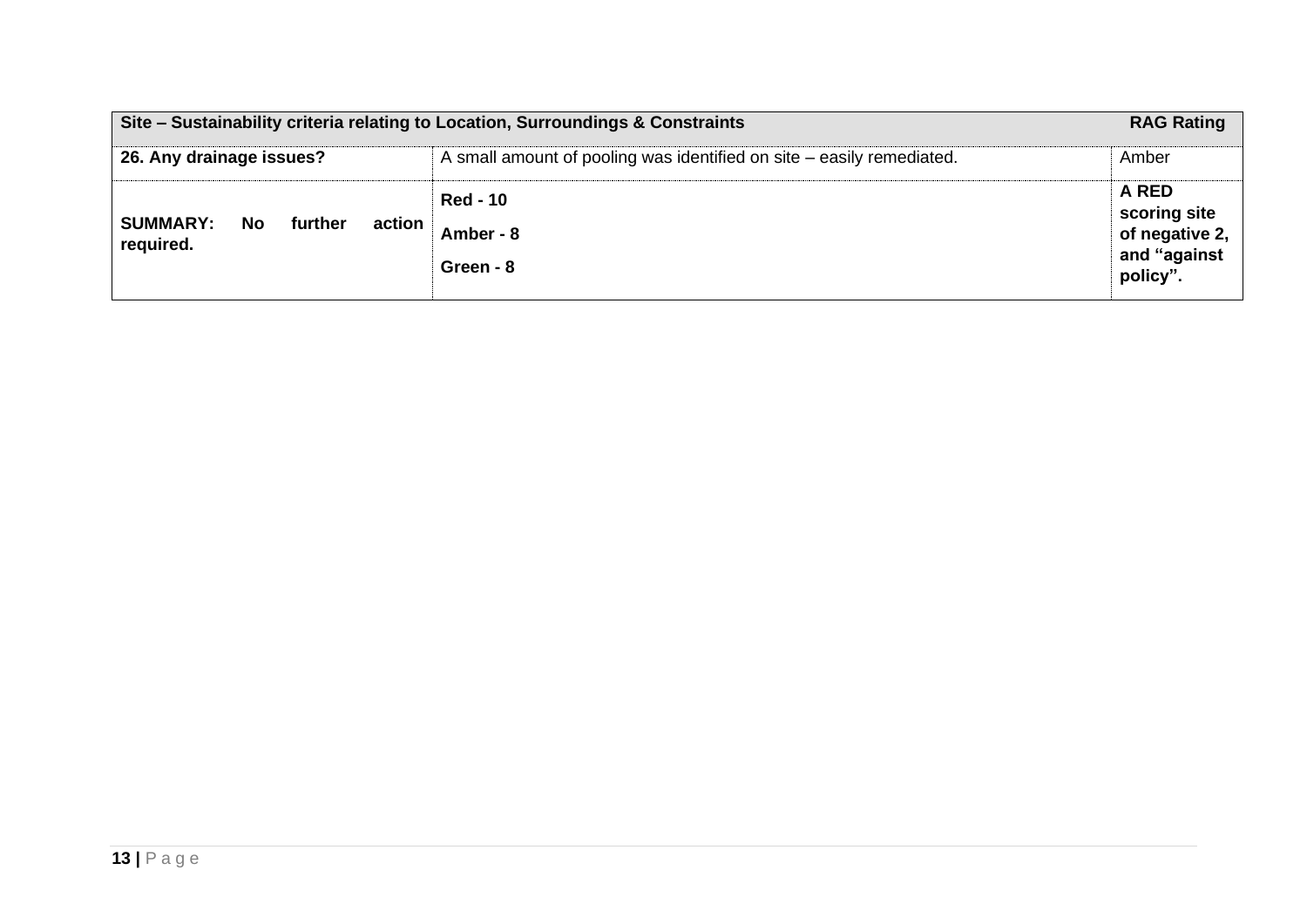### **Swannington site 2 – St Georges Hill (Lower) (SHELAA Ref S3)**

# **3. Overview**

This Strategic Sustainability Assessment (SSA) is a comparison of housing supply options to be used for the Neighbourhood Development Plan (NDP) making purposes. The level of detail provided is appropriate for this purpose and is proportionate to the requirement of meeting the Basic Conditions for a NDP. The SSA is not a substitute for detailed professional assessments of site viability and other legal or regulatory matters that will require approval as a part of testing a residential planning application. The SSA is a community led process and does not contain detailed professional site investigations and the SSA should be read and understood in this context.

Through undertaking the SSA the Neighbourhood Plan Advisory Committee (NPAC) are identifying the least environmentally damaging and therefore the most sustainable locations are prioritised for potential residential development. The approach uses publicly available data including from the local authority Strategic Housing and Economic Land Availability Assessment (SHELAA), Natural England, the Environment Agency, Rowmaps and Googlemaps etc. A site visit has been undertaken to determine the locational context but the site itself has not be accessed in detail during the SSA.

Locally important factors have been considered and it is recommended that the wider community comment on the result of the SSA's to help support a ranking of the potential sites. The SSA's are only a part of any potential development site selection, it is a best practise tool to rank potential sites in a NDP and the methodology is accepted by developers, land owners, Local Authorities and Planning Inspectors as being robust and proportionate for this task. The SSA's are compliant with the advice and guidance in the National Planning Policy Frameworks.

This first stage of the SSA process assesses how developable a location is, the second stage assesses how deliverable the location is. Working in partnership with landowners and North West Leicestershire District Council (NWLDC) enables a positive SSA process that meets or exceeds the housing target and affordable housing requirements in NWLDC's adopted Local Plan.

# **4. Site Selection Criteria – two stages**

- Red is scored for a negative assessment where significant mitigation is required;
- Amber is scored where there are negative elements to the site and costly/disruptive mitigation measures will be required;
- Green is scored for a generally positive assessment.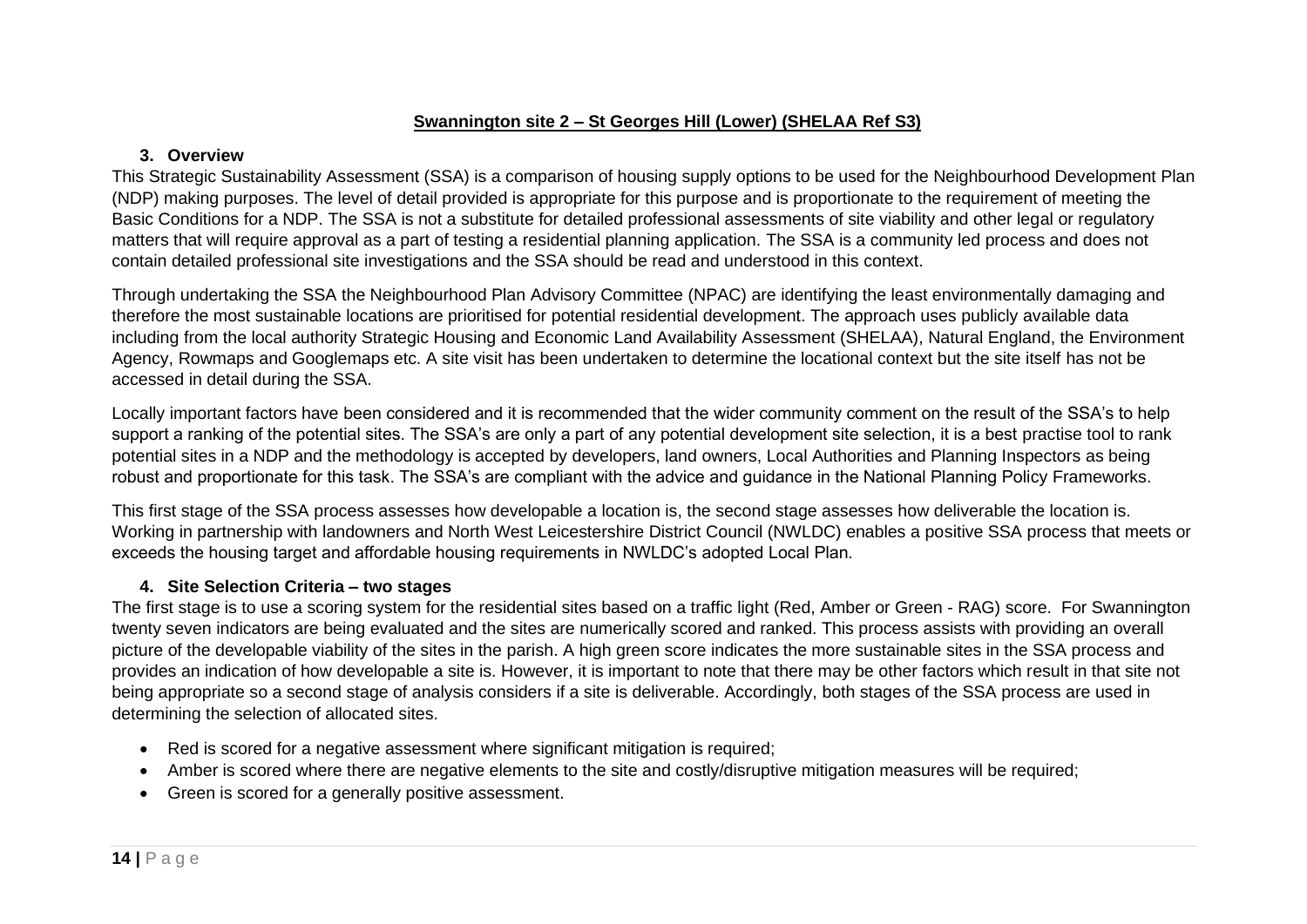| <b>Contact Details</b>        |                                               |
|-------------------------------|-----------------------------------------------|
| <b>Name(s) of Assessor(s)</b> | Derek Doran BSc (Hons) MCIH MBA - Your Locale |

| Site - Details |                                                                     |
|----------------|---------------------------------------------------------------------|
| Site summary : | NWLDC SHELAA Ref S3, potentially available and achievable.          |
|                | NB A residential application was refused in 2014 (Ref14/00005/OUT). |
| Site name:     | St Georges Hill (Lower).                                            |

|                                                                   | Site - Sustainability criteria relating to Location, Surroundings & Constraints                                                                                  | <b>RAG Rating</b> |
|-------------------------------------------------------------------|------------------------------------------------------------------------------------------------------------------------------------------------------------------|-------------------|
| 1. Site area and capacity:                                        | About 0.48 HA – Approximately 12 units (yielding 3 bed dwellings).                                                                                               | Red               |
| 2. Current Use:                                                   | The site consists of a single arable field, this important land use will need to be<br>replaced.                                                                 | Amber             |
| 3. Adjoining Uses:                                                | The site has open countryside to two elevations with residential use adjacent to the<br>other two sides. It is well attached to the recognised village envelope. | Amber             |
| 4. Topography:                                                    | A sloping and undulating site that will certainly require mitigation measures.                                                                                   | Amber             |
| 5. Greenfield or Previously<br><b>Developed Land?</b>             | A wholly greenfield site, located within the National Forest boundary.                                                                                           | Red               |
| 6. Site availability - Single ownership<br>or multiple ownership? | Single ownership. (TBC)                                                                                                                                          | Green             |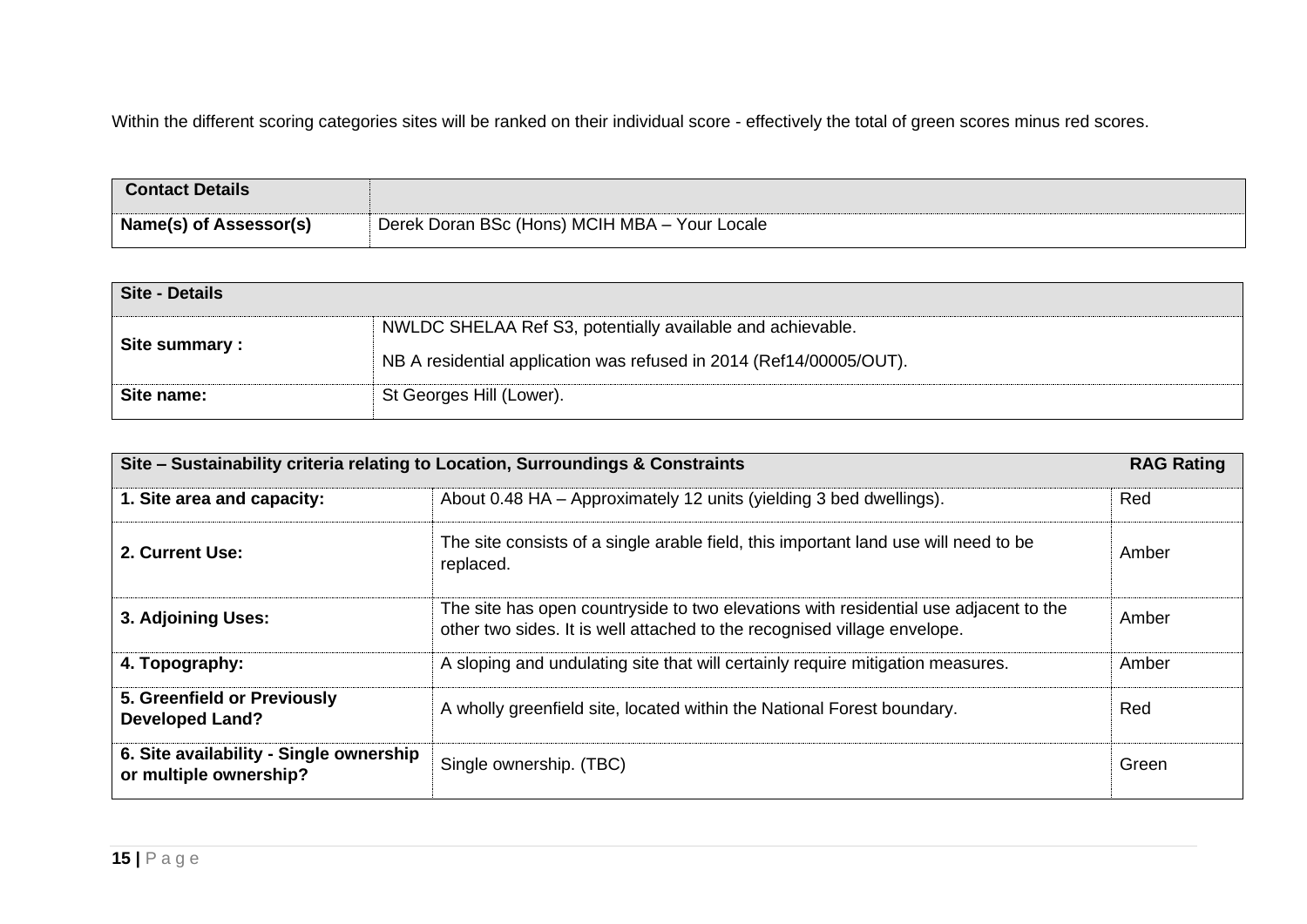| Site - Sustainability criteria relating to Location, Surroundings & Constraints        |                                                                                                                                                                                                                                                                                                                                                                                                              | <b>RAG Rating</b> |
|----------------------------------------------------------------------------------------|--------------------------------------------------------------------------------------------------------------------------------------------------------------------------------------------------------------------------------------------------------------------------------------------------------------------------------------------------------------------------------------------------------------|-------------------|
| 7. Landscape & Visual Impact (LVIA)<br>considerations.                                 | The site sits in a prominent position on Main Street on the entrance in to the village, it is<br>currently partly screened by a large hedgerow. The location feels rural in character and<br>there are long distant panoramic views and vistas. Development would cause a<br>substantial harm to the overall setting and amenity of the village as it is along the main<br>road and in an elevated position. | Red               |
| 8. Important Trees, Woodlands &<br><b>Hedgerows?</b>                                   | Two boundaries of the site have significant ancient hedgerow and a large number of<br>semi-mature trees in place. Development might cause a minor destruction of trees<br>and/or ancient hedgerow to gain access.                                                                                                                                                                                            | Amber             |
| 9. Relationship with existing pattern<br>of built development?                         | The site forms a gap in the current built form but does have a good relationship to it.<br>The land is relatively open and visible from a small number of properties.                                                                                                                                                                                                                                        | Green             |
| 10. Quality of ridge and furrow?                                                       | None identified.                                                                                                                                                                                                                                                                                                                                                                                             | Green             |
| 11. Listed Building or important<br>heritage assets and their setting?                 | None identified nearby or within a direct sight line.                                                                                                                                                                                                                                                                                                                                                        | Green             |
| 12. Local biodiversity score?                                                          | Low priority score 1-2. TBC ??                                                                                                                                                                                                                                                                                                                                                                               | Green TBC         |
| 13. Pavement access to and from the<br>site?                                           | A footpath is found along the boundary of the site and it appears straightforward to link<br>the site into this path with significant improvement.                                                                                                                                                                                                                                                           | Amber             |
| 14. Impact on existing vehicular<br>traffic?                                           | A small scale negative impact on the village centre due to the number of units involved<br>and the location of the site.                                                                                                                                                                                                                                                                                     | Green             |
| 15. Adequate vehicular access to<br>and from the site?                                 | No existing vehicular access found and it appears impossible to provide adequate<br>vehicular access without the active support of a third party landowner. An early<br>dialogue with the highways authority is required as the site may not be accessible to<br>vehicular traffic as it is opposite the Windmill Close highways access.                                                                     | Red               |
| 16. Distance to public transport<br>(specifically a bus stop with current<br>service). | The nearest bus stop is directly opposite the site.                                                                                                                                                                                                                                                                                                                                                          | Green             |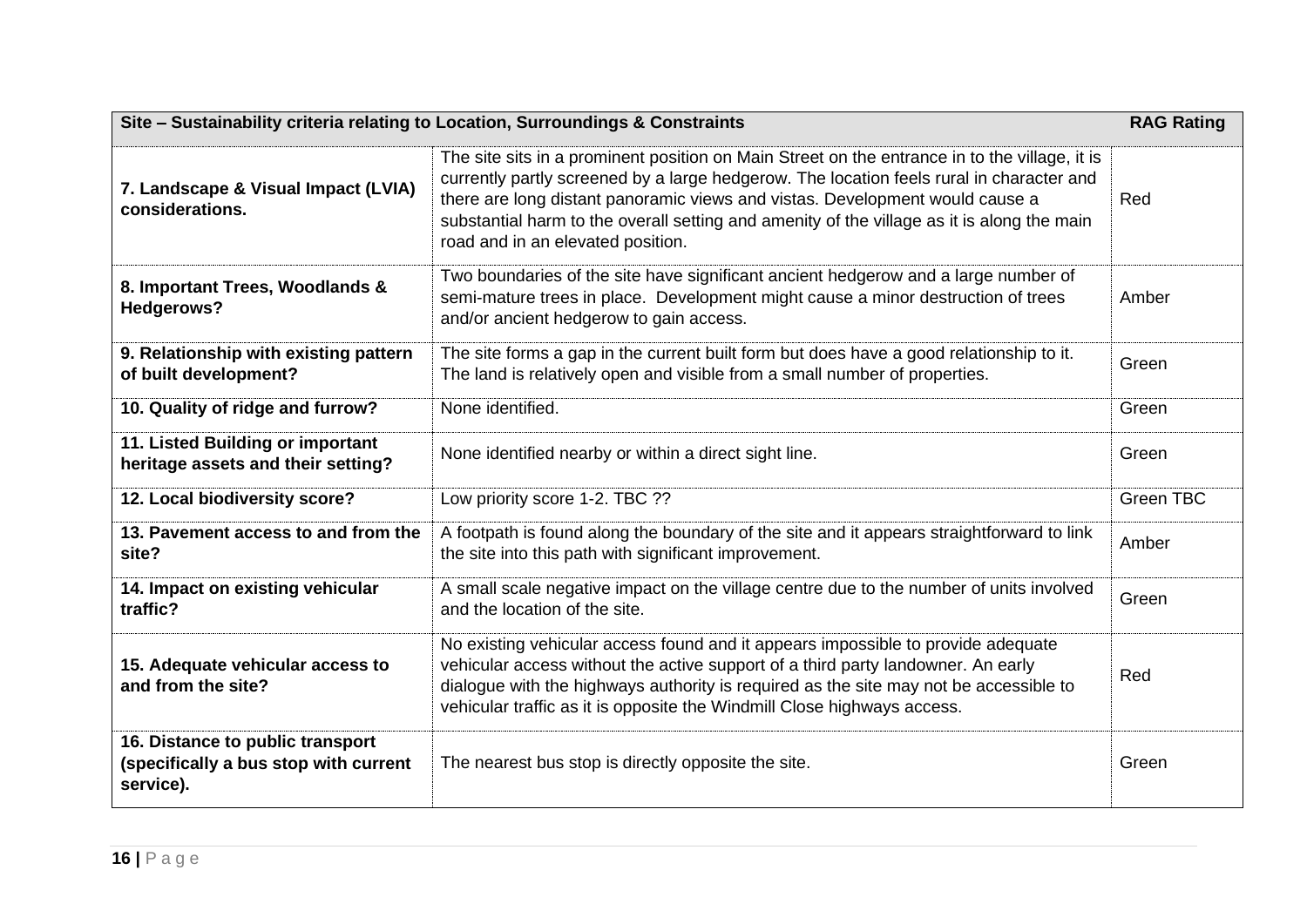| Site - Sustainability criteria relating to Location, Surroundings & Constraints       |                                                                                                                                       | <b>RAG Rating</b>                |
|---------------------------------------------------------------------------------------|---------------------------------------------------------------------------------------------------------------------------------------|----------------------------------|
| 17. Distance to school?                                                               | A distance of more than 650m from the centre of the site.                                                                             | Red                              |
| 18. Distance to designated village<br>centre (village hall).                          | The village hall is a distance of more than 500m from the geographical centre of the<br>site.                                         | Red                              |
| 19. Current existing informal/formal<br>recreational opportunities on site?           | None identified (informal sledging ??).                                                                                               | Green                            |
| 20. Ancient monuments or<br>archaeological remains?                                   | None identified on site or nearby.                                                                                                    | Green                            |
| 21. Any public rights of ways/bridle<br>paths?                                        | None identified within this location.                                                                                                 | Green                            |
| 22. Gas, oil, pipelines and<br>networks/electricity/telecoms<br>transmission network? | None found.                                                                                                                           | Green                            |
| 23. Any nuisance issues (noise, light,<br>odour)?                                     | Minor traffic noise is an ongoing concern.                                                                                            | Amber                            |
| 24. Any contamination issues?                                                         | None identified.                                                                                                                      | Green                            |
| 25. Any known flooding issues?                                                        | The site is located within flood zone 1 and due to the fall of the land it is very unlikely to<br>suffer from surface water problems. | Green                            |
| 26. Any drainage issues?                                                              | Pooling found on site, easily remediated.                                                                                             | Amber                            |
| <b>SUMMARY</b>                                                                        | $Red - 6$<br>Amber - 7<br>Green - 13                                                                                                  | A Green<br>scoring site<br>of 7. |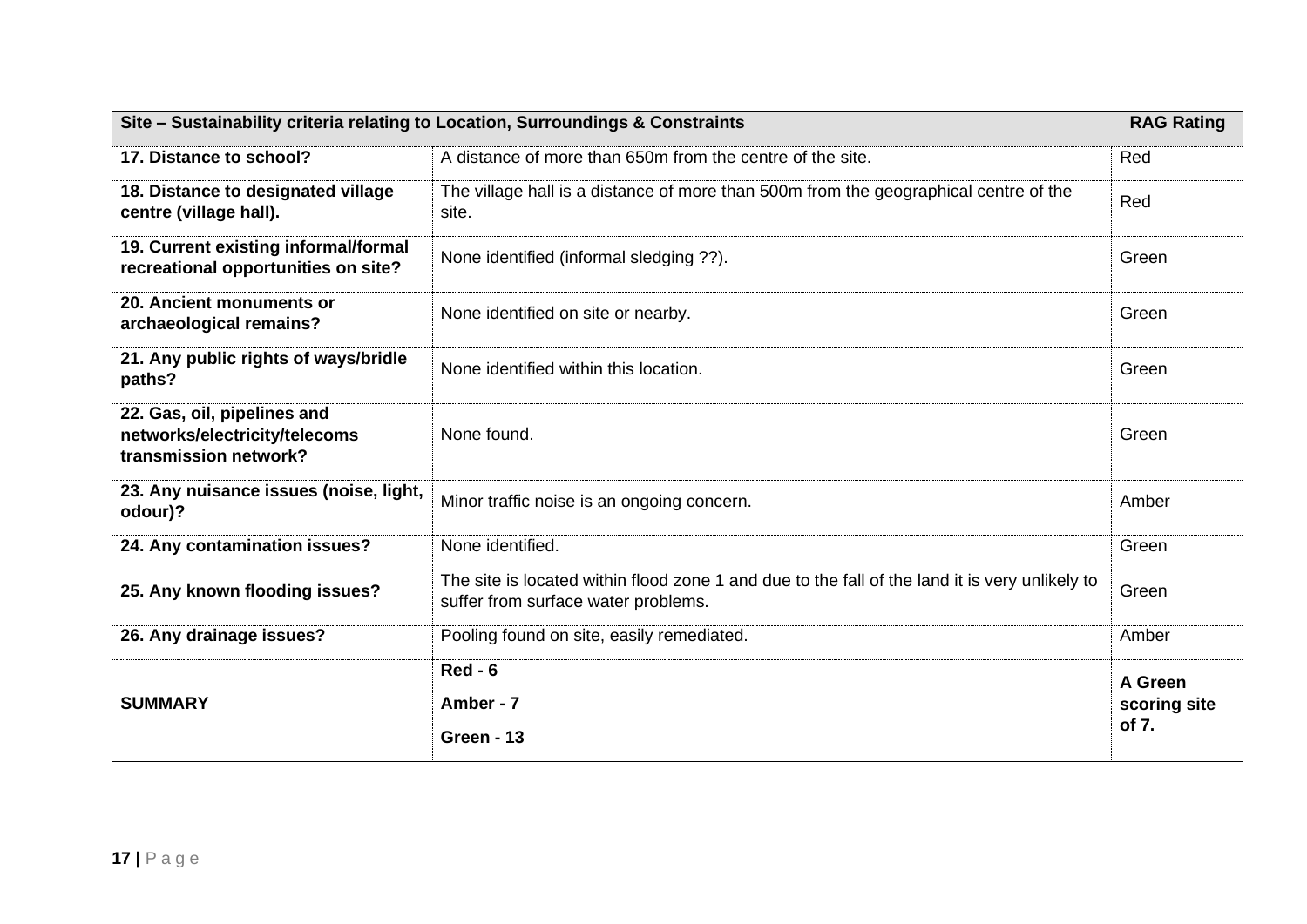## **Swannington site S3 – St Georges Hill (Lower) (SHELAA Ref S3)**

## **5. Overview**

This Strategic Sustainability Assessment (SSA) is a comparison of housing supply options to be used for the Neighbourhood Development Plan (NDP) making purposes. The level of detail provided is appropriate for this purpose and is proportionate to the requirement of meeting the Basic Conditions for a NDP. The SSA is not a substitute for detailed professional assessments of site viability and other legal or regulatory matters that will require approval as a part of testing a residential planning application. The SSA is a community led process and does not contain detailed professional site investigations and the SSA should be read and understood in this context.

Through undertaking the SSA the Neighbourhood Plan Advisory Committee (NPAC) are identifying the least environmentally damaging and therefore the most sustainable locations are prioritised for potential residential development. The approach uses publicly available data including from the local authority Strategic Housing and Economic Land Availability Assessment (SHELAA), Natural England, the Environment Agency, Rowmaps and Googlemaps etc. A site visit has been undertaken to determine the locational context but the site itself has not be accessed in detail during the SSA.

Locally important factors have been considered and it is recommended that the wider community comment on the result of the SSA's to help support a ranking of the potential sites. The SSA's are only a part of any potential development site selection, it is a best practise tool to rank potential sites in a NDP and the methodology is accepted by developers, land owners, Local Authorities and Planning Inspectors as being robust and proportionate for this task. The SSA's are compliant with the advice and guidance in the National Planning Policy Frameworks.

This first stage of the SSA process assesses how developable a location is, the second stage assesses how deliverable the location is. Working in partnership with landowners and North West Leicestershire District Council (NWLDC) enables a positive SSA process that meets or exceeds the housing target and affordable housing requirements in NWLDC's adopted Local Plan.

# **6. Site Selection Criteria – two stages**

- Red is scored for a negative assessment where significant mitigation is required;
- Amber is scored where there are negative elements to the site and costly/disruptive mitigation measures will be required;
- Green is scored for a generally positive assessment.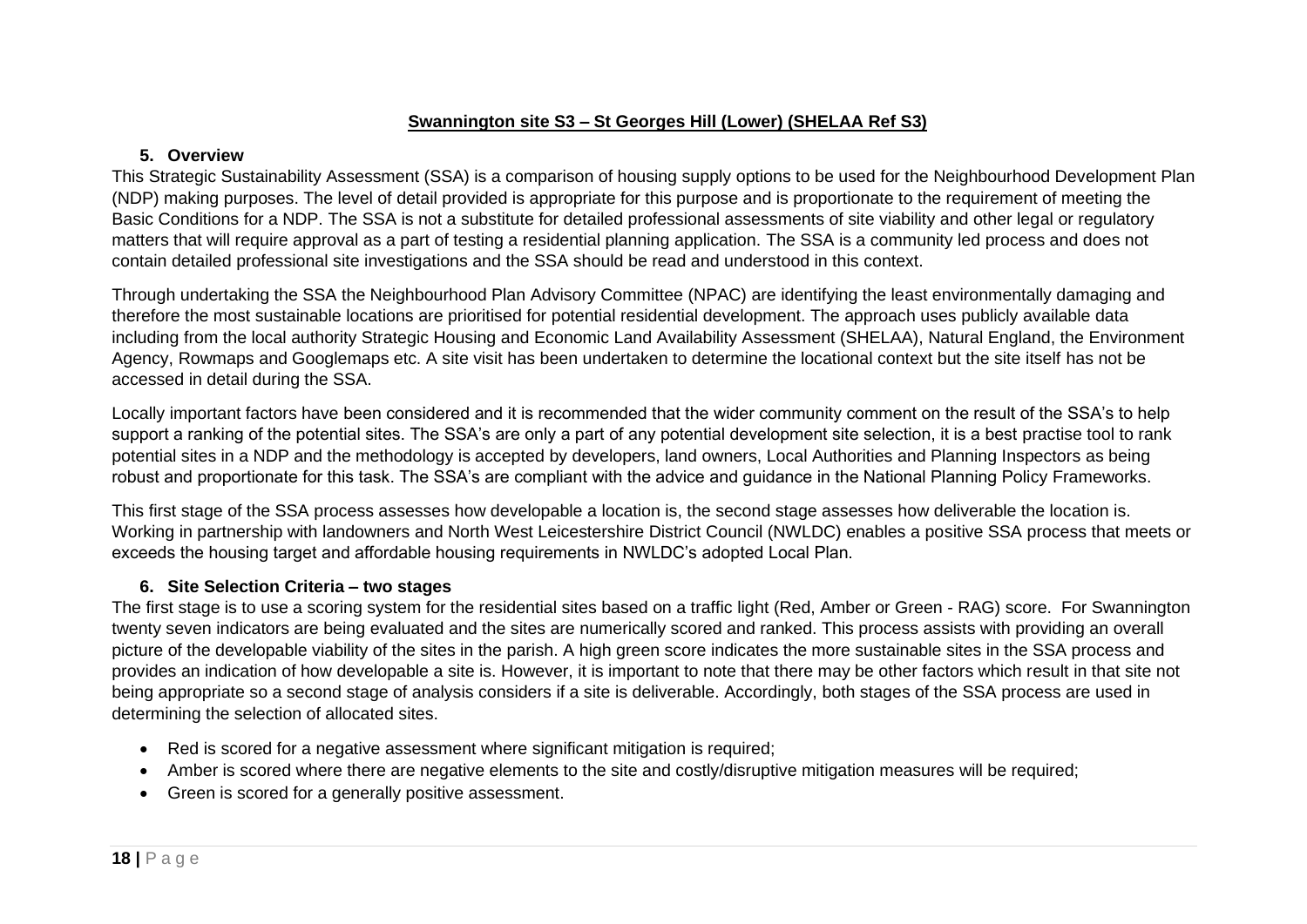| <b>Contact Details</b> |                                               |
|------------------------|-----------------------------------------------|
| Name(s) of Assessor(s) | Derek Doran BSc (Hons) MCIH MBA - Your Locale |

| <b>Site - Details</b> |                                                                                                 |
|-----------------------|-------------------------------------------------------------------------------------------------|
| Site summary:         | NWLDC SHELAA Ref S3, potentially available and achievable.                                      |
|                       | NB A residential application was refused in 2014 (Ref14/00005/OUT), previously refused consent. |
| Site name:            | St Georges Hill (Lower).                                                                        |

|                                                                   | Site - Sustainability criteria relating to Location, Surroundings & Constraints                                                                             | <b>RAG Rating</b> |
|-------------------------------------------------------------------|-------------------------------------------------------------------------------------------------------------------------------------------------------------|-------------------|
| 1. Site area and capacity:                                        | About 0.48 HA – Approximately 12 units (yielding 3 bed dwellings).                                                                                          | Red               |
| 2. Current Use:                                                   | The site consists of a single arable field, this important land use will need to be<br>replaced.                                                            | Amber             |
| 3. Adjoining Uses:                                                | The site has open countryside to one elevation with residential use adjacent to two<br>other sides. It is well attached to the recognised village envelope. | Amber             |
| 4. Topography:                                                    | A sloping and undulating site that will certainly require mitigation measures.                                                                              | Amber             |
| 5. Greenfield or Previously<br><b>Developed Land?</b>             | A wholly greenfield site, located within the National Forest boundary.                                                                                      | Red               |
| 6. Site availability - Single ownership<br>or multiple ownership? | Single ownership.                                                                                                                                           | Green             |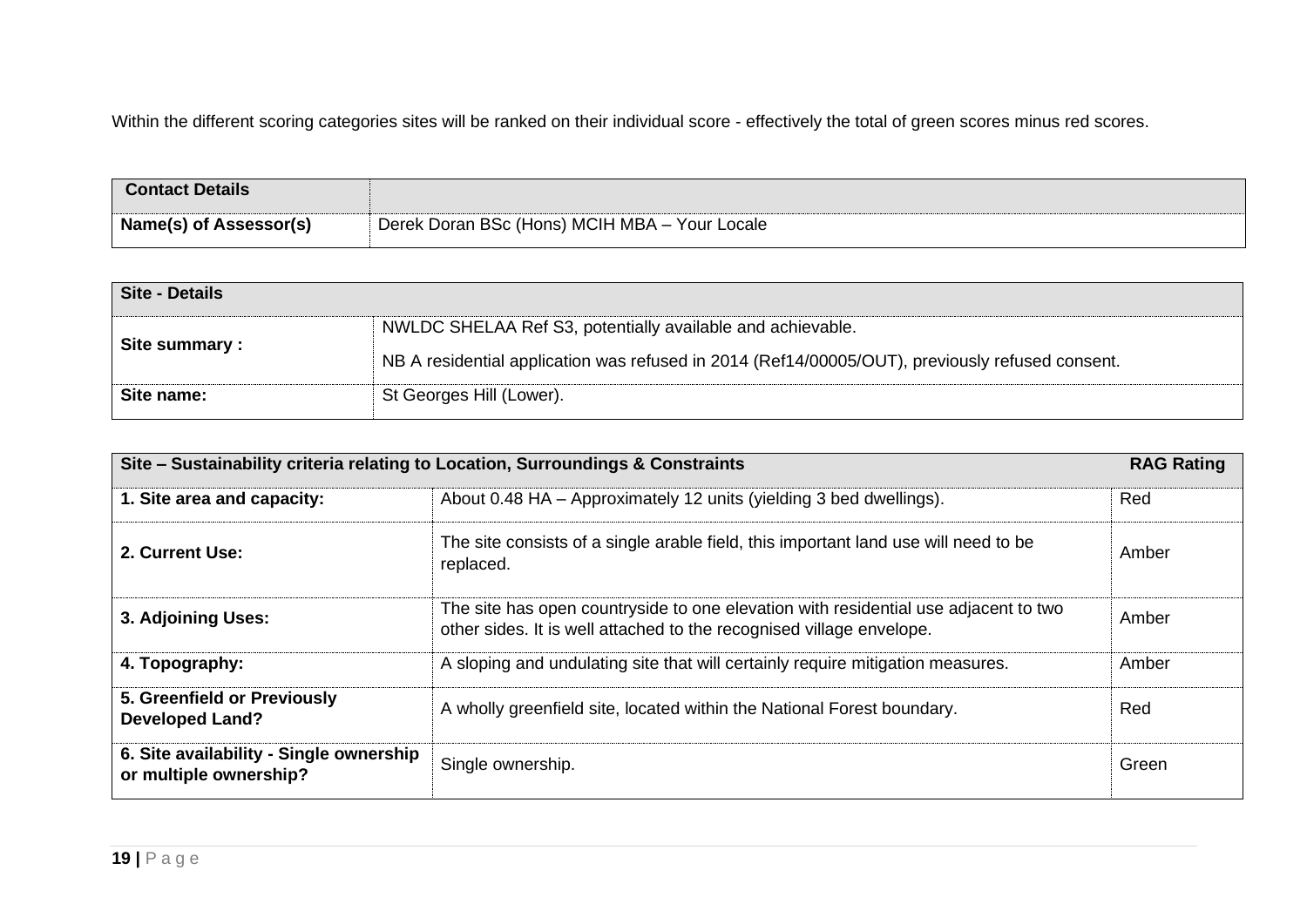| Site - Sustainability criteria relating to Location, Surroundings & Constraints |                                                                                                                                                                                                                                                                                                                                                                                                                                                                        | <b>RAG Rating</b> |
|---------------------------------------------------------------------------------|------------------------------------------------------------------------------------------------------------------------------------------------------------------------------------------------------------------------------------------------------------------------------------------------------------------------------------------------------------------------------------------------------------------------------------------------------------------------|-------------------|
| 7. Landscape & Visual Impact (LVIA)<br>considerations.                          | The site sits in a prominent position on Main Street on the entrance in to the village, it is<br>currently partly screened by a large hedgerow. The location feels rural in character and<br>there are long distant panoramic views and vistas. Development would cause a<br>substantial harm to the overall setting and amenity of the village as it is along the main<br>road and in an elevated position.                                                           | Red               |
| 8. Important Trees, Woodlands &<br>Hedgerows?                                   | Two boundaries of the site have significant ancient hedgerow and a large number of<br>semi-mature trees in place. Development might cause a minor destruction of trees<br>and/or ancient hedgerow to gain access. A further hedgerow is a mixture of old trees<br>some going back over 120 plus years, there is an old ash also dating back at least 180<br>years. Nearby woodland (diagonal adjoining this site) a variety of birds use for nesting<br>and migration. | Red               |
| 9. Relationship with existing pattern<br>of built development?                  | The site forms a gap in the current built form but does have a good relationship to it.<br>The land is relatively open and visible from a small number of properties. It can be<br>argued that development of this "gap" moves the village closer to Coleorton.                                                                                                                                                                                                        | Green             |
| 10. Quality of ridge and furrow?                                                | None identified.                                                                                                                                                                                                                                                                                                                                                                                                                                                       | Green             |
| 11. Listed Building or important<br>heritage assets and their setting?          | The original weigh masters house is adjacent to the site (now known as tunnel house),<br>the previous railway track-bed is in place, and some properties are 150 and 180 years<br>old.                                                                                                                                                                                                                                                                                 | Amber             |
| 12. Local biodiversity score?                                                   | Low priority score 1-2.                                                                                                                                                                                                                                                                                                                                                                                                                                                | Green             |
| 13. Pavement access to and from the<br>site?                                    | A footway is found along the boundary of the site and it appears straightforward to link<br>the site into this path with significant improvement.                                                                                                                                                                                                                                                                                                                      | Green             |
| 14. Impact on existing vehicular<br>traffic?                                    | The impact of further traffic created by this site would be a significant issue. There are<br>already parked cars alongside this footpath from surrounding properties on St Georges<br>Hill. Plus there is the dangerous junction known as Jeffcoats Lane within a few metres,<br>which has caused concern by local residents, been raised at both parish council<br>meetings and has involved Highways LCC over twenty years minimum. Furthermore,                    | Red               |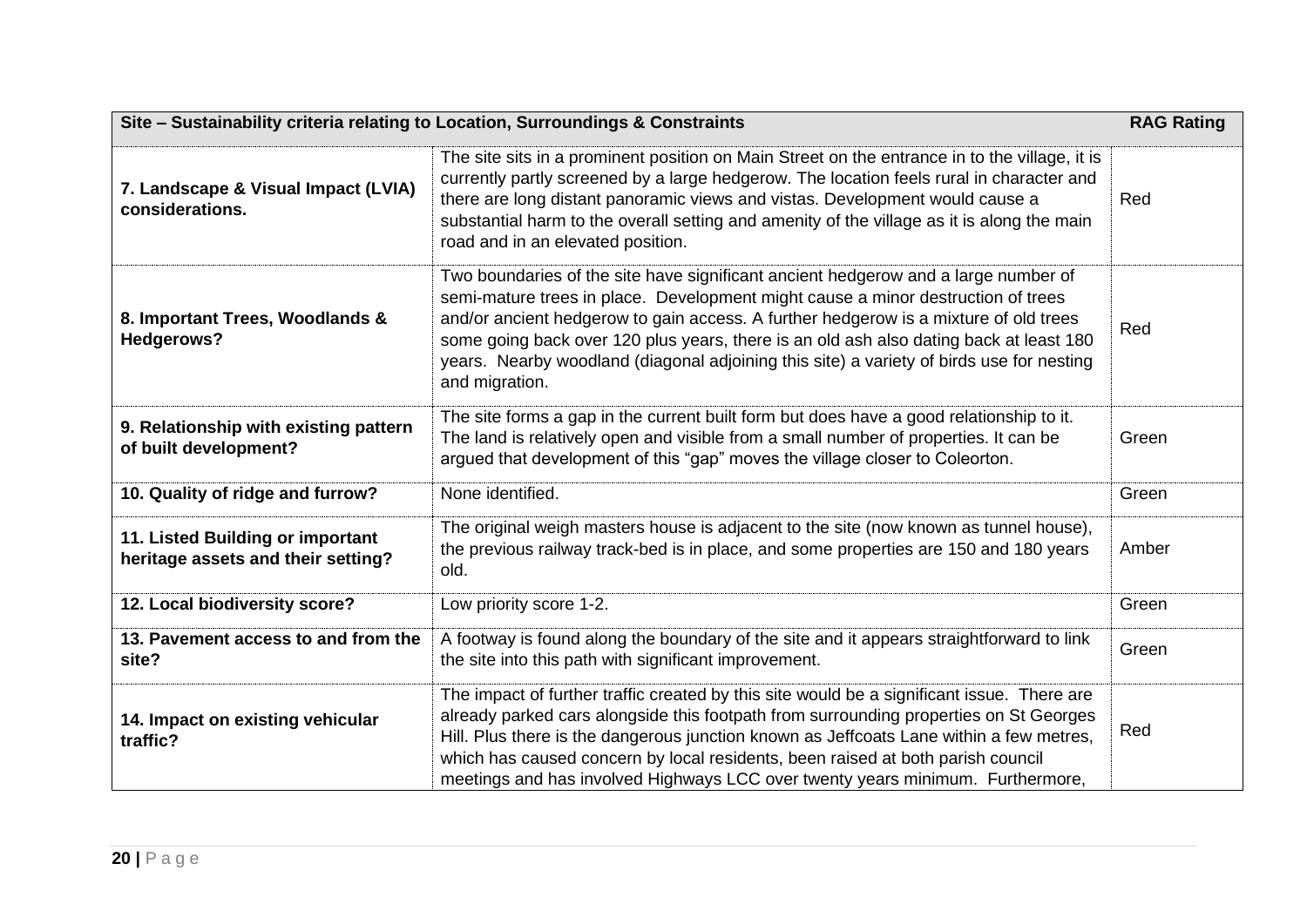| Site - Sustainability criteria relating to Location, Surroundings & Constraints        |                                                                                                                                                                                                                                                                                                                                          | <b>RAG Rating</b> |
|----------------------------------------------------------------------------------------|------------------------------------------------------------------------------------------------------------------------------------------------------------------------------------------------------------------------------------------------------------------------------------------------------------------------------------------|-------------------|
|                                                                                        | speed of the traffic would cause an issue coming out of the site if developed as<br>evidence has shown with the Jeffcoats Lane junction.                                                                                                                                                                                                 |                   |
| 15. Adequate vehicular access to<br>and from the site?                                 | No existing vehicular access found and it appears impossible to provide adequate<br>vehicular access without the active support of a third party landowner. An early<br>dialogue with the highways authority is required as the site may not be accessible to<br>vehicular traffic as it is opposite the Windmill Close highways access. | Red               |
| 16. Distance to public transport<br>(specifically a bus stop with current<br>service). | The nearest bus stop is directly opposite the site.                                                                                                                                                                                                                                                                                      | Green             |
| 17. Distance to school?                                                                | A distance of more than 650m from the centre of the site.                                                                                                                                                                                                                                                                                | Red               |
| 18. Distance to designated village<br>centre (village hall).                           | The village hall is a distance of more than 500m from the geographical centre of the<br>site.                                                                                                                                                                                                                                            | Red               |
| 19. Current existing informal/formal<br>recreational opportunities on site?            | None identified.                                                                                                                                                                                                                                                                                                                         | Green             |
| 20. Ancient monuments or<br>archaeological remains?                                    | None identified on site or nearby.                                                                                                                                                                                                                                                                                                       | Green             |
| 21. Any public rights of ways/bridle<br>paths?                                         | None identified within this location.                                                                                                                                                                                                                                                                                                    | Green             |
| 22. Gas, oil, pipelines and<br>networks/electricity/telecoms<br>transmission network?  | None found.                                                                                                                                                                                                                                                                                                                              | Green             |
| 23. Any nuisance issues (noise, light,<br>odour)?                                      | Minor traffic noise is an ongoing concern as traffic accelerates from the village in this<br>location.                                                                                                                                                                                                                                   | Amber             |
| 24. Any contamination issues?                                                          | None identified.                                                                                                                                                                                                                                                                                                                         | Green             |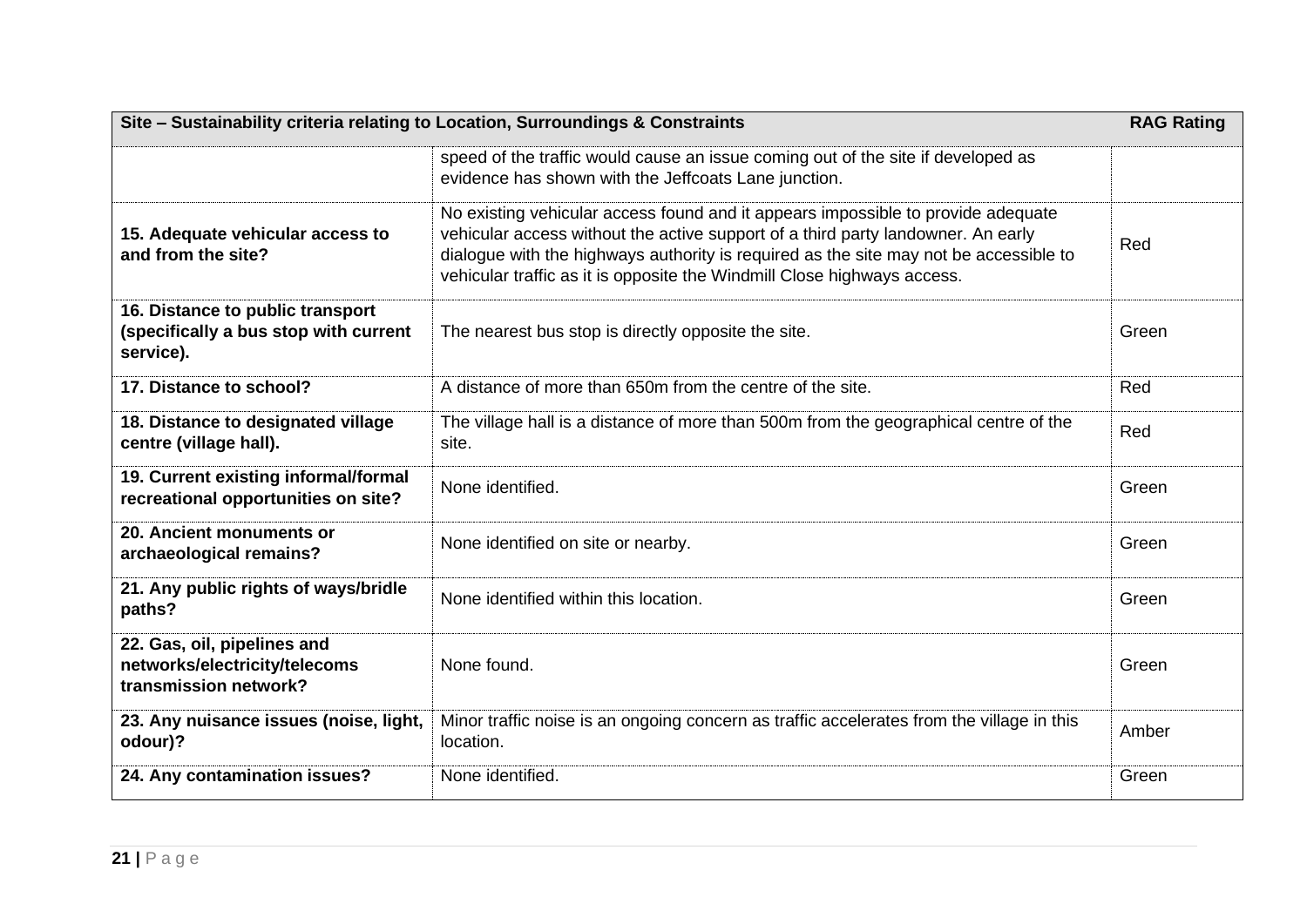|                                                                      | Site - Sustainability criteria relating to Location, Surroundings & Constraints                                                                                                                                                                                                                                                                                                                                                                                                                                                             | <b>RAG Rating</b>                |
|----------------------------------------------------------------------|---------------------------------------------------------------------------------------------------------------------------------------------------------------------------------------------------------------------------------------------------------------------------------------------------------------------------------------------------------------------------------------------------------------------------------------------------------------------------------------------------------------------------------------------|----------------------------------|
| 25. Any known flooding issues?                                       | The site is located within flood zone 1 and due to the fall of the land it is very unlikely to<br>suffer from surface water problems. Nearby properties have experience raised water<br>levels. There is a ditch on the far site to the road which if disturbed or filled in will<br>cause adjoining properties water issues. The fall of the land slopes toward the adjacent<br>properties and those in Jeffcoats lane. The land drops away further in Jeffcoats Lane,<br>the water table raises in the field where there are horses kept. | Amber                            |
| 26. Any drainage issues?                                             | Pooling found on site, easily remediated.                                                                                                                                                                                                                                                                                                                                                                                                                                                                                                   | Amber                            |
| <b>SUMMARY</b> - Request meeting with<br>owners to progress further. | $Red - 8$<br>Amber - 7<br><b>Green - 11</b>                                                                                                                                                                                                                                                                                                                                                                                                                                                                                                 | A Green<br>scoring site<br>of 3. |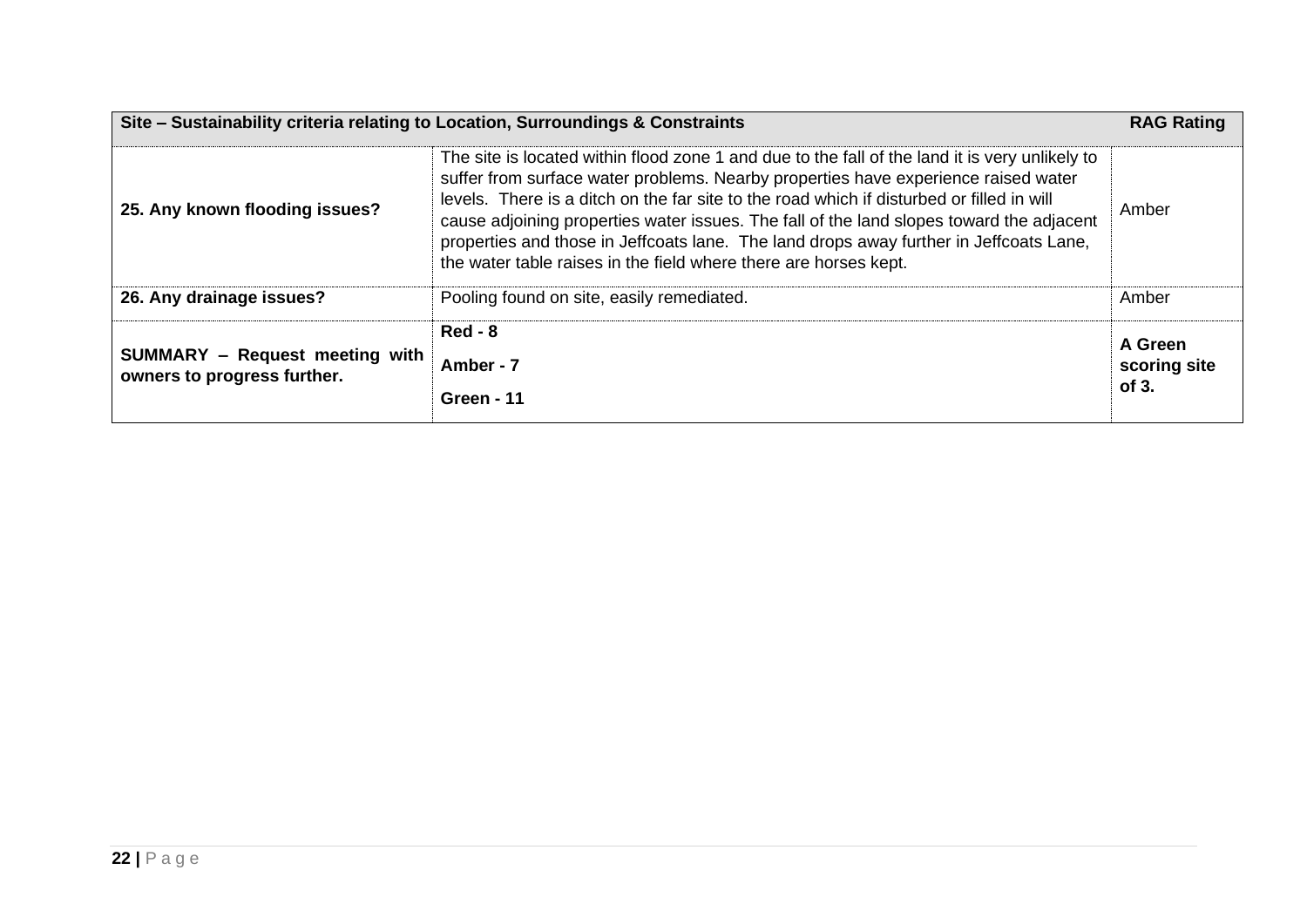# **Swannington S4 – St Georges Hill (Upper) (SHELAA Ref S4)**

#### **7. Overview**

This Strategic Sustainability Assessment (SSA) is a comparison of housing supply options to be used for the Neighbourhood Development Plan (NDP) making purposes. The level of detail provided is appropriate for this purpose and is proportionate to the requirement of meeting the Basic Conditions for a NDP. The SSA is not a substitute for detailed professional assessments of site viability and other legal or regulatory matters that will require approval as a part of testing a residential planning application. The SSA is a community led process and does not contain detailed professional site investigations and the SSA should be read and understood in this context.

Through undertaking the SSA the Neighbourhood Plan Advisory Committee (NPAC) are identifying the least environmentally damaging and therefore the most sustainable locations are prioritised for potential residential development. The approach uses publicly available data including from the local authority Strategic Housing and Economic Land Availability Assessment (SHELAA), Natural England, the Environment Agency, Rowmaps and Googlemaps etc. A site visit has been undertaken to determine the locational context but the site itself has not be accessed in detail during the SSA.

Locally important factors have been considered and it is recommended that the wider community comment on the result of the SSA's to help support a ranking of the potential sites. The SSA's are only a part of any potential development site selection, it is a best practise tool to rank potential sites in a NDP and the methodology is accepted by developers, land owners, Local Authorities and Planning Inspectors as being robust and proportionate for this task. The SSA's are compliant with the advice and guidance in the National Planning Policy Frameworks.

This first stage of the SSA process assesses how developable a location is, the second stage assesses how deliverable the location is. Working in partnership with landowners and North West Leicestershire District Council (NWLDC) enables a positive SSA process that meets or exceeds the housing target and affordable housing requirements in NWLDC's adopted Local Plan.

# **8. Site Selection Criteria – two stages**

- Red is scored for a negative assessment where significant mitigation is required;
- Amber is scored where there are negative elements to the site and costly/disruptive mitigation measures will be required;
- Green is scored for a generally positive assessment.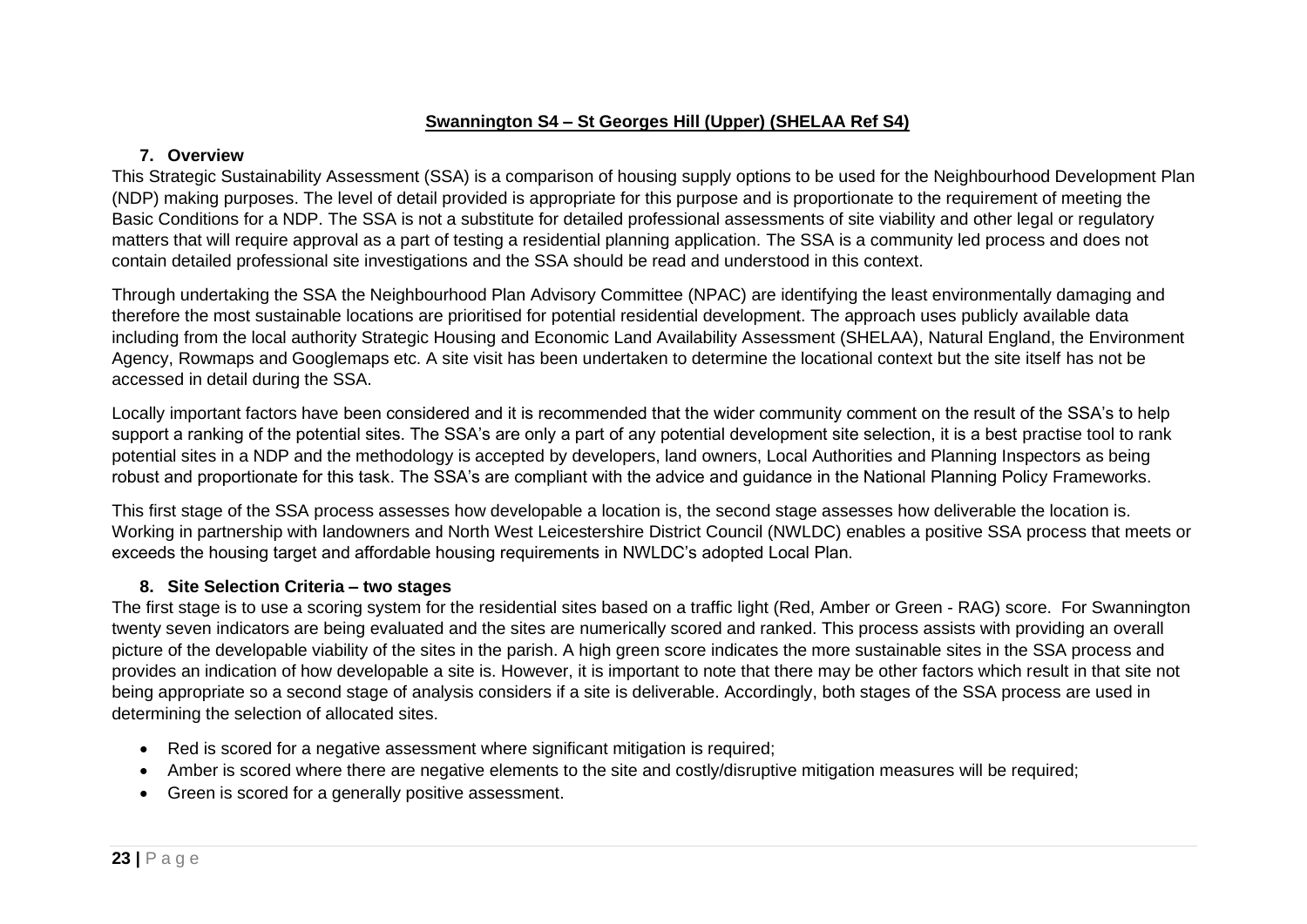| <b>Contact Details</b>        |                                               |
|-------------------------------|-----------------------------------------------|
| <b>Name(s) of Assessor(s)</b> | Derek Doran BSc (Hons) MCIH MBA - Your Locale |

| Site - Details |                                                            |
|----------------|------------------------------------------------------------|
| Site summary:  | NWLDC SHELAA Ref S4, potentially available and achievable. |
| Site name:     | St Georges Hill (Upper).                                   |

| Site – Sustainability criteria relating to Location, Surroundings & Constraints |                                                                                                                                                                                                                        | <b>RAG Rating</b> |
|---------------------------------------------------------------------------------|------------------------------------------------------------------------------------------------------------------------------------------------------------------------------------------------------------------------|-------------------|
| 1. Site area and capacity:                                                      | About 0.66 HA - Approximately 16 units (yielding 3 bed dwellings).                                                                                                                                                     | Red               |
| 2. Current Use:                                                                 | The site consists of a single arable field, this important land use will need to be<br>replaced.                                                                                                                       | Amber             |
| 3. Adjoining Uses:                                                              | The site has open countryside to three elevations with residential use opposite the<br>Western boundary and a large copse of trees adjoins the site. It is fairly well attached to<br>the recognised village envelope. | Amber             |
| 4. Topography:                                                                  | A heavily sloping and undulating site that will certainly require mitigation measures.                                                                                                                                 | Amber             |
| 5. Greenfield or Previously<br><b>Developed Land?</b>                           | A wholly greenfield site.                                                                                                                                                                                              | Red               |
| 6. Site availability - Single ownership<br>or multiple ownership?               | Single ownership.                                                                                                                                                                                                      | Green             |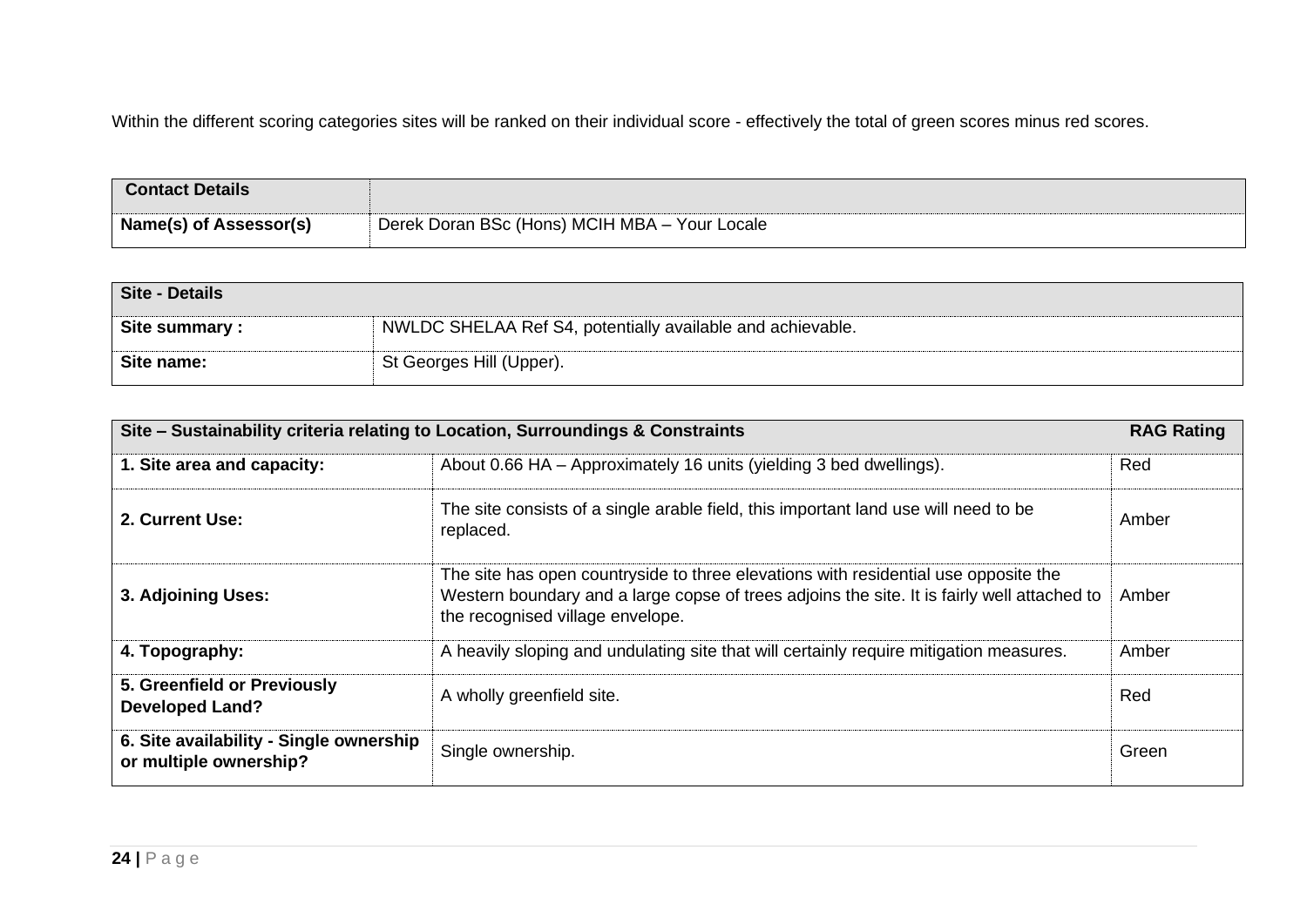| Site - Sustainability criteria relating to Location, Surroundings & Constraints<br><b>RAG Rating</b>                                                                                                                                                                                                                                                                                                                                                                                                                                                                                              |                                                                                                                                                                                                                                                                                                                                                                                                                                                    |       |
|---------------------------------------------------------------------------------------------------------------------------------------------------------------------------------------------------------------------------------------------------------------------------------------------------------------------------------------------------------------------------------------------------------------------------------------------------------------------------------------------------------------------------------------------------------------------------------------------------|----------------------------------------------------------------------------------------------------------------------------------------------------------------------------------------------------------------------------------------------------------------------------------------------------------------------------------------------------------------------------------------------------------------------------------------------------|-------|
| 7. Landscape & Visual Impact (LVIA)<br>considerations.                                                                                                                                                                                                                                                                                                                                                                                                                                                                                                                                            | The site sits in a very prominent position on Main Street on one of the entrances in to<br>the village, it is currently partly screened by a large hedgerow. The location feels rural<br>in character and there are long distant panoramic views and vistas. Development would<br>Red<br>cause a substantial harm to the overall setting and amenity of the village as it is along<br>the main road and in a very elevated and prominent position. |       |
| 8. Important Trees, Woodlands &<br><b>Hedgerows?</b>                                                                                                                                                                                                                                                                                                                                                                                                                                                                                                                                              | Three boundaries of the site have significant ancient hedgerow and a large number of<br>semi-mature trees in place. The collection of trees are a small woodland where the<br>incline track runs (disused and overgrown) comes from the tunnel now filled in under<br>Red<br>Peggs Island. Development will cause the destruction of trees and/or ancient hedgerow<br>to gain access.                                                              |       |
| 9. Relationship with existing pattern<br>of built development?                                                                                                                                                                                                                                                                                                                                                                                                                                                                                                                                    | The site forms a large and open gap in the current built form and has a poor<br>relationship to it. The land is relatively open and in a very prominent position, this will<br>Red<br>be impossible to remediate.                                                                                                                                                                                                                                  |       |
| 10. Quality of ridge and furrow?                                                                                                                                                                                                                                                                                                                                                                                                                                                                                                                                                                  | None identified.                                                                                                                                                                                                                                                                                                                                                                                                                                   | Green |
| 11. Listed Building or important<br>heritage assets and their setting?                                                                                                                                                                                                                                                                                                                                                                                                                                                                                                                            | None identified nearby or within a direct sight line.<br>Green                                                                                                                                                                                                                                                                                                                                                                                     |       |
| 12. Local biodiversity score?                                                                                                                                                                                                                                                                                                                                                                                                                                                                                                                                                                     | Low to medium.                                                                                                                                                                                                                                                                                                                                                                                                                                     | Amber |
| 13. Pavement access to and from the<br>site?                                                                                                                                                                                                                                                                                                                                                                                                                                                                                                                                                      | A footway is found along the boundary of the site and it appears very straightforward to<br>Amber<br>link the site into this path with significant improvement.                                                                                                                                                                                                                                                                                    |       |
| The impact of further traffic created by this site would be a significant issue. There are<br>parked cars overnight, during early morning and evening time noted towards the village<br>14. Impact on existing vehicular<br>on the same side as this field. An increase in traffic caused by this site would require<br>traffic?<br>further investigation. Plus, there is the dangerous junction known as Jeffcoats Lane<br>within approx. 50 metres, which has caused concern by local residents, been raised at<br>both parish council meetings and has involved Highways LCC over twenty years |                                                                                                                                                                                                                                                                                                                                                                                                                                                    | Red   |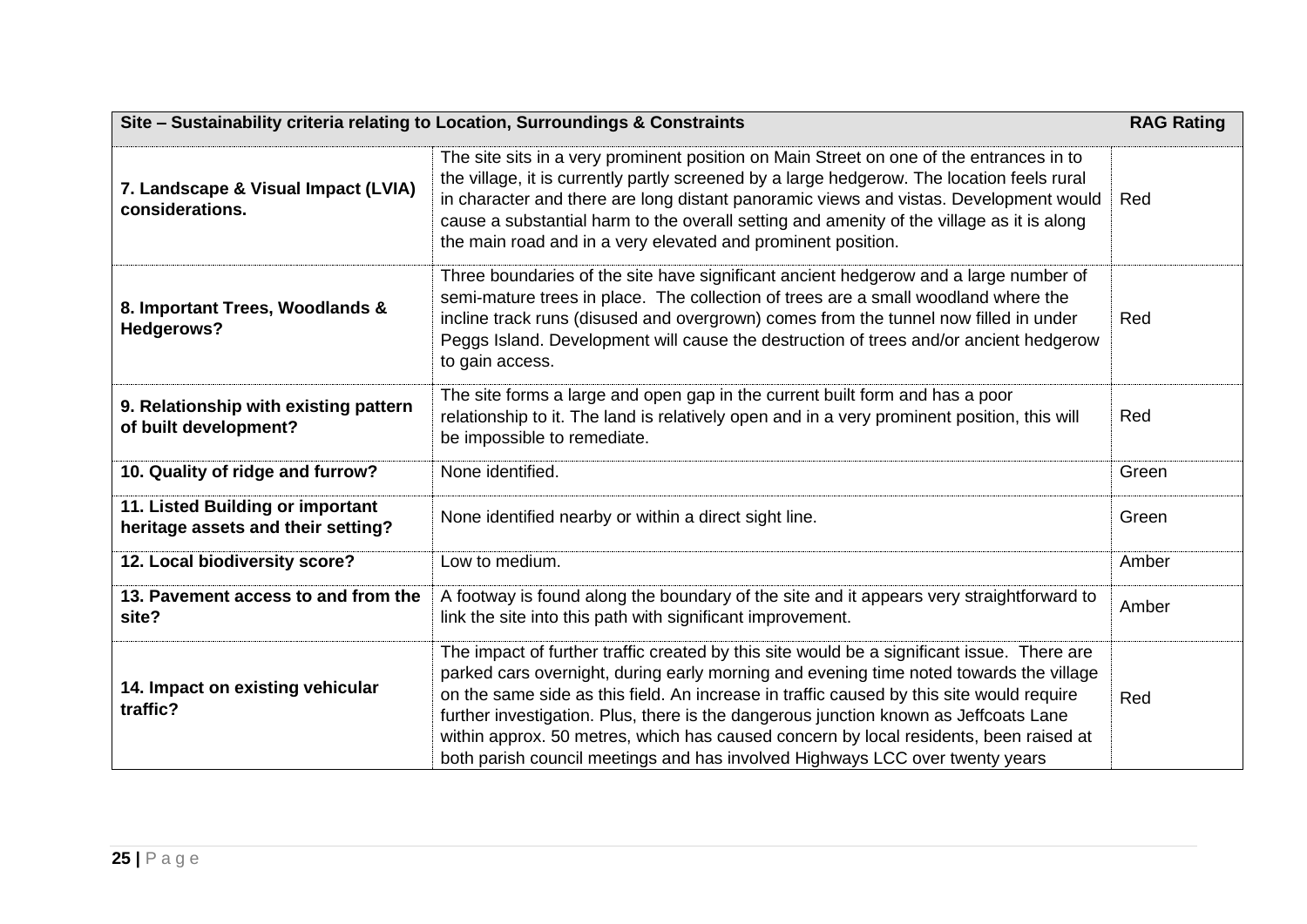| Site - Sustainability criteria relating to Location, Surroundings & Constraints        |                                                                                                                                                                                                                                                                                     | <b>RAG Rating</b> |
|----------------------------------------------------------------------------------------|-------------------------------------------------------------------------------------------------------------------------------------------------------------------------------------------------------------------------------------------------------------------------------------|-------------------|
|                                                                                        | minimum. Furthermore, speed of the traffic would cause an issue coming out of the<br>site, the opening would be opposite residential properties already in existence.                                                                                                               |                   |
| 15. Adequate vehicular access to<br>and from the site?                                 | No existing vehicular access found and it appears impossible to provide adequate<br>vehicular access without the active support of a third party landowner. An early<br>dialogue with the highways authority is required as the site may not be accessible to<br>vehicular traffic. | Red               |
| 16. Distance to public transport<br>(specifically a bus stop with current<br>service). | The nearest bus stop and a brick built shelter is on the actual boundary of the site.                                                                                                                                                                                               | Green             |
| 17. Distance to school?                                                                | A distance of more than 700m from the centre of the site.                                                                                                                                                                                                                           | Red               |
| 18. Distance to designated village<br>centre (village hall).                           | The village hall is a distance of more than 550m from the geographical centre of the<br>site.                                                                                                                                                                                       | Red               |
| 19. Current existing informal/formal<br>recreational opportunities on site?            | None identified.                                                                                                                                                                                                                                                                    | Green             |
| 20. Ancient monuments or<br>archaeological remains?                                    | None identified on site or nearby.                                                                                                                                                                                                                                                  | Green             |
| 21. Any public rights of ways/bridle<br>paths?                                         | A long distance footpath crosses through the site and development would require re-<br>routing.                                                                                                                                                                                     | Red               |
| 22. Gas, oil, pipelines and<br>networks/electricity/telecoms<br>transmission network?  | A cable is within the boundary of the site and will require relocating.                                                                                                                                                                                                             | Amber             |
| 23. Any nuisance issues (noise, light,<br>odour)?                                      | Minor traffic noise is an ongoing concern.                                                                                                                                                                                                                                          | Amber             |
| 24. Any contamination issues?                                                          | None identified.                                                                                                                                                                                                                                                                    | Green             |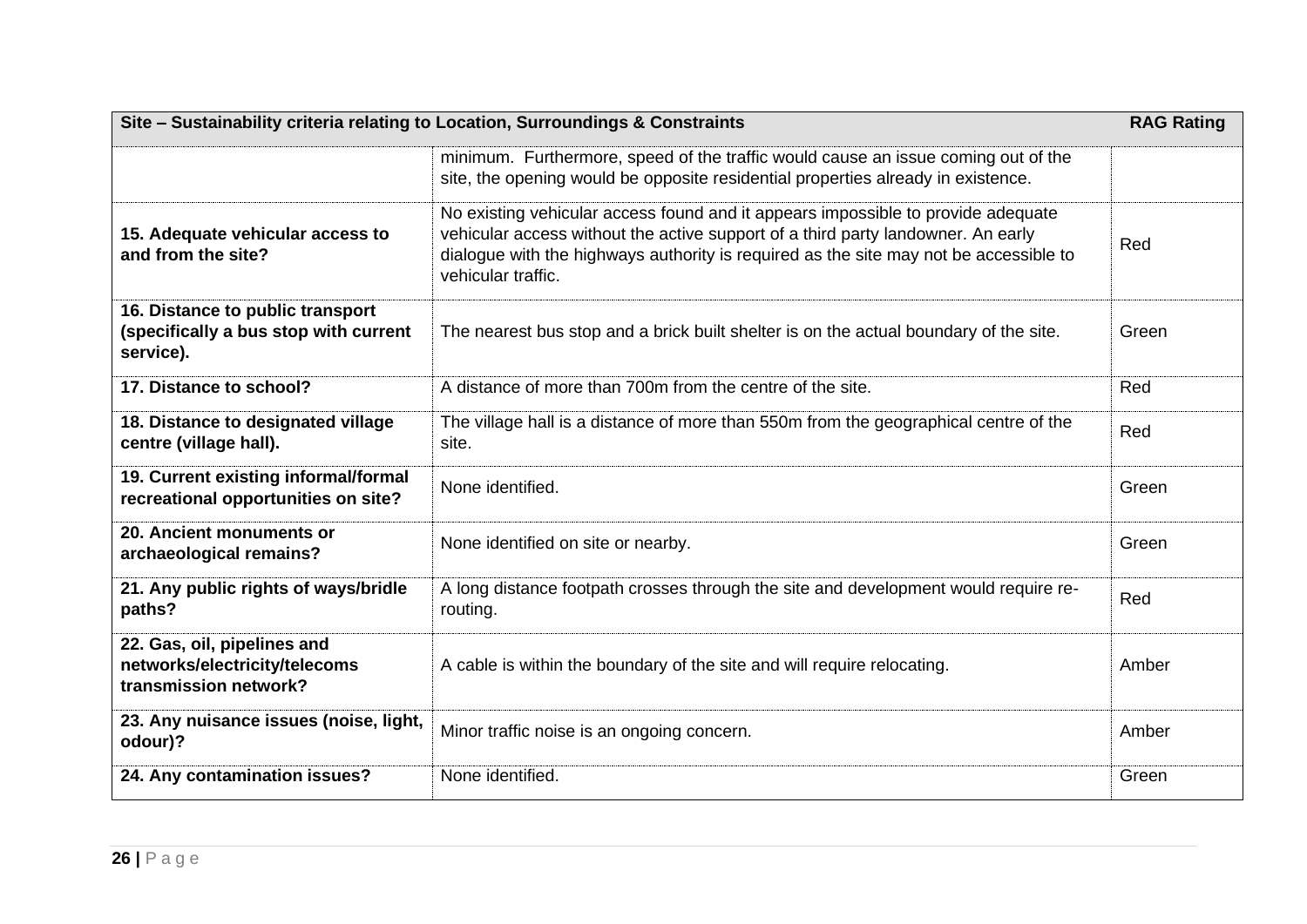|                                    | Site – Sustainability criteria relating to Location, Surroundings & Constraints                                                       | <b>RAG Rating</b>     |
|------------------------------------|---------------------------------------------------------------------------------------------------------------------------------------|-----------------------|
| 25. Any known flooding issues?     | The site is located within flood zone 1 and due to the fall of the land it is very unlikely to<br>suffer from surface water problems. | Green                 |
| 26. Any drainage issues?           | No issues identified, appears relatively well drained.                                                                                | Green                 |
| <b>SUMMARY; No further action.</b> | <b>Red - 10</b><br>Amber - 7                                                                                                          | A RED<br>scoring site |
|                                    | Green - 9                                                                                                                             | of negative 1.        |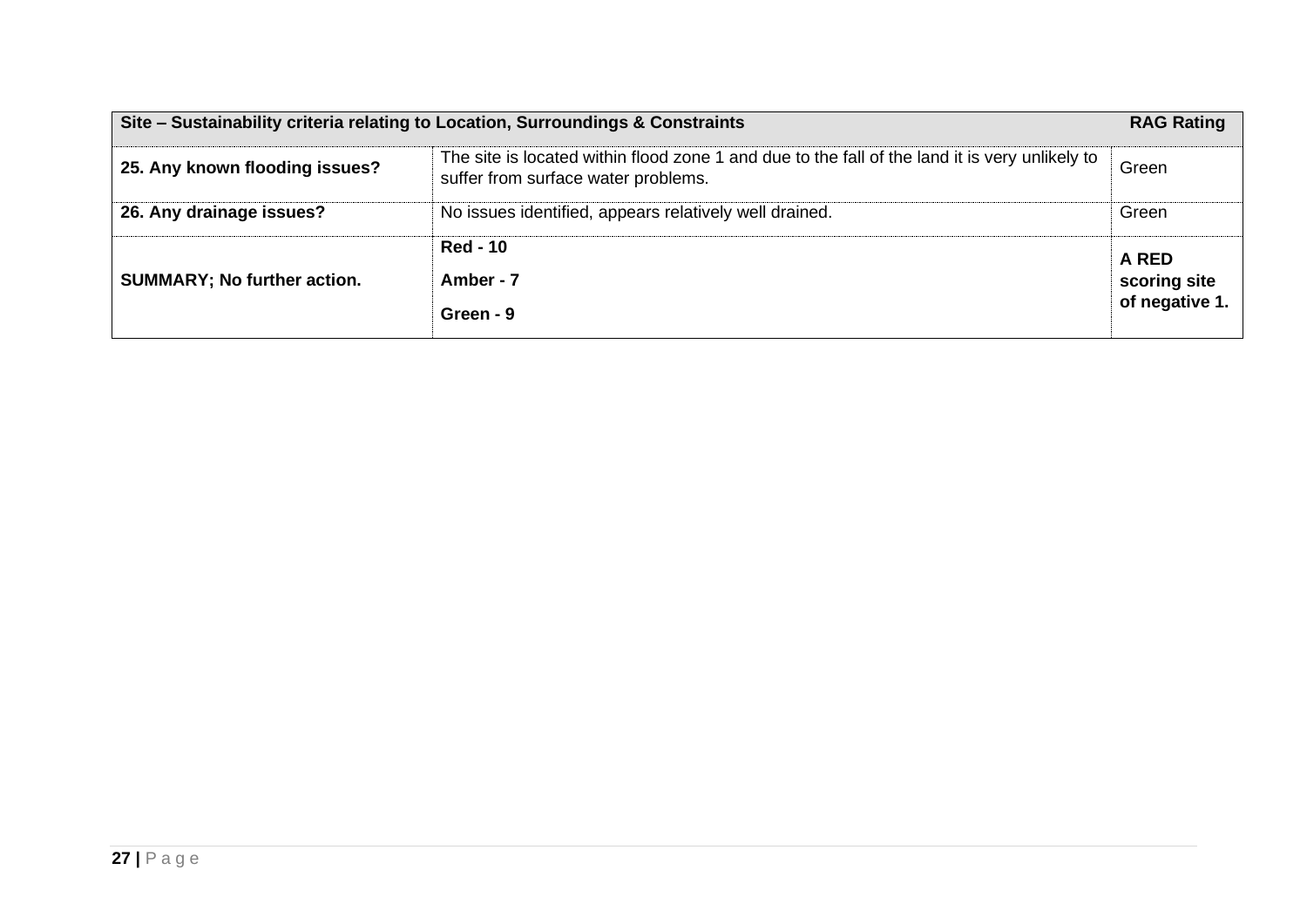# **Swannington site S5 – Clink Lane and Station Hill allotments (SHELAA Ref S5)**

## **9. Overview**

This Strategic Sustainability Assessment (SSA) is a comparison of housing supply options to be used for the Neighbourhood Development Plan (NDP) making purposes. The level of detail provided is appropriate for this purpose and is proportionate to the requirement of meeting the Basic Conditions for a NDP. The SSA is not a substitute for detailed professional assessments of site viability and other legal or regulatory matters that will require approval as a part of testing a residential planning application. The SSA is a community led process and does not contain detailed professional site investigations and the SSA should be read and understood in this context.

Through undertaking the SSA the Neighbourhood Plan Advisory Committee (NPAC) are identifying the least environmentally damaging and therefore the most sustainable locations are prioritised for potential residential development. The approach uses publicly available data including from the local authority Strategic Housing and Economic Land Availability Assessment (SHELAA), Natural England, the Environment Agency, Rowmaps and Googlemaps etc. A site visit has been undertaken to determine the locational context but the site itself has not be accessed in detail during the SSA.

Locally important factors have been considered and it is recommended that the wider community comment on the result of the SSA's to help support a ranking of the potential sites. The SSA's are only a part of any potential development site selection, it is a best practise tool to rank potential sites in a NDP and the methodology is accepted by developers, land owners, Local Authorities and Planning Inspectors as being robust and proportionate for this task. The SSA's are compliant with the advice and guidance in the National Planning Policy Frameworks.

This first stage of the SSA process assesses how developable a location is, the second stage assesses how deliverable the location is. Working in partnership with landowners and North West Leicestershire District Council (NWLDC) enables a positive SSA process that meets or exceeds the housing target and affordable housing requirements in NWLDC's adopted Local Plan.

# **10. Site Selection Criteria – two stages**

- Red is scored for a negative assessment where significant mitigation is required;
- Amber is scored where there are negative elements to the site and costly/disruptive mitigation measures will be required;
- Green is scored for a generally positive assessment.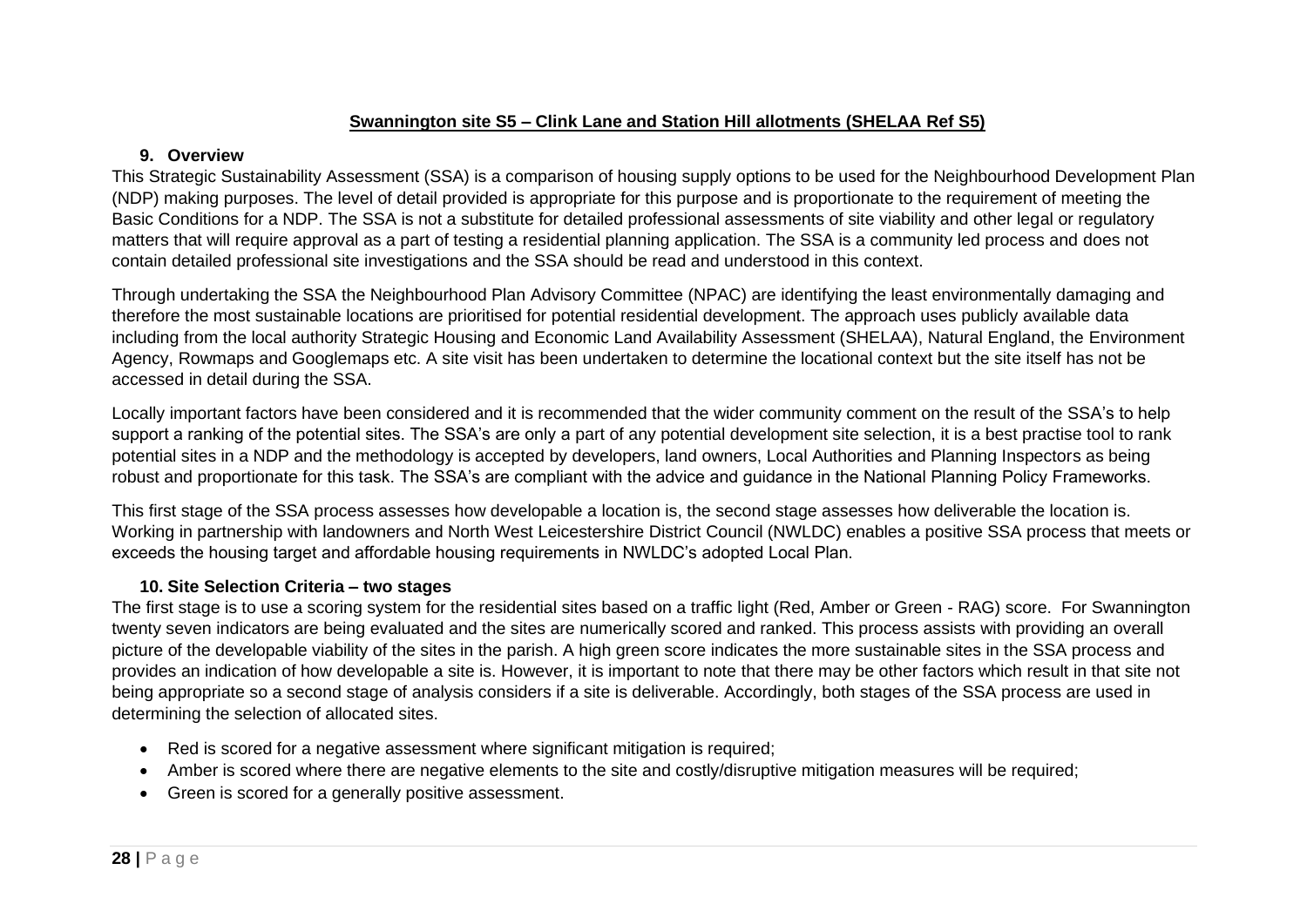| <b>Contact Details</b>        |                                               |
|-------------------------------|-----------------------------------------------|
| <b>Name(s) of Assessor(s)</b> | Derek Doran BSc (Hons) MCIH MBA - Your Locale |

| Site - Details |                                                                                                           |
|----------------|-----------------------------------------------------------------------------------------------------------|
| Site summary:  | NWLDC SHELAA Ref S5, part is suitable (within the village envelope) potentially available and achievable. |
| Site name:     | Clink Lane and Station Hill allotment and field.                                                          |

| Site - Sustainability criteria relating to Location, Surroundings & Constraints |                                                                                                                                                                                                                                             | <b>RAG Rating</b> |
|---------------------------------------------------------------------------------|---------------------------------------------------------------------------------------------------------------------------------------------------------------------------------------------------------------------------------------------|-------------------|
| 1. Site area and capacity:                                                      | About 1HA - Approximately 25 units (yielding 3 bed dwellings).                                                                                                                                                                              | Red               |
| 2. Current Use:                                                                 | The site consists of allotments and a small arable field, this important land use will need<br>to be protected and is being designated as a local green space in the NDP.                                                                   | Red               |
| 3. Adjoining Uses:                                                              | The Northern section of the site is adjacent to residential units whilst the Southern<br>section a more open countryside aspect. A large copse of trees adjoins the site. It is<br>fairly well attached to the recognised village envelope. | Amber             |
| 4. Topography:                                                                  | A sloping site that dips in to a valley shape and will certainly require major mitigation<br>measures.                                                                                                                                      | Amber             |
| 5. Greenfield or Previously<br><b>Developed Land?</b>                           | A wholly greenfield site, situated within the National forest.                                                                                                                                                                              | Red               |
| 6. Site availability - Single ownership<br>or multiple ownership?               | The parish council own the allotments.                                                                                                                                                                                                      | Green             |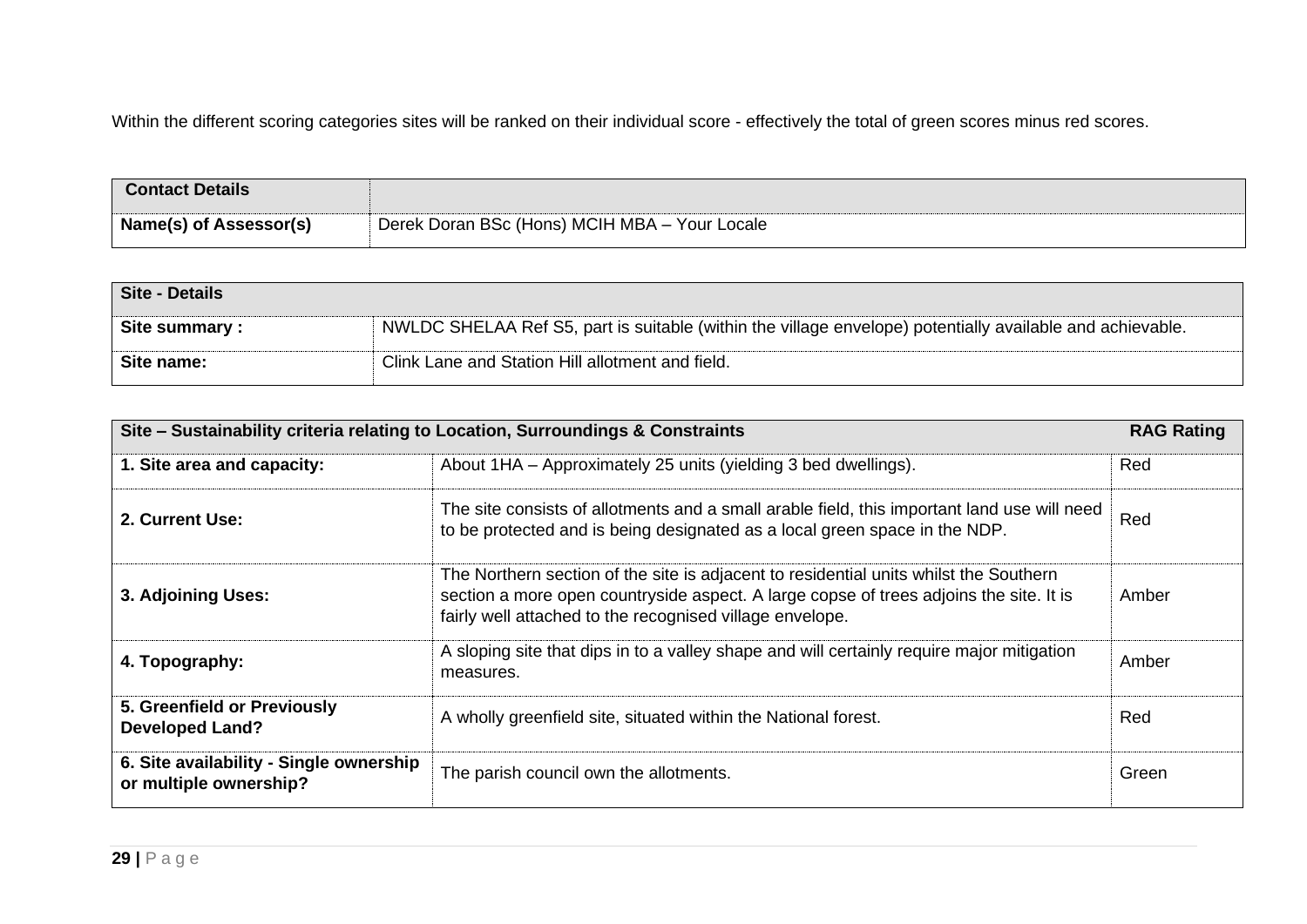| Site - Sustainability criteria relating to Location, Surroundings & Constraints<br><b>RAG Rating</b> |                                                                                                                                                                                                                                                                                                                                                                                                                                                           |       |  |
|------------------------------------------------------------------------------------------------------|-----------------------------------------------------------------------------------------------------------------------------------------------------------------------------------------------------------------------------------------------------------------------------------------------------------------------------------------------------------------------------------------------------------------------------------------------------------|-------|--|
| 7. Landscape & Visual Impact (LVIA)<br>considerations.                                               | The site sits in a very prominent position on Station Hill on one of the entrances in to<br>the village, it is currently partly screened by a large hedgerow. The location feels highly<br>rural in character and there are long distant panoramic views and vistas. Development<br>Red<br>would cause a substantial harm to the overall setting and amenity of the village as it is<br>along the main road and in a very central and sensitive position. |       |  |
| 8. Important Trees, Woodlands &<br><b>Hedgerows?</b>                                                 | Yes, large tracts of the site have trees in situ and the boundaries have significant<br>ancient hedgerow in place. Development will cause a large scale destruction of trees<br>and/or ancient hedgerow. The site is adjacent to cuckoo gap wood, an important local<br>green resource.                                                                                                                                                                   | Red   |  |
| 9. Relationship with existing pattern<br>of built development?                                       | The top section of the site sits within the currently recognised village envelope close to<br>residential units. The land is relatively open and in a very prominent and sensitive<br>position, this will be impossible to remediate.                                                                                                                                                                                                                     | Red   |  |
| 10. Quality of ridge and furrow?                                                                     | None identified.                                                                                                                                                                                                                                                                                                                                                                                                                                          | Green |  |
| 11. Listed Building or important<br>heritage assets and their setting?                               | None identified nearby or within a direct sight line.                                                                                                                                                                                                                                                                                                                                                                                                     | Green |  |
| 12. Local biodiversity score?                                                                        | TBC Low level 2-3.                                                                                                                                                                                                                                                                                                                                                                                                                                        | Amber |  |
| 13. Pavement access to and from the<br>site?                                                         | A footway is found along one boundary of the site and it appears fairly straightforward<br>to link the site into this path and provide a pedestrian access with significant<br>improvements.                                                                                                                                                                                                                                                              | Amber |  |
| 14. Impact on existing vehicular<br>traffic?                                                         | A large scale negative impact on the village centre due to the large number of units<br>involved and the very sensitive central location of the site.                                                                                                                                                                                                                                                                                                     | Red   |  |
| 15. Adequate vehicular access to<br>and from the site?                                               | No existing vehicular access found although it appears possible to provide adequate<br>vehicular access and visibility splays off Station Hill. Clink Lane is a narrow track and<br>not suitable for vehicular access. An early dialogue with the highways authority is<br>required as the site may not be accessible to vehicular traffic.                                                                                                               | Amber |  |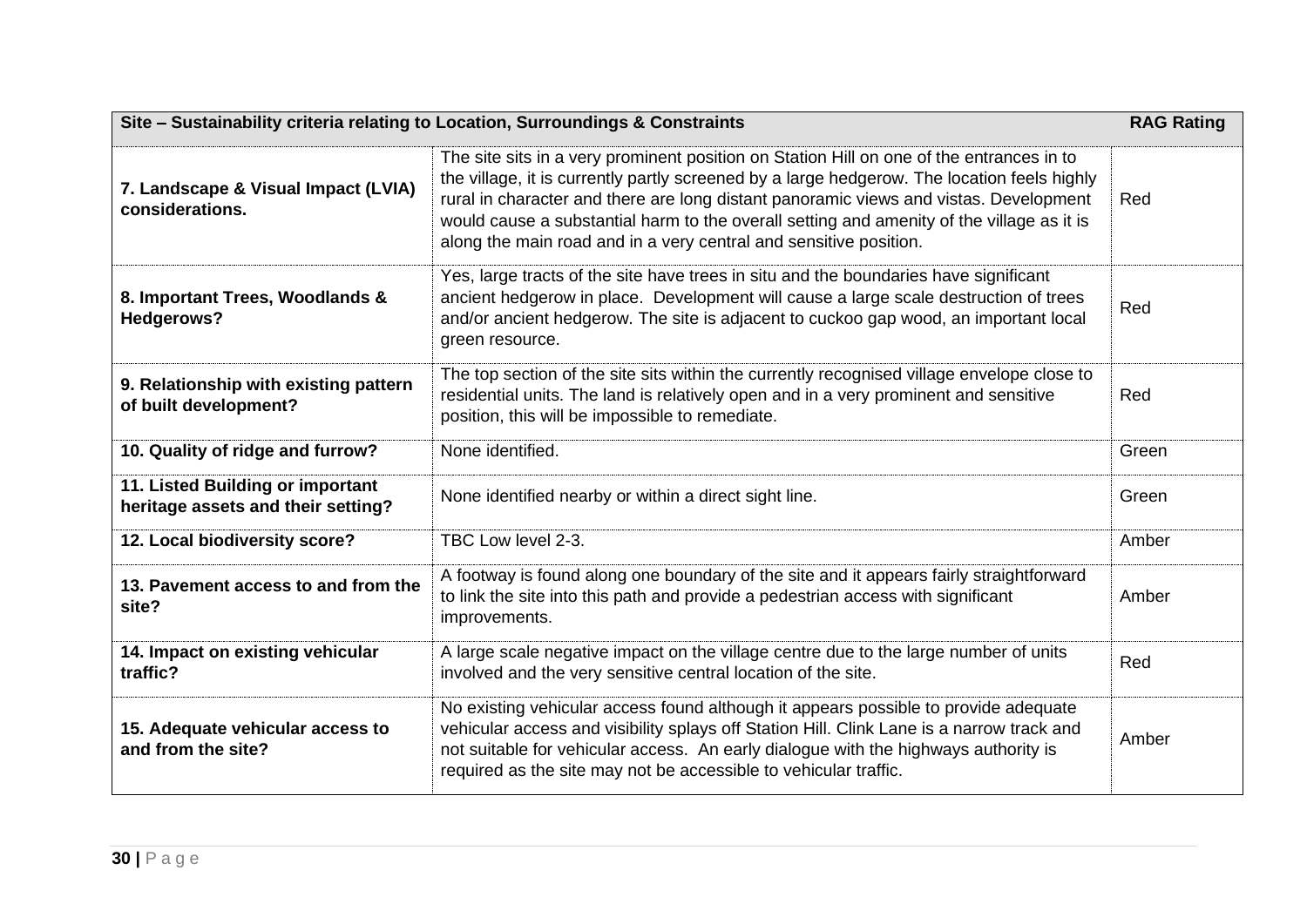| Site - Sustainability criteria relating to Location, Surroundings & Constraints<br><b>RAG Rating</b> |                                                                                                                                                              |       |
|------------------------------------------------------------------------------------------------------|--------------------------------------------------------------------------------------------------------------------------------------------------------------|-------|
| 16. Distance to public transport<br>(specifically a bus stop with current<br>service).               | The nearest bus stop is approximately 150m from the centre of the site.<br>Green                                                                             |       |
| 17. Distance to school?                                                                              | A distance of slightly more than 400m from the centre of the site.                                                                                           | Red   |
| 18. Distance to designated village<br>centre (village hall).                                         | The village hall is a distance of more than 700m from the geographical centre of the<br>site.                                                                | Red   |
| 19. Current existing informal/formal<br>recreational opportunities on site?                          | Yes, the allotments provide an important local resource and are very well used. The<br>site is being designated as a protected local green space in the NDP. | Red   |
| 20. Ancient monuments or<br>archaeological remains?                                                  | None identified on site or nearby.                                                                                                                           | Green |
| 21. Any public rights of ways/bridle<br>paths?                                                       | Yes, a long distance bridleway is found along Clink Lane and development would<br>cause a detriment to its setting.                                          | Amber |
| 22. Gas, oil, pipelines and<br>networks/electricity/telecoms<br>transmission network?                | None identified.                                                                                                                                             | Green |
| 23. Any nuisance issues (noise, light,<br>odour)?                                                    | None found.                                                                                                                                                  | Green |
| 24. Any contamination issues?                                                                        | None identified.                                                                                                                                             | Green |
| 25. Any known flooding issues?                                                                       | Yes, a stream flows through the centre of the site and it has been known to overflow.<br>The site is however located within flood zone 1.                    | Amber |
| 26. Any drainage issues?                                                                             | Yes, minor pooling identified on site, easy to remediate.                                                                                                    | Amber |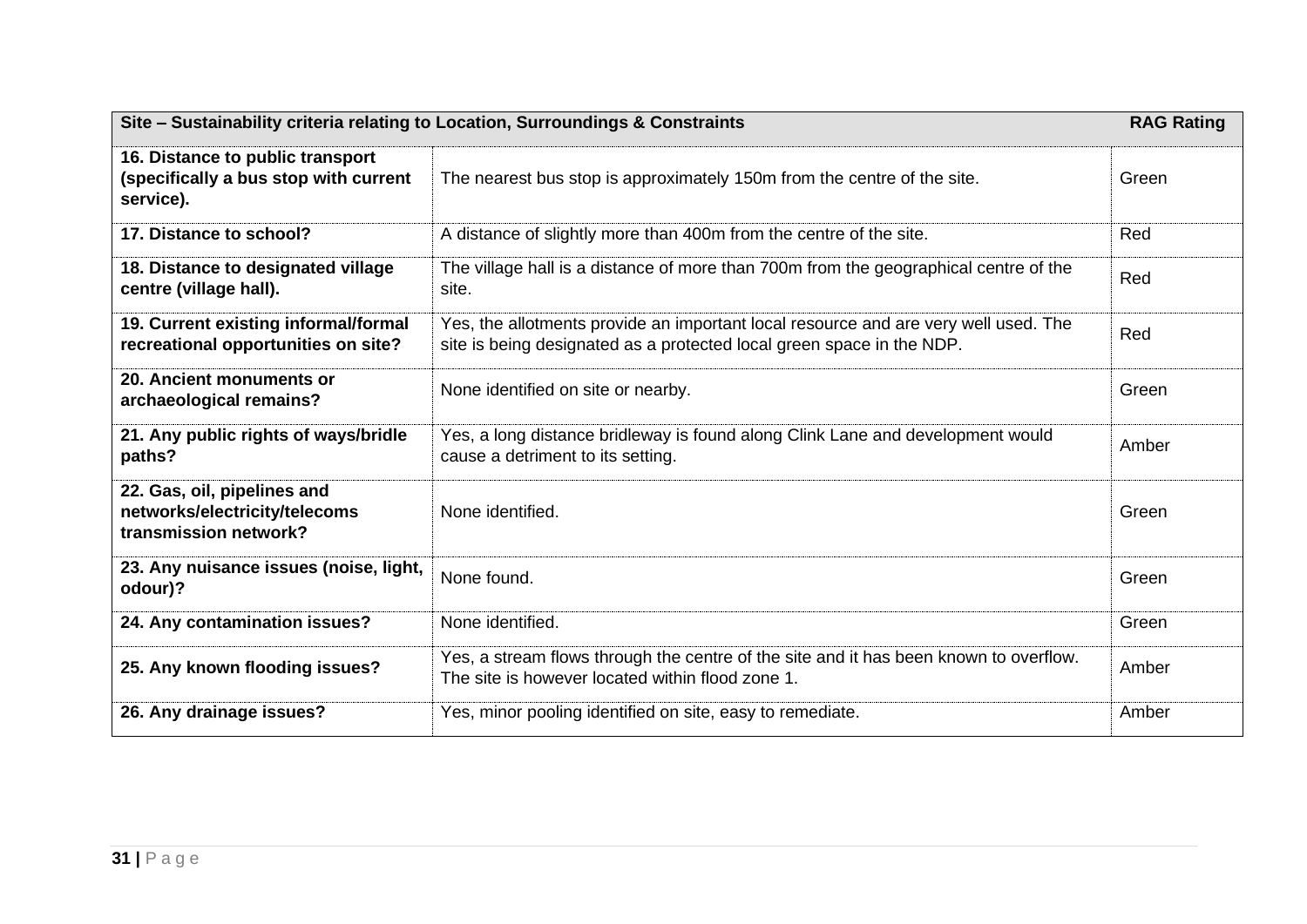|                                    | Site – Sustainability criteria relating to Location, Surroundings & Constraints | <b>RAG Rating</b>                       |
|------------------------------------|---------------------------------------------------------------------------------|-----------------------------------------|
| <b>SUMMARY: No further action.</b> | <b>Red - 10</b><br>Amber – 8 Green - 8                                          | A Red<br>scoring site<br>of negative 2. |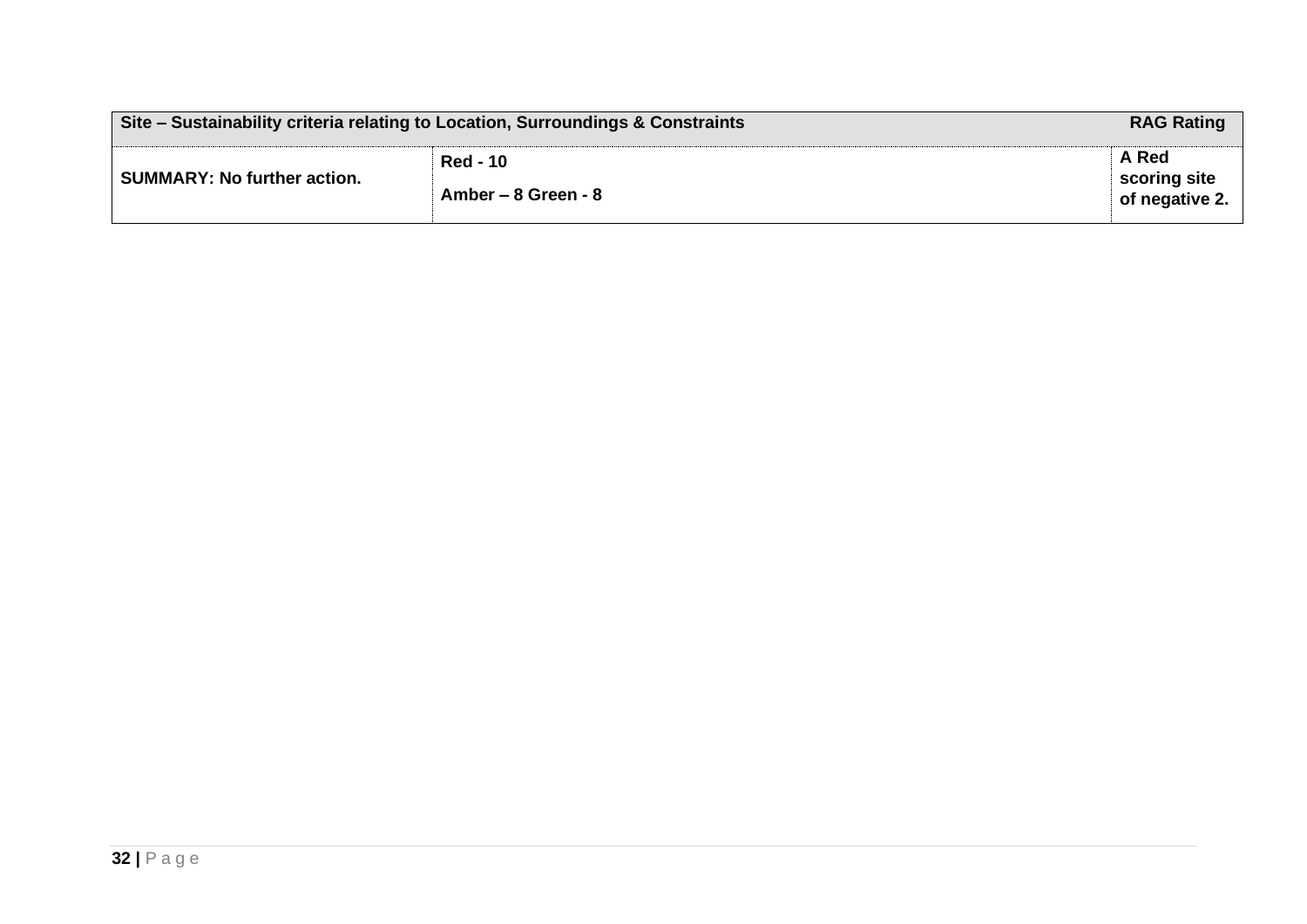# **Swannington site S6 – Station Hill (adjacent Hough Hill) allotments (SHELAA Ref S6)**

#### **11. Overview**

This Strategic Sustainability Assessment (SSA) is a comparison of housing supply options to be used for the Neighbourhood Development Plan (NDP) making purposes. The level of detail provided is appropriate for this purpose and is proportionate to the requirement of meeting the Basic Conditions for a NDP. The SSA is not a substitute for detailed professional assessments of site viability and other legal or regulatory matters that will require approval as a part of testing a residential planning application. The SSA is a community led process and does not contain detailed professional site investigations and the SSA should be read and understood in this context.

Through undertaking the SSA the Neighbourhood Plan Advisory Committee (NPAC) are identifying the least environmentally damaging and therefore the most sustainable locations are prioritised for potential residential development. The approach uses publicly available data including from the local authority Strategic Housing and Economic Land Availability Assessment (SHELAA), Natural England, the Environment Agency, Rowmaps and Googlemaps etc. A site visit has been undertaken to determine the locational context but the site itself has not be accessed in detail during the SSA.

Locally important factors have been considered and it is recommended that the wider community comment on the result of the SSA's to help support a ranking of the potential sites. The SSA's are only a part of any potential development site selection, it is a best practise tool to rank potential sites in a NDP and the methodology is accepted by developers, land owners, Local Authorities and Planning Inspectors as being robust and proportionate for this task. The SSA's are compliant with the advice and guidance in the National Planning Policy Frameworks.

This first stage of the SSA process assesses how developable a location is, the second stage assesses how deliverable the location is. Working in partnership with landowners and North West Leicestershire District Council (NWLDC) enables a positive SSA process that meets or exceeds the housing target and affordable housing requirements in NWLDC's adopted Local Plan.

# **12. Site Selection Criteria – two stages**

- Red is scored for a negative assessment where significant mitigation is required;
- Amber is scored where there are negative elements to the site and costly/disruptive mitigation measures will be required;
- Green is scored for a generally positive assessment.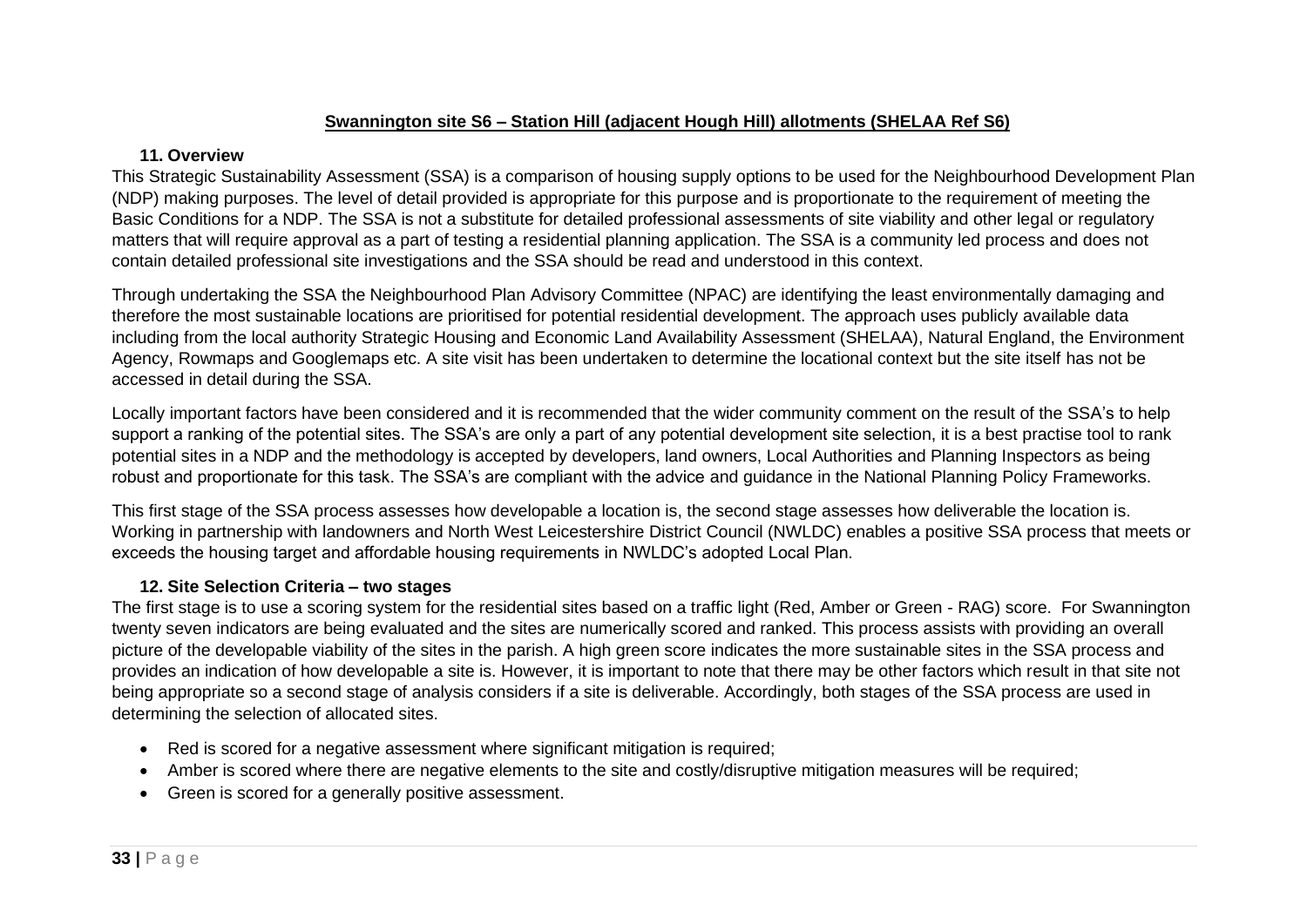| <b>Contact Details</b>        |                                               |
|-------------------------------|-----------------------------------------------|
| <b>Name(s) of Assessor(s)</b> | Derek Doran BSc (Hons) MCIH MBA - Your Locale |

| Site - Details |                                                            |
|----------------|------------------------------------------------------------|
| Site summary:  | NWLDC SHELAA Ref S6, potentially available and achievable. |
| Site name:     | Station Hill (adjacent Hough Hill allotments).             |

| Site – Sustainability criteria relating to Location, Surroundings & Constraints |                                                                                                                                                                                                                              | <b>RAG Rating</b> |
|---------------------------------------------------------------------------------|------------------------------------------------------------------------------------------------------------------------------------------------------------------------------------------------------------------------------|-------------------|
| 1. Site area and capacity:                                                      | About 0.6HA – Approximately 15 units (yielding 3 bed dwellings).                                                                                                                                                             | Red               |
| 2. Current Use:                                                                 | The site consists of allotments and this important land use is an important local green<br>asset that is being designated as a local green space in the NDP.                                                                 | Red               |
| 3. Adjoining uses:                                                              | The Northern section of the site is adjacent to residential units whilst the Southern<br>section abuts the railway line. A large copse of trees adjoins the site. It is well attached<br>to the recognised village envelope. | Amber             |
| 4. Topography:                                                                  | A relatively flat site that will require very minor mitigation.                                                                                                                                                              | Green             |
| 5. Greenfield or Previously<br><b>Developed Land?</b>                           | A wholly greenfield site, situated within the National forest.                                                                                                                                                               | Red               |
| 6. Site availability - Single ownership<br>or multiple ownership?               | Single ownership.                                                                                                                                                                                                            | Green             |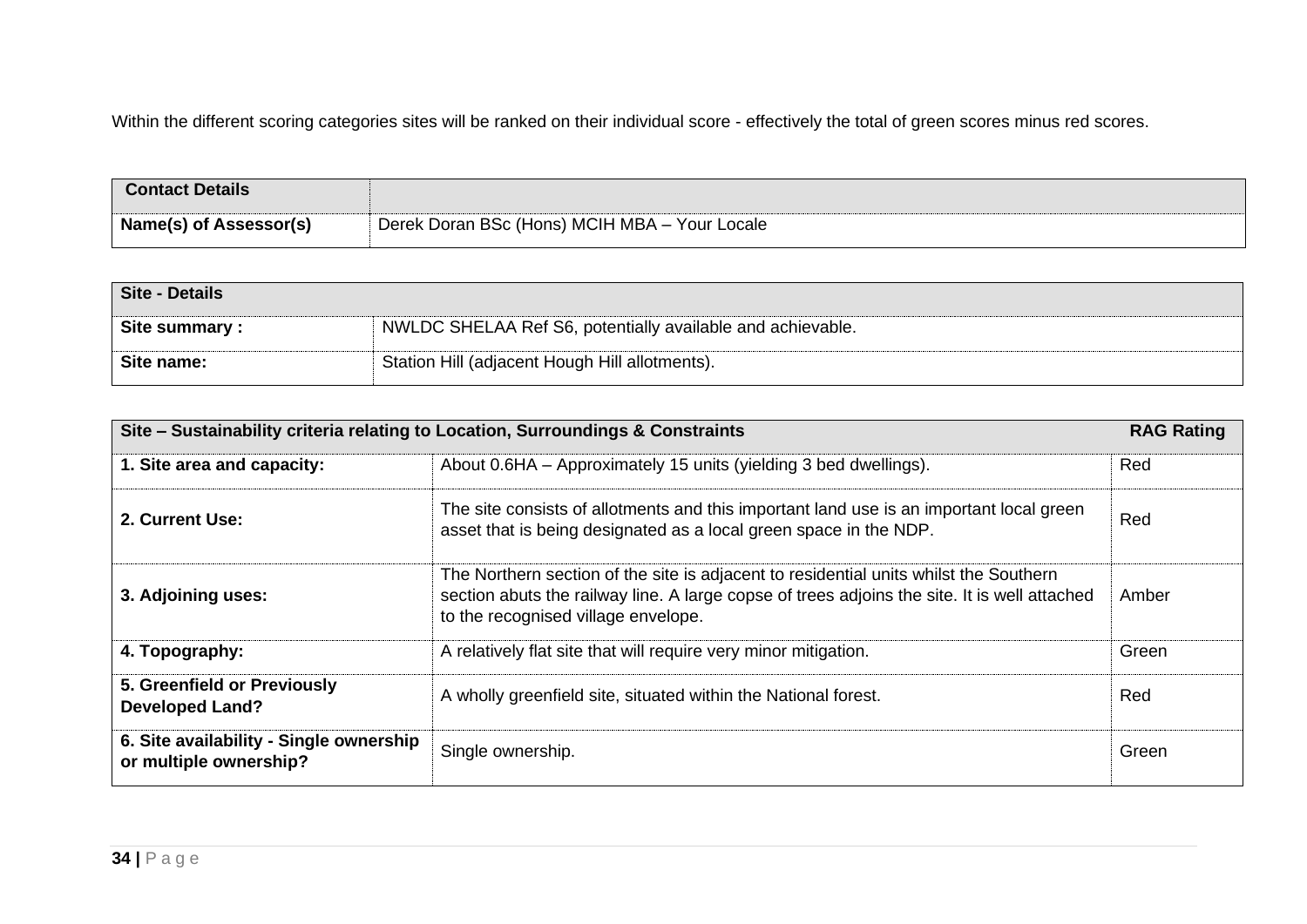| Site - Sustainability criteria relating to Location, Surroundings & Constraints |                                                                                                                                                                                                                                                                                                                                                                                                                      | <b>RAG Rating</b> |
|---------------------------------------------------------------------------------|----------------------------------------------------------------------------------------------------------------------------------------------------------------------------------------------------------------------------------------------------------------------------------------------------------------------------------------------------------------------------------------------------------------------|-------------------|
| 7. Landscape & Visual Impact (LVIA)<br>considerations.                          | The site sits in a very prominent position on Station Hill on one of the entrances in to<br>the village, it is currently partly screened by a large hedgerow. The location feels semi-<br>rural in character and there are distant panoramic views. Development would cause a<br>substantial harm to the overall setting and amenity of the village as it is along the main<br>road and in a very elevated position. | Red               |
| 8. Important Trees, Woodlands &<br>Hedgerows?                                   | Yes, a large number of trees are in situ and the boundaries have significant ancient<br>hedgerow in place. Development will cause destruction of trees and/or ancient<br>hedgerow.                                                                                                                                                                                                                                   | Red               |
| 9. Relationship with existing pattern<br>of built development?                  | The site sits within a large open gap in the linear built form of the village and within the<br>currently recognised village envelope close to residential units. The land is relatively<br>open and in a very prominent position, this will be impossible to remediate.                                                                                                                                             | Red               |
| 10. Quality of ridge and furrow?                                                | None identified.                                                                                                                                                                                                                                                                                                                                                                                                     | Green             |
| 11. Listed Building or important<br>heritage assets and their setting?          | None identified nearby or within a direct sight line.                                                                                                                                                                                                                                                                                                                                                                | Green             |
| 12. Local biodiversity score?                                                   | Low grade 2-3.                                                                                                                                                                                                                                                                                                                                                                                                       | Amber             |
| 13. Pavement access to and from the<br>site?                                    | A footway is found along the other side of Station Hill and it appears fairly<br>straightforward to link the site into this path and provide a pedestrian access with<br>significant improvements.                                                                                                                                                                                                                   | Amber             |
| 14. Impact on existing vehicular<br>traffic?                                    | A large scale negative impact on the village centre due to the large number of units<br>involved and the sensitive location of the site.                                                                                                                                                                                                                                                                             | Red               |
| 15. Adequate vehicular access to<br>and from the site?                          | No existing vehicular access found although it appears possible to provide adequate<br>vehicular access and visibility splays off Station Hill. An early dialogue with the<br>highways authority is required as the site may not be accessible to vehicular traffic.                                                                                                                                                 | Amber             |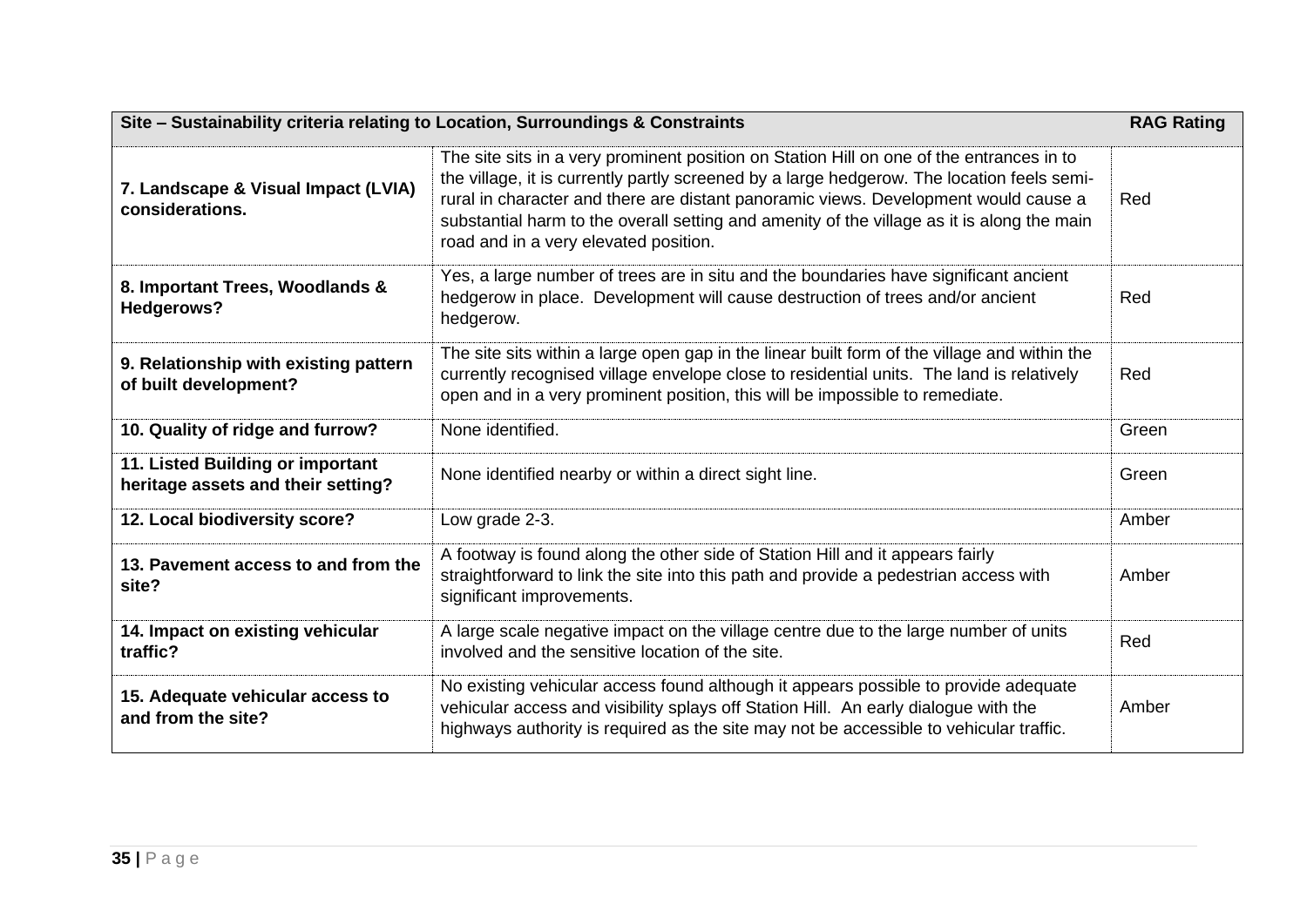| Site - Sustainability criteria relating to Location, Surroundings & Constraints<br><b>RAG Rating</b> |                                                                                                                                                              |                                         |
|------------------------------------------------------------------------------------------------------|--------------------------------------------------------------------------------------------------------------------------------------------------------------|-----------------------------------------|
| 16. Distance to public transport<br>(specifically a bus stop with current<br>service).               | The nearest bus stop is approximately 60m from the centre of the site.                                                                                       | Green                                   |
| 17. Distance to school?                                                                              | A distance of slightly more than 800m from the centre of the site.                                                                                           | Red                                     |
| 18. Distance to designated village<br>centre (village hall).                                         | The village hall is a distance of more than 950m from the geographical centre of the<br>site.                                                                | Red                                     |
| 19. Current existing informal/formal<br>recreational opportunities on site?                          | Yes, the allotments provide an important local resource and are very well used. The<br>site is being designated as a protected local green space in the NDP. | Red                                     |
| 20. Ancient monuments or<br>archaeological remains?                                                  | None identified on site or nearby.                                                                                                                           | Green                                   |
| 21. Any public rights of ways/bridle<br>paths?                                                       | None identified within this location.                                                                                                                        | Amber                                   |
| 22. Gas, oil, pipelines and<br>networks/electricity/telecoms<br>transmission network?                | None identified.                                                                                                                                             | Green                                   |
| 23. Any nuisance issues (noise, light,<br>odour)?                                                    | Yes, significant noise from the railway line (freight use), this will be an ongoing concern.                                                                 | Red                                     |
| 24. Any contamination issues?                                                                        | None identified.                                                                                                                                             | Green                                   |
| 25. Any known flooding issues?                                                                       | The site is located within flood zone 1 and has no history of flooding.                                                                                      | Green                                   |
| 26. Any drainage issues?                                                                             | Yes, minor pooling identified on site, easy to remediate.                                                                                                    | Amber                                   |
| <b>SUMMARY; No further action</b>                                                                    | <b>Red - 11</b><br>Amber - 6                                                                                                                                 | A red scoring<br>site of<br>negative 2. |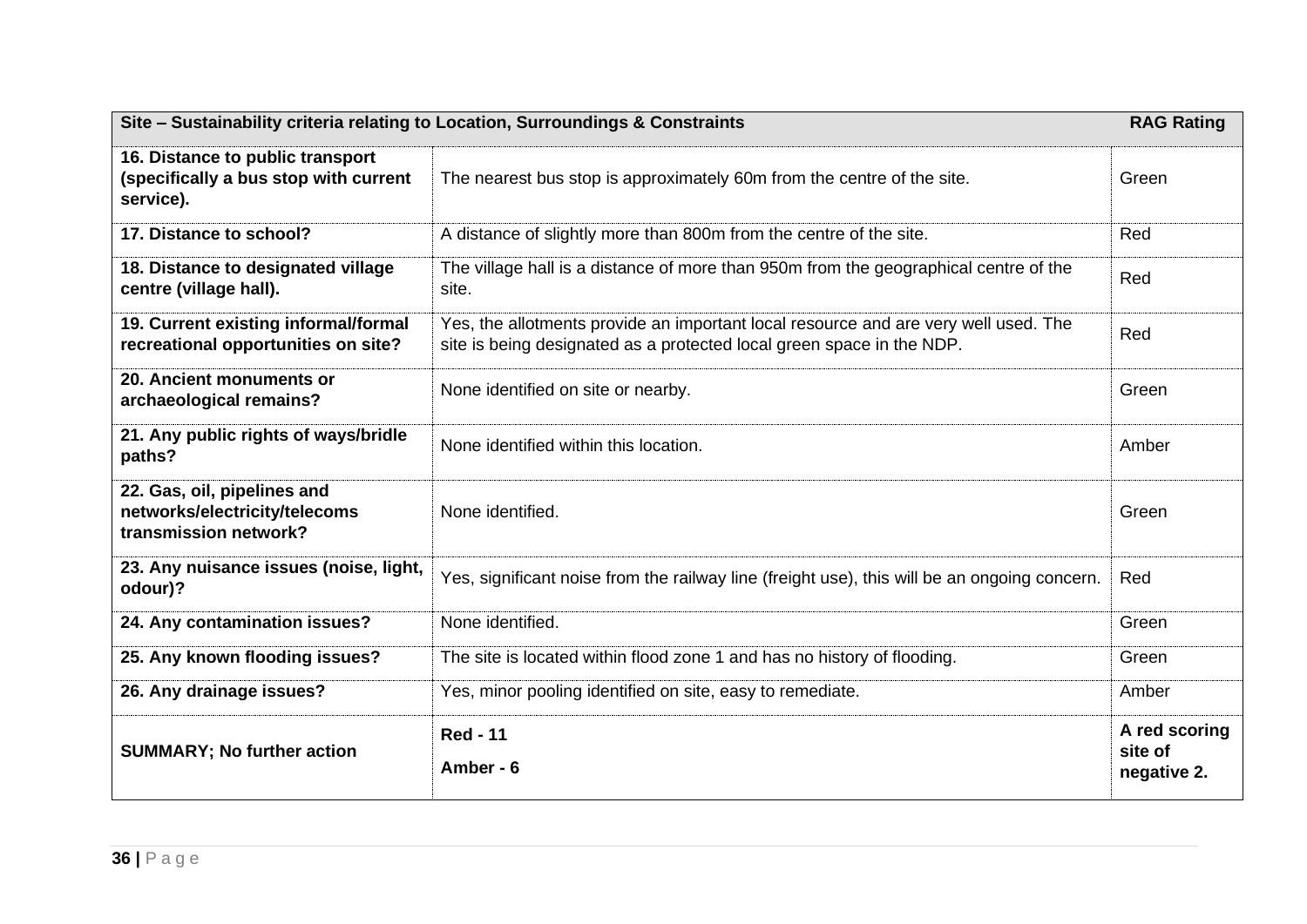| Site - Sustainability criteria relating to Location, Surroundings & Constraints |           | <b>RAG Rating</b> |
|---------------------------------------------------------------------------------|-----------|-------------------|
|                                                                                 | Green - 9 |                   |
|                                                                                 |           |                   |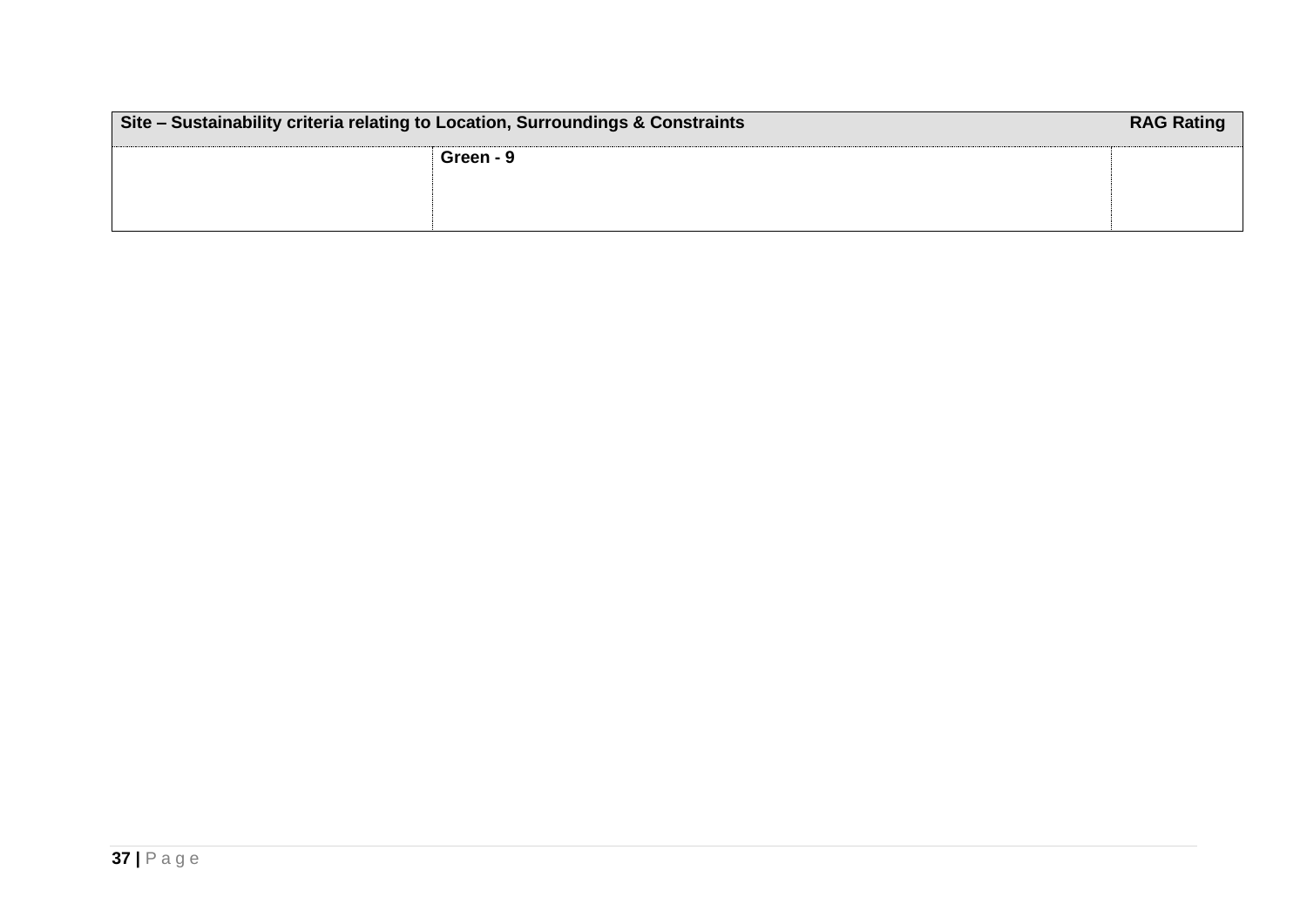# **Swannington site S8 – South of Spring Lane adjacent fishing lakes (SHELAA Ref S8)**

#### **13. Overview**

This Strategic Sustainability Assessment (SSA) is a comparison of housing supply options to be used for the Neighbourhood Development Plan (NDP) making purposes. The level of detail provided is appropriate for this purpose and is proportionate to the requirement of meeting the Basic Conditions for a NDP. The SSA is not a substitute for detailed professional assessments of site viability and other legal or regulatory matters that will require approval as a part of testing a residential planning application. The SSA is a community led process and does not contain detailed professional site investigations and the SSA should be read and understood in this context.

Through undertaking the SSA the Neighbourhood Plan Advisory Committee (NPAC) are identifying the least environmentally damaging and therefore the most sustainable locations are prioritised for potential residential development. The approach uses publicly available data including from the local authority Strategic Housing and Economic Land Availability Assessment (SHELAA), Natural England, the Environment Agency, Rowmaps and Googlemaps etc. A site visit has been undertaken to determine the locational context but the site itself has not be accessed in detail during the SSA.

Locally important factors have been considered and it is recommended that the wider community comment on the result of the SSA's to help support a ranking of the potential sites. The SSA's are only a part of any potential development site selection, it is a best practise tool to rank potential sites in a NDP and the methodology is accepted by developers, land owners, Local Authorities and Planning Inspectors as being robust and proportionate for this task. The SSA's are compliant with the advice and guidance in the National Planning Policy Frameworks.

This first stage of the SSA process assesses how developable a location is, the second stage assesses how deliverable the location is. Working in partnership with landowners and North West Leicestershire District Council (NWLDC) enables a positive SSA process that meets or exceeds the housing target and affordable housing requirements in NWLDC's adopted Local Plan.

# **14. Site Selection Criteria – two stages**

- Red is scored for a negative assessment where significant mitigation is required;
- Amber is scored where there are negative elements to the site and costly/disruptive mitigation measures will be required;
- Green is scored for a generally positive assessment.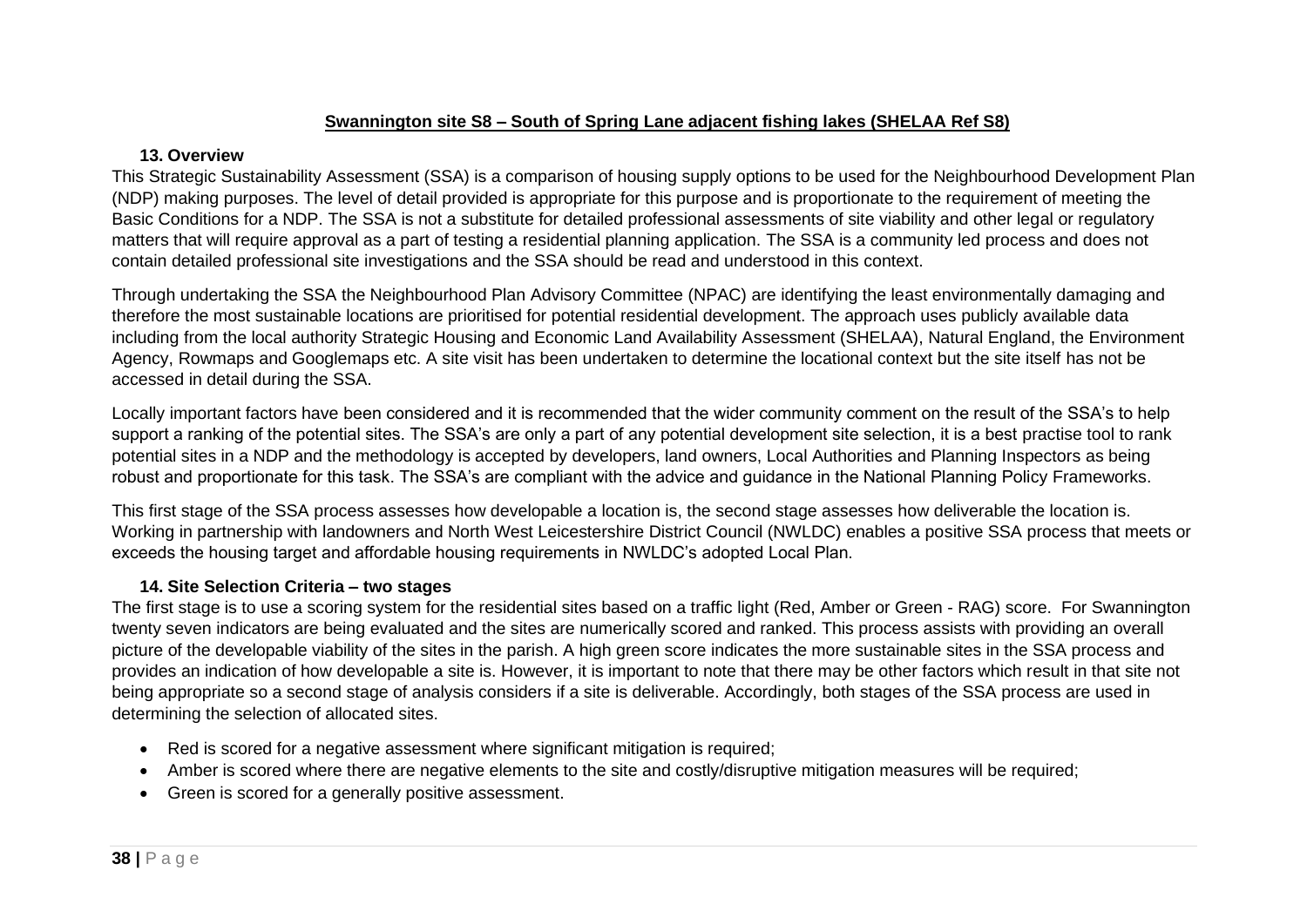| <b>Contact Details</b>        |                                               |
|-------------------------------|-----------------------------------------------|
| <b>Name(s) of Assessor(s)</b> | Derek Doran BSc (Hons) MCIH MBA - Your Locale |

| Site - Details |                                                            |
|----------------|------------------------------------------------------------|
| Site summary : | NWLDC SHELAA Ref S8, potentially available and achievable. |
| Site name:     | South of Spring Lane adjacent fishing lakes.               |

| Site – Sustainability criteria relating to Location, Surroundings & Constraints |                                                                                                                                                                             | <b>RAG Rating</b> |
|---------------------------------------------------------------------------------|-----------------------------------------------------------------------------------------------------------------------------------------------------------------------------|-------------------|
| 1. Site area and capacity:                                                      | About 2.44 HA - Approximately 46 units (yielding 3 bed dwellings).                                                                                                          | Red               |
| 2. Current Use:                                                                 | The site consists of a single arable field and a large section of woodland covers about a<br>third of the site. This important green asset needs to be protected.           | Red               |
| 3. Adjoining Uses:                                                              | The site has open countryside to three elevations with residential use opposite. It is well<br>attached to the recognised village envelope with fishing lakes to its South. | Amber             |
| 4. Topography:                                                                  | A heavily undulating site that will certainly require mitigation measures.                                                                                                  | Amber             |
| 5. Greenfield or Previously<br><b>Developed Land?</b>                           | A wholly greenfield site.                                                                                                                                                   | Red               |
| 6. Site availability - Single ownership<br>or multiple ownership?               | Single ownership. (TBC)                                                                                                                                                     | Green             |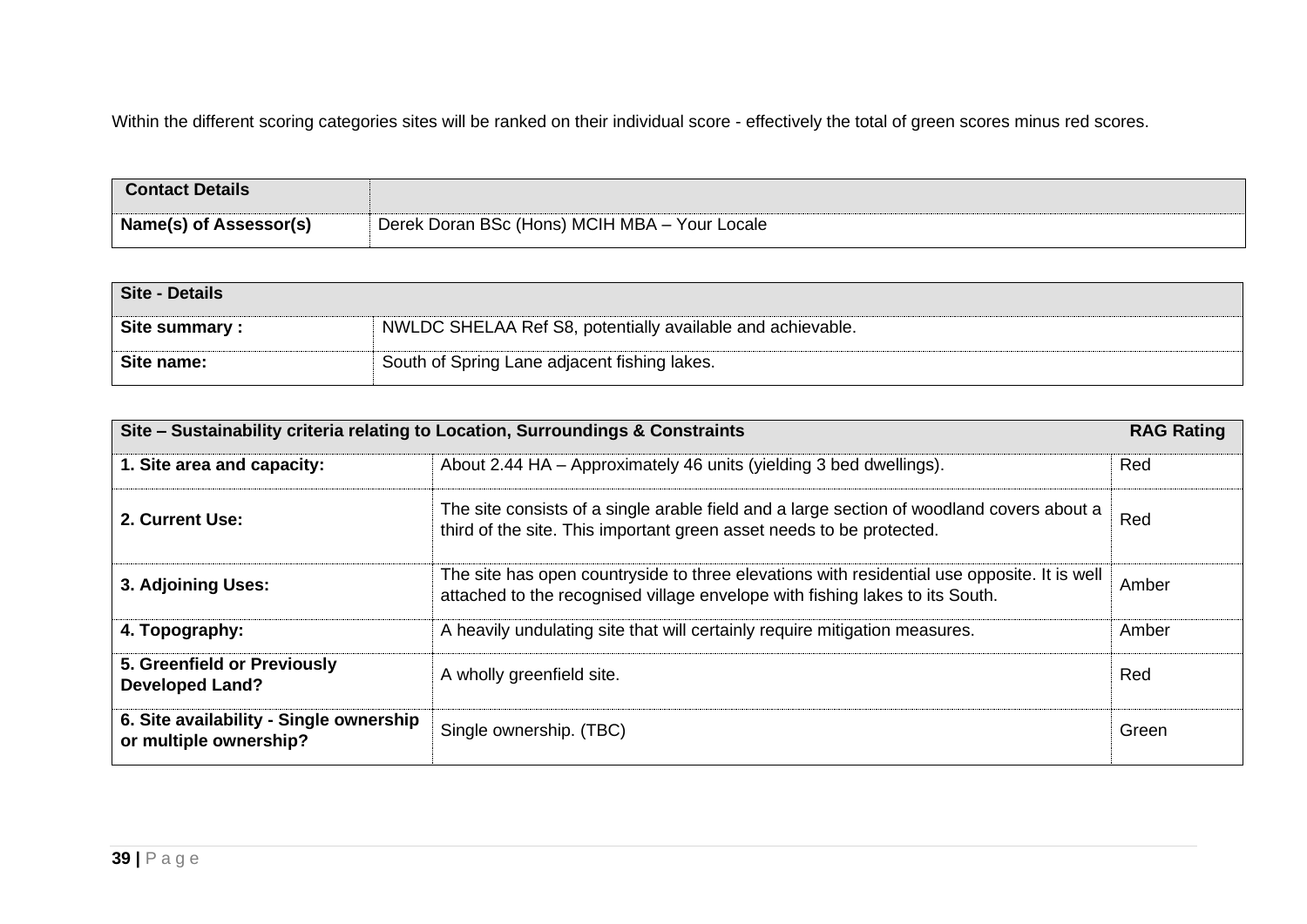| Site - Sustainability criteria relating to Location, Surroundings & Constraints        |                                                                                                                                                                                                                                                                                                                 | <b>RAG Rating</b> |
|----------------------------------------------------------------------------------------|-----------------------------------------------------------------------------------------------------------------------------------------------------------------------------------------------------------------------------------------------------------------------------------------------------------------|-------------------|
| 7. Landscape & Visual Impact (LVIA)<br>considerations.                                 | The site sits in a low lying position on Spring Lane on one of the entrances in to the<br>village, it is currently well screened by a large hedgerow. The location feels semi-rural<br>in character. Development would cause a less than substantial harm to the overall<br>setting and amenity of the village. | Amber             |
| 8. Important Trees, Woodlands &<br><b>Hedgerows?</b>                                   | A large part of the site is woodland and this element should be retained. Development<br>of the whole site would cause the large scale destruction of trees.                                                                                                                                                    | Red               |
| 9. Relationship with existing pattern<br>of built development?                         | The site forms a large and open gap in the current built form and has a good<br>relationship to it. The land is relatively open and in a sensitive location.                                                                                                                                                    | Amber             |
| 10. Quality of ridge and furrow?                                                       | None identified.                                                                                                                                                                                                                                                                                                | Green             |
| 11. Listed Building or important<br>heritage assets and their setting?                 | None identified nearby or within a direct sight line.                                                                                                                                                                                                                                                           | Green             |
| 12. Local biodiversity score?                                                          | Low grade, score 2-3.                                                                                                                                                                                                                                                                                           | Amber             |
| 13. Pavement access to and from the<br>site?                                           | A footway found along the boundary of the site and it appears very straightforward to<br>link the site into this path and provide a pedestrian access with significant improvement.                                                                                                                             | <b>GREEN</b>      |
| 14. Impact on existing vehicular<br>traffic?                                           | A very large scale negative impact on the village centre due to the number of units<br>involved and the location of the site.                                                                                                                                                                                   | Red               |
| 15. Adequate vehicular access to<br>and from the site?                                 | An existing vehicular access is in place and with slight enlargement this would provide<br>an adequate visibility splay, subject to highways authority approval.                                                                                                                                                | aMBER             |
| 16. Distance to public transport<br>(specifically a bus stop with current<br>service). | The nearest bus stop is about 250m from the centre of the site.                                                                                                                                                                                                                                                 | Amber             |
| 17. Distance to school?                                                                | A distance of more than slightly more than 400m from the centre of the site.                                                                                                                                                                                                                                    | Red               |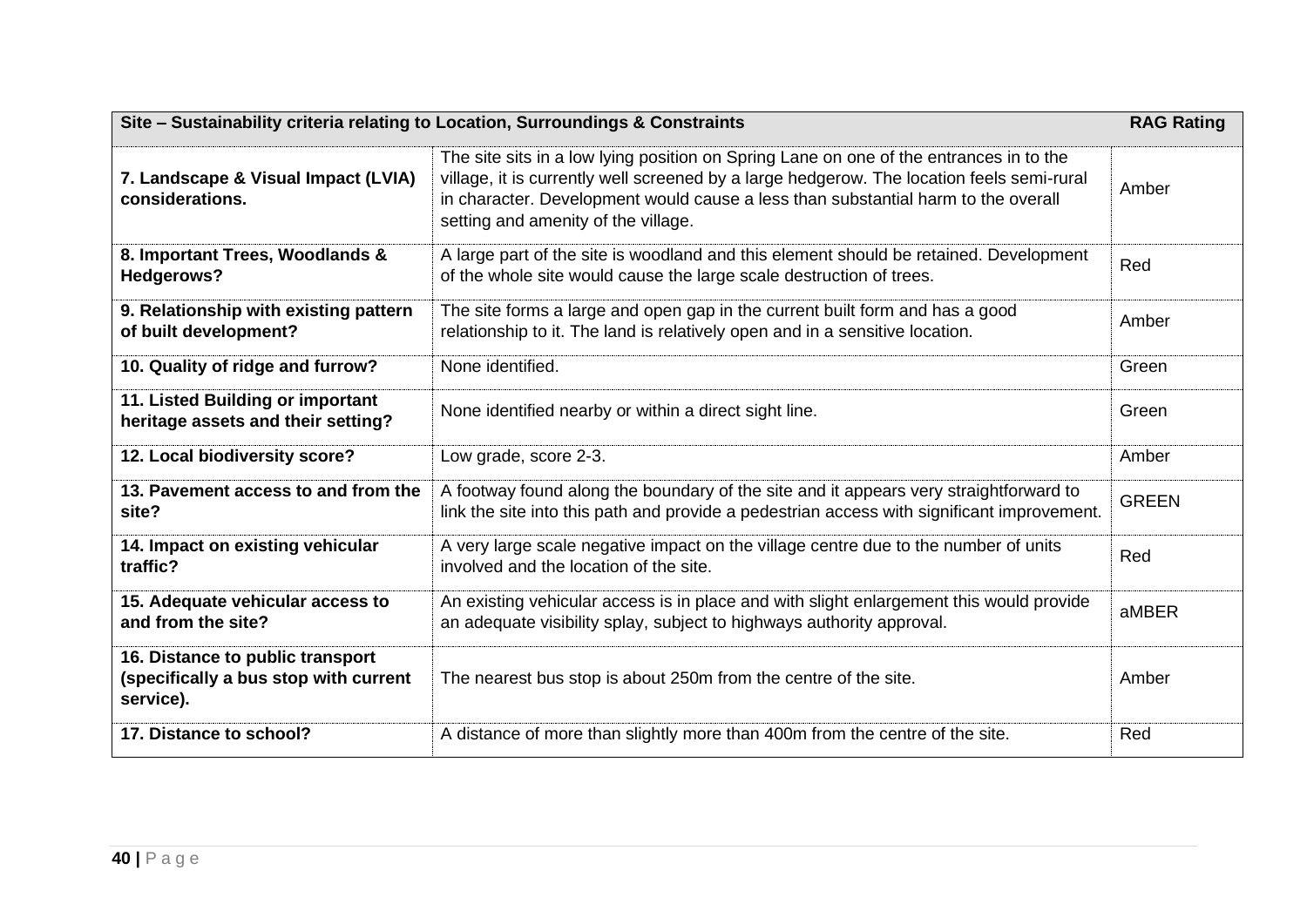| Site - Sustainability criteria relating to Location, Surroundings & Constraints       |                                                                                                                                                                                                    | <b>RAG Rating</b>                |
|---------------------------------------------------------------------------------------|----------------------------------------------------------------------------------------------------------------------------------------------------------------------------------------------------|----------------------------------|
| 18. Distance to designated village<br>centre (village hall).                          | The village hall is a distance of more than 550m from the geographical centre of the<br>site.                                                                                                      | Red                              |
| 19. Current existing informal/formal<br>recreational opportunities on site?           | None identified.                                                                                                                                                                                   | Green                            |
| 20. Ancient monuments or<br>archaeological remains?                                   | None identified on site or nearby.                                                                                                                                                                 | Green                            |
| 21. Any public rights of ways/bridle<br>paths?                                        | A byway through cuckoo gap wood is found to the South of the site but this is not<br>affected directly by this proposal.                                                                           | Green                            |
| 22. Gas, oil, pipelines and<br>networks/electricity/telecoms<br>transmission network? | Yes, an elevated cable is found along the boundary of the site and this will require re-<br>siting.                                                                                                | Amber                            |
| 23. Any nuisance issues (noise, light,<br>odour)?                                     | None identified.                                                                                                                                                                                   | Green                            |
| 24. Any contamination issues?                                                         | None found, horses use the field.                                                                                                                                                                  | Green                            |
| 25. Any known flooding issues?                                                        | The site is located within flood zone 1 although there is a stream to the Southern part of<br>the site. Springs are also in place so flooding is a concern that requires further<br>investigation. | Amber                            |
| 26. Any drainage issues?                                                              | No issues identified, appears well drained.                                                                                                                                                        | Green                            |
| SUMMARY: A PC decision on a<br>smaller site required.                                 | <b>Red - 7</b><br>Amber - 9<br>Green - 10                                                                                                                                                          | A Green<br>scoring site<br>of 3. |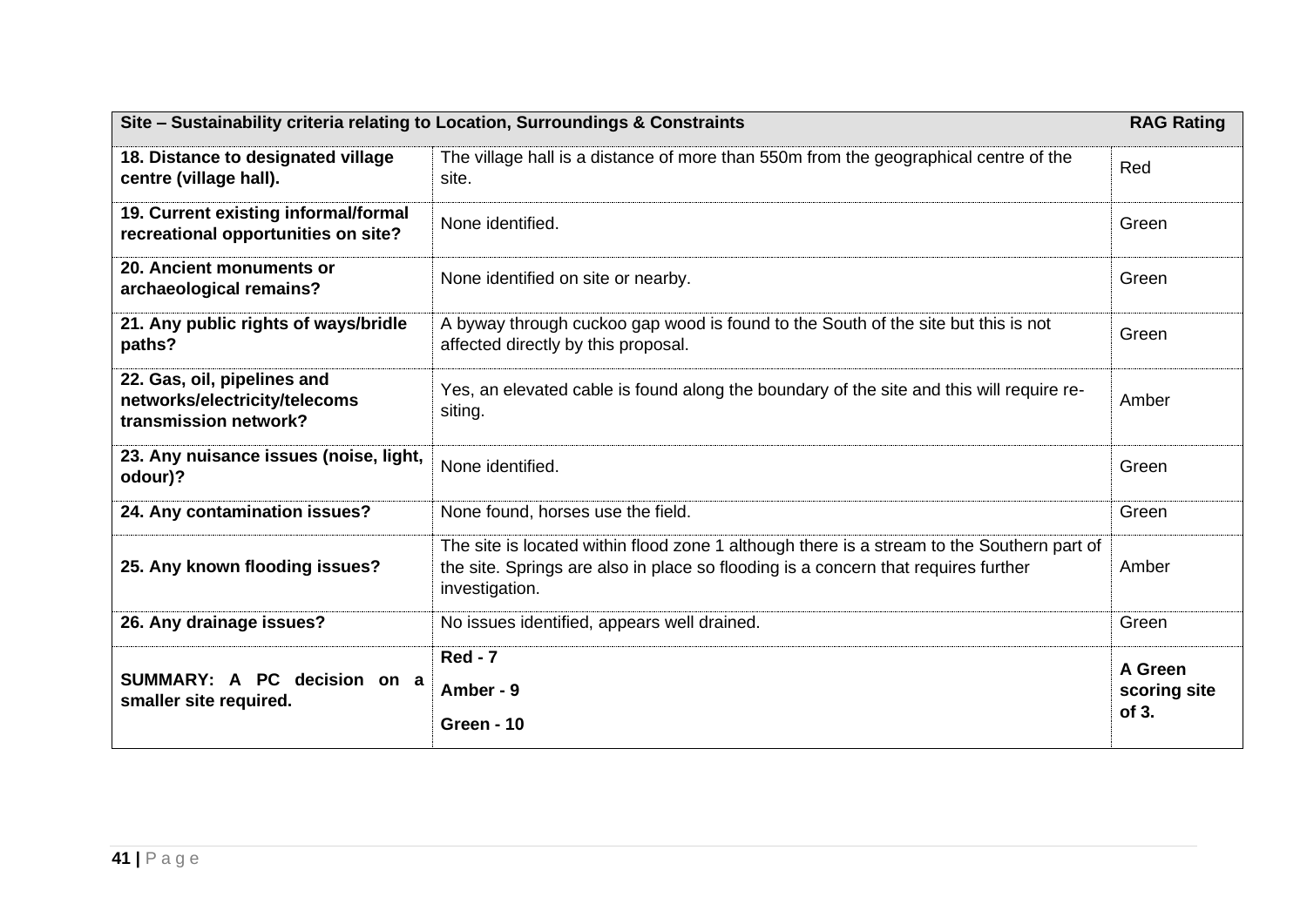# **NB This site is OUTSIDE of the NDP designated area – no further action.**

### **15. Overview**

This Strategic Sustainability Assessment (SSA) is a comparison of housing supply options to be used for the Neighbourhood Development Plan (NDP) making purposes. The level of detail provided is appropriate for this purpose and is proportionate to the requirement of meeting the Basic Conditions for a NDP. The SSA is not a substitute for detailed professional assessments of site viability and other legal or regulatory matters that will require approval as a part of testing a residential planning application. The SSA is a community led process and does not contain detailed professional site investigations and the SSA should be read and understood in this context.

Through undertaking the SSA the Neighbourhood Plan Advisory Committee (NPAC) are identifying the least environmentally damaging and therefore the most sustainable locations are prioritised for potential residential development. The approach uses publicly available data including from the local authority Strategic Housing and Economic Land Availability Assessment (SHELAA), Natural England, the Environment Agency, Rowmaps and Googlemaps etc. A site visit has been undertaken to determine the locational context but the site itself has not be accessed in detail during the SSA.

Locally important factors have been considered and it is recommended that the wider community comment on the result of the SSA's to help support a ranking of the potential sites. The SSA's are only a part of any potential development site selection, it is a best practise tool to rank potential sites in a NDP and the methodology is accepted by developers, land owners, Local Authorities and Planning Inspectors as being robust and proportionate for this task. The SSA's are compliant with the advice and guidance in the National Planning Policy Frameworks.

This first stage of the SSA process assesses how developable a location is, the second stage assesses how deliverable the location is. Working in partnership with landowners and North West Leicestershire District Council (NWLDC) enables a positive SSA process that meets or exceeds the housing target and affordable housing requirements in NWLDC's adopted Local Plan.

# **16. Site Selection Criteria – two stages**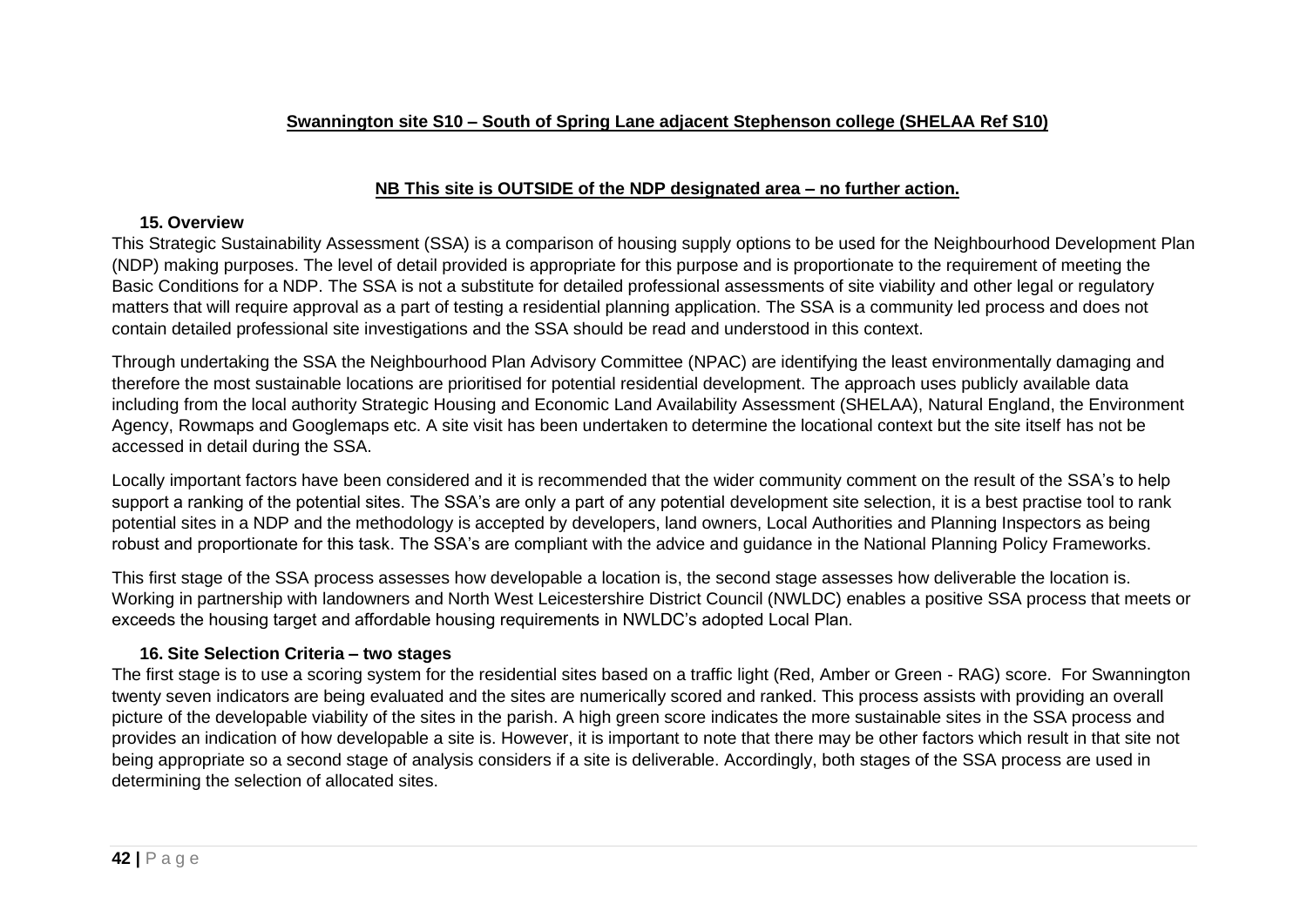- Red is scored for a negative assessment where significant mitigation is required;
- Amber is scored where there are negative elements to the site and costly/disruptive mitigation measures will be required;
- Green is scored for a generally positive assessment.

| <b>Contact Details</b> |                                               |
|------------------------|-----------------------------------------------|
| Name(s) of Assessor(s) | Derek Doran BSc (Hons) MCIH MBA - Your Locale |

| Site - Details |                                                             |
|----------------|-------------------------------------------------------------|
| Site summary:  | NWLDC SHELAA Ref S10, potentially available and achievable. |
| Site name:     | South of Spring Lane adjacent Stephenson college.           |

| Site - Sustainability criteria relating to Location, Surroundings & Constraints |                                                                                                                                                                          | <b>RAG Rating</b> |
|---------------------------------------------------------------------------------|--------------------------------------------------------------------------------------------------------------------------------------------------------------------------|-------------------|
| 1. Site area and capacity:                                                      | About 0.43HA – Approximately 11 units (yielding 3 bed dwellings).                                                                                                        | Red               |
| 2. Current Use:                                                                 | The site consists of a single arable field used as a paddock, this important land use will<br>need to be replaced.                                                       | Amber             |
| 3. Adjoining Uses:                                                              | The site has open countryside to three elevations with residential use to its Western<br>boundary. It is well far removed from the existing recognised village envelope. | Red               |
| 4. Topography:                                                                  | An undulating site that will certainly require mitigation measures.                                                                                                      | Amber             |
| 5. Greenfield or Previously<br><b>Developed Land?</b>                           | A wholly greenfield site.                                                                                                                                                | Red               |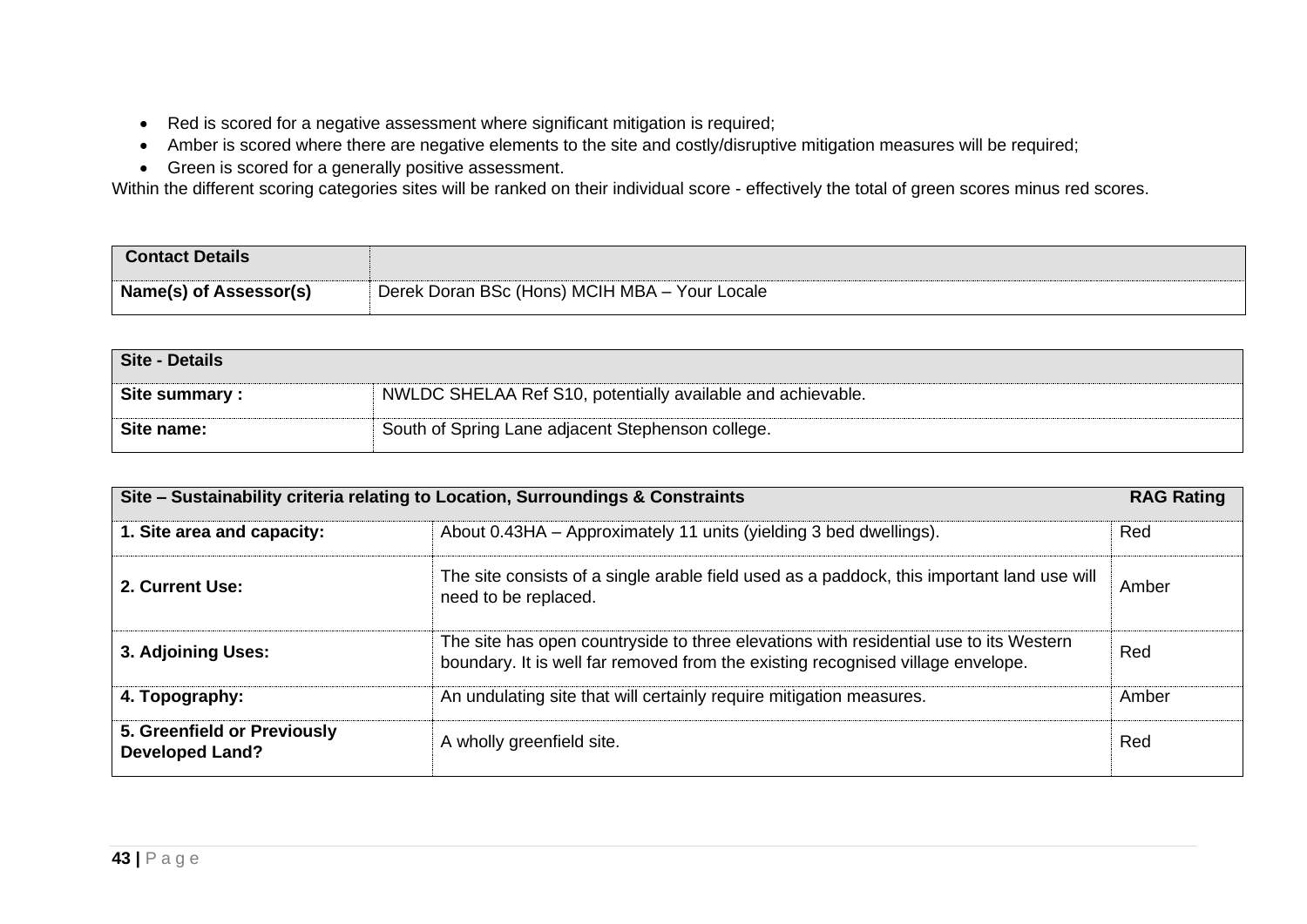| Site - Sustainability criteria relating to Location, Surroundings & Constraints |                                                                                                                                                                                                                                                                                    | <b>RAG Rating</b> |
|---------------------------------------------------------------------------------|------------------------------------------------------------------------------------------------------------------------------------------------------------------------------------------------------------------------------------------------------------------------------------|-------------------|
| 6. Site availability - Single ownership<br>or multiple ownership?               | Single ownership. (TBC)                                                                                                                                                                                                                                                            | Green             |
| 7. Landscape & Visual Impact (LVIA)<br>considerations.                          | The site sits in a prominent position on Spring Lane on the entrance in to the village, it<br>is currently screened by a hedgerow. The location feels very rural in character.<br>Development would cause a substantial harm to the overall setting and amenity of the<br>village. | Red               |
| 8. Important Trees, Woodlands &<br>Hedgerows?                                   | The boundaries of the site have many mature and semi-mature trees and the hedgerow<br>appears to be ancient. Development will cause the destruction of trees and/or<br>hedgerow.                                                                                                   | Red               |
| 9. Relationship with existing pattern<br>of built development?                  | The site is a very long distance from the current settlement and has no connection with<br>it.                                                                                                                                                                                     | Red               |
| 10. Quality of ridge and furrow?                                                | Denigrated R and F apparent from aerial image grade 2 ??.                                                                                                                                                                                                                          | Amber             |
| 11. Listed Building or important<br>heritage assets and their setting?          | None identified nearby or within a direct sight line.                                                                                                                                                                                                                              | Green             |
| 12. Local biodiversity score?                                                   | <b>TBC ??</b>                                                                                                                                                                                                                                                                      |                   |
| 13. Pavement access to and from the<br>site?                                    | A footpath is found along the boundary of the site and it appears very straightforward to<br>link the site into this path and provide a pedestrian access.                                                                                                                         | Green             |
| 14. Impact on existing vehicular<br>traffic?                                    | A very large scale negative impact on the village centre due to the number of units<br>involved and the location of the site.                                                                                                                                                      | Red               |
| 15. Adequate vehicular access to<br>and from the site?                          | None in place, an existing field gate for agricultural access is found in the bottom<br>section of the site. Significant improvement is required to provide an adequate visibility<br>splay, subject to highways authority approval.                                               | Amber             |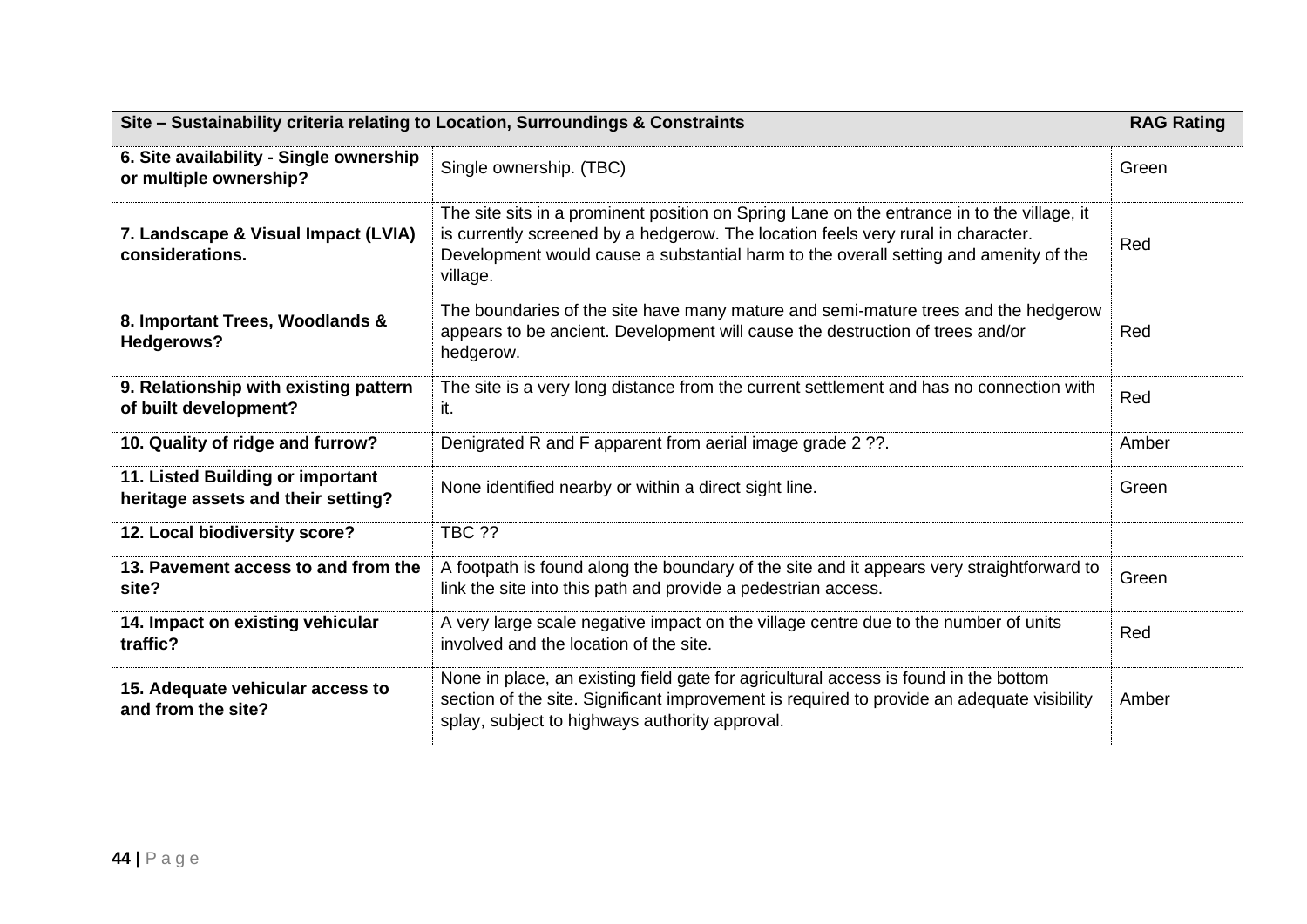| Site - Sustainability criteria relating to Location, Surroundings & Constraints<br><b>RAG Rating</b> |                                                                                                                                      |            |
|------------------------------------------------------------------------------------------------------|--------------------------------------------------------------------------------------------------------------------------------------|------------|
| 16. Distance to public transport<br>(specifically a bus stop with current<br>service).               | The nearest bus stop is about 450m from the centre of the site.                                                                      | Amber      |
| 17. Distance to school?                                                                              | A distance of more than slightly more than 1km from the centre of the site.                                                          | Red        |
| 18. Distance to designated village<br>centre (village hall).                                         | The village hall is a distance of more than 1km from the geographical centre of the site.                                            | Red        |
| 19. Current existing informal/formal<br>recreational opportunities on site?                          | None identified.                                                                                                                     | Green      |
| 20. Ancient monuments or<br>archaeological remains?                                                  | None identified on site or nearby.                                                                                                   | Green      |
| 21. Any public rights of ways/bridle<br>paths?                                                       | Yes, a major long distance footpath traverses the Eastern boundary of the site,<br>development would cause a detriment to this PROW. | Amber      |
| 22. Gas, oil, pipelines and<br>networks/electricity/telecoms<br>transmission network?                | Yes, an elevated cable is found along the boundary of the site and this will require re-<br>siting.                                  | Amber      |
| 23. Any nuisance issues (noise, light,<br>odour)?                                                    | Minor Traffic noise TBC                                                                                                              |            |
| 24. Any contamination issues?                                                                        | Paddock - Amber ?? None identified.                                                                                                  | <b>TBC</b> |
| 25. Any known flooding issues?                                                                       | The site is located within flood zone 1 and given its elevation flooding is not a concern.                                           | Green      |
| 26. Any drainage issues?                                                                             | Minor pooling issues identified, appears relatively straightforward to remediate.                                                    | Amber      |
| <b>SUMMARY</b>                                                                                       | <b>NOT SCORED</b>                                                                                                                    |            |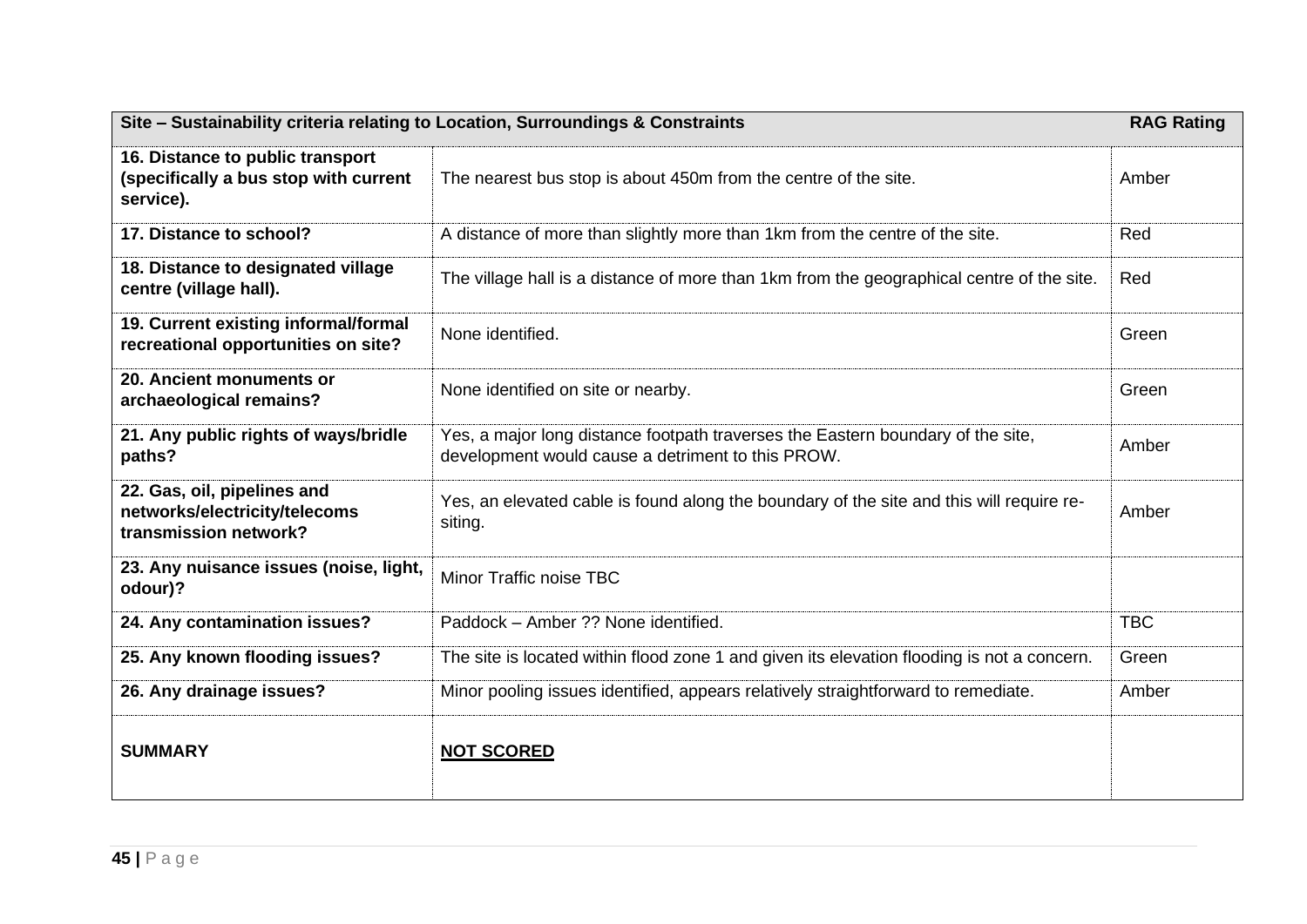### **Swannington site S11 – Primary school playing fields (SHELAA Ref S11)**

#### **17. Overview**

This Strategic Sustainability Assessment (SSA) is a comparison of housing supply options to be used for the Neighbourhood Development Plan (NDP) making purposes. The level of detail provided is appropriate for this purpose and is proportionate to the requirement of meeting the Basic Conditions for a NDP. The SSA is not a substitute for detailed professional assessments of site viability and other legal or regulatory matters that will require approval as a part of testing a residential planning application. The SSA is a community led process and does not contain detailed professional site investigations and the SSA should be read and understood in this context.

Through undertaking the SSA the Neighbourhood Plan Advisory Committee (NPAC) are identifying the least environmentally damaging and therefore the most sustainable locations are prioritised for potential residential development. The approach uses publicly available data including from the local authority Strategic Housing and Economic Land Availability Assessment (SHELAA), Natural England, the Environment Agency, Rowmaps and Googlemaps etc. A site visit has been undertaken to determine the locational context but the site itself has not be accessed in detail during the SSA.

Locally important factors have been considered and it is recommended that the wider community comment on the result of the SSA's to help support a ranking of the potential sites. The SSA's are only a part of any potential development site selection, it is a best practise tool to rank potential sites in a NDP and the methodology is accepted by developers, land owners, Local Authorities and Planning Inspectors as being robust and proportionate for this task. The SSA's are compliant with the advice and guidance in the National Planning Policy Frameworks.

This first stage of the SSA process assesses how developable a location is, the second stage assesses how deliverable the location is. Working in partnership with landowners and North West Leicestershire District Council (NWLDC) enables a positive SSA process that meets or exceeds the housing target and affordable housing requirements in NWLDC's adopted Local Plan.

# **18. Site Selection Criteria – two stages**

- Red is scored for a negative assessment where significant mitigation is required;
- Amber is scored where there are negative elements to the site and costly/disruptive mitigation measures will be required;
- Green is scored for a generally positive assessment.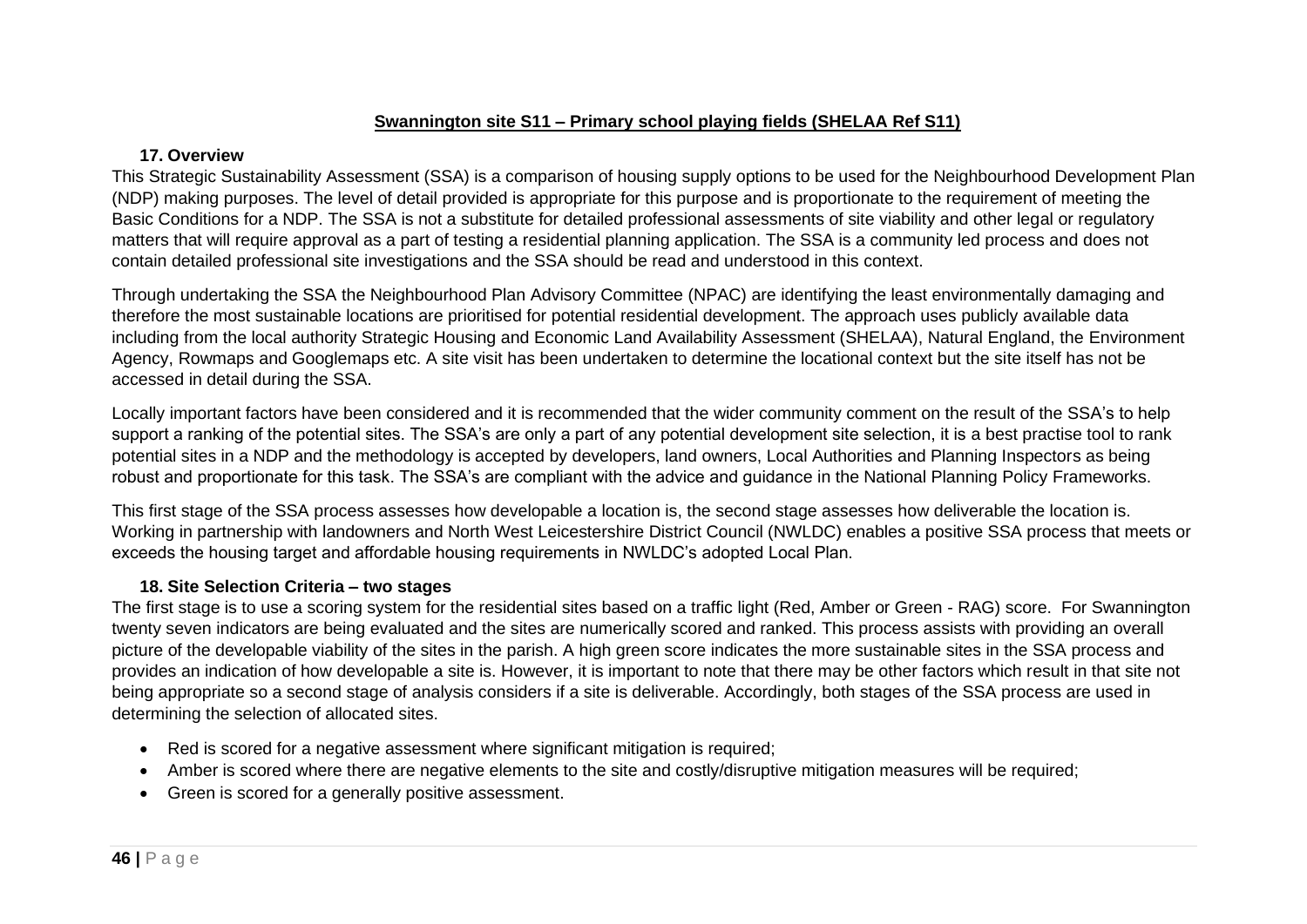| <b>Contact Details</b> |                                               |
|------------------------|-----------------------------------------------|
| Name(s) of Assessor(s) | Derek Doran BSc (Hons) MCIH MBA - Your Locale |

| Site - Details |                                                             |
|----------------|-------------------------------------------------------------|
| Site summary:  | NWLDC SHELAA Ref S11, potentially available and achievable. |
| Site name:     | Primary school playing fields.                              |

| Site - Sustainability criteria relating to Location, Surroundings & Constraints |                                                                                                                                                                                                                                                                                                                                 | <b>RAG Rating</b> |
|---------------------------------------------------------------------------------|---------------------------------------------------------------------------------------------------------------------------------------------------------------------------------------------------------------------------------------------------------------------------------------------------------------------------------|-------------------|
| 1. Site area and capacity:                                                      | About 0.33 HA - Approximately 10 units (yielding 3 bed dwellings).                                                                                                                                                                                                                                                              | Amber             |
| 2. Current Use:                                                                 | The site consists of a very well used playing field, school car park and a hard playing<br>surface so development would mean the loss of an important local asset. The site is<br>designated as a local green space in the NDP and should not be developed.<br>It is used as a gathering area for the children in an emergency. | Red               |
| 3. Adjoining Uses:                                                              | The site has open countryside to one elevation with residential use to the other sides. It<br>is wholly within the recognised village envelope. REWORD.                                                                                                                                                                         | Amber             |
| 4. Topography:                                                                  | A steeply sloping site that will require major mitigation measures.                                                                                                                                                                                                                                                             | Amber             |
| 5. Greenfield or Previously<br><b>Developed Land?</b>                           | A wholly greenfield site.                                                                                                                                                                                                                                                                                                       | Red               |
| 6. Site availability - Single ownership<br>or multiple ownership?               | Multiple ownership.                                                                                                                                                                                                                                                                                                             | Amber             |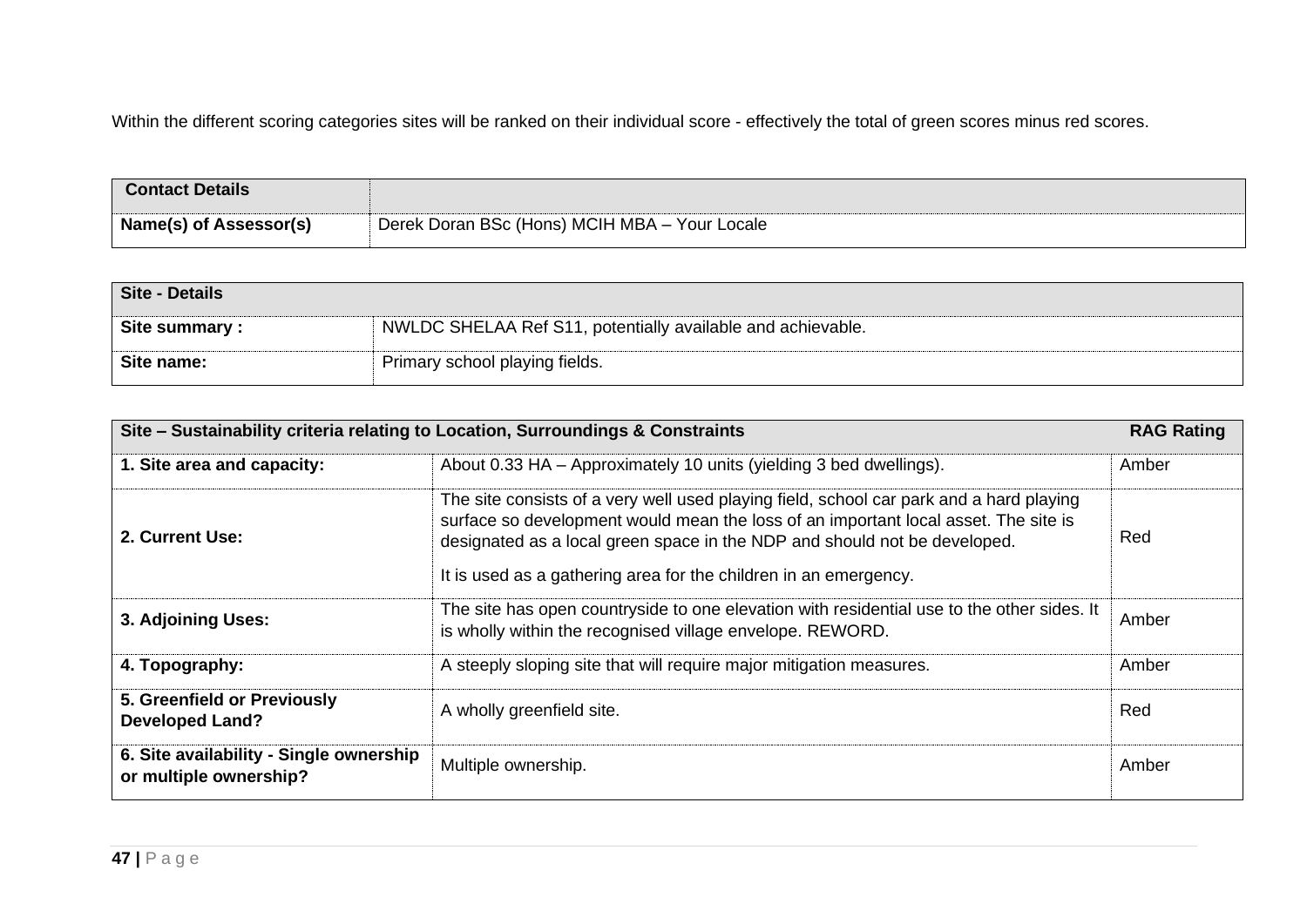| Site - Sustainability criteria relating to Location, Surroundings & Constraints        |                                                                                                                                                                                                                                                                            | <b>RAG Rating</b> |
|----------------------------------------------------------------------------------------|----------------------------------------------------------------------------------------------------------------------------------------------------------------------------------------------------------------------------------------------------------------------------|-------------------|
| 7. Landscape & Visual Impact (LVIA)<br>considerations.                                 | The site sits in a prominent position on main Street, although it is partly screened by a<br>low beech hedgerow. The location feels semi-rural in character and development would<br>cause a less than substantial harm to the overall setting and amenity of the village. | Amber             |
| 8. Important Trees, Woodlands &<br>Hedgerows?                                          | The playing area is bounded with semi-mature trees and development may require the<br>destruction of trees and/or ancient hedgerow to gain access.                                                                                                                         | Amber             |
| 9. Relationship with existing pattern<br>of built development?                         | The site forms a narrow gap in the current built form and has an excellent relationship<br>to it. The land is however open and in a very prominent position that cannot be<br>improved.                                                                                    | Red               |
| 10. Quality of ridge and furrow?                                                       | None identified.                                                                                                                                                                                                                                                           | Green             |
| 11. Listed Building or important<br>heritage assets and their setting?                 | The site is directly opposite 20 Main Street, a grade 2 listed building. Development<br>would cause a less than substantial harm to its setting.                                                                                                                           | Amber             |
| 12. Local biodiversity score?                                                          | Medium to high grade 4-5.                                                                                                                                                                                                                                                  | Red               |
| 13. Pavement access to and from the<br>site?                                           | A footway is found along Main Street and it is fairly straightforward to link the site to this<br>path and provide a pedestrian access.                                                                                                                                    | Green             |
| 14. Impact on existing vehicular<br>traffic?                                           | A large scale negative impact on the village centre due to the number of units involved<br>and the very sensitive location of the site. The school entrance markings will need to be<br>retained for safety reasons.                                                       | Red               |
| 15. Adequate vehicular access to<br>and from the site?                                 | A current access is in place to provide access to the school car park, it appears very<br>difficult to provide adequate vehicular access to a residential standard. An early<br>dialogue with the highways authority is required.                                          | Red               |
| 16. Distance to public transport<br>(specifically a bus stop with current<br>service). | The nearest bus stop is a short direct distance of about 100m from the centre of the<br>site.                                                                                                                                                                              | Green             |
| 17. Distance to school?                                                                | Adjacent to the school and provides school facilities.                                                                                                                                                                                                                     | Green             |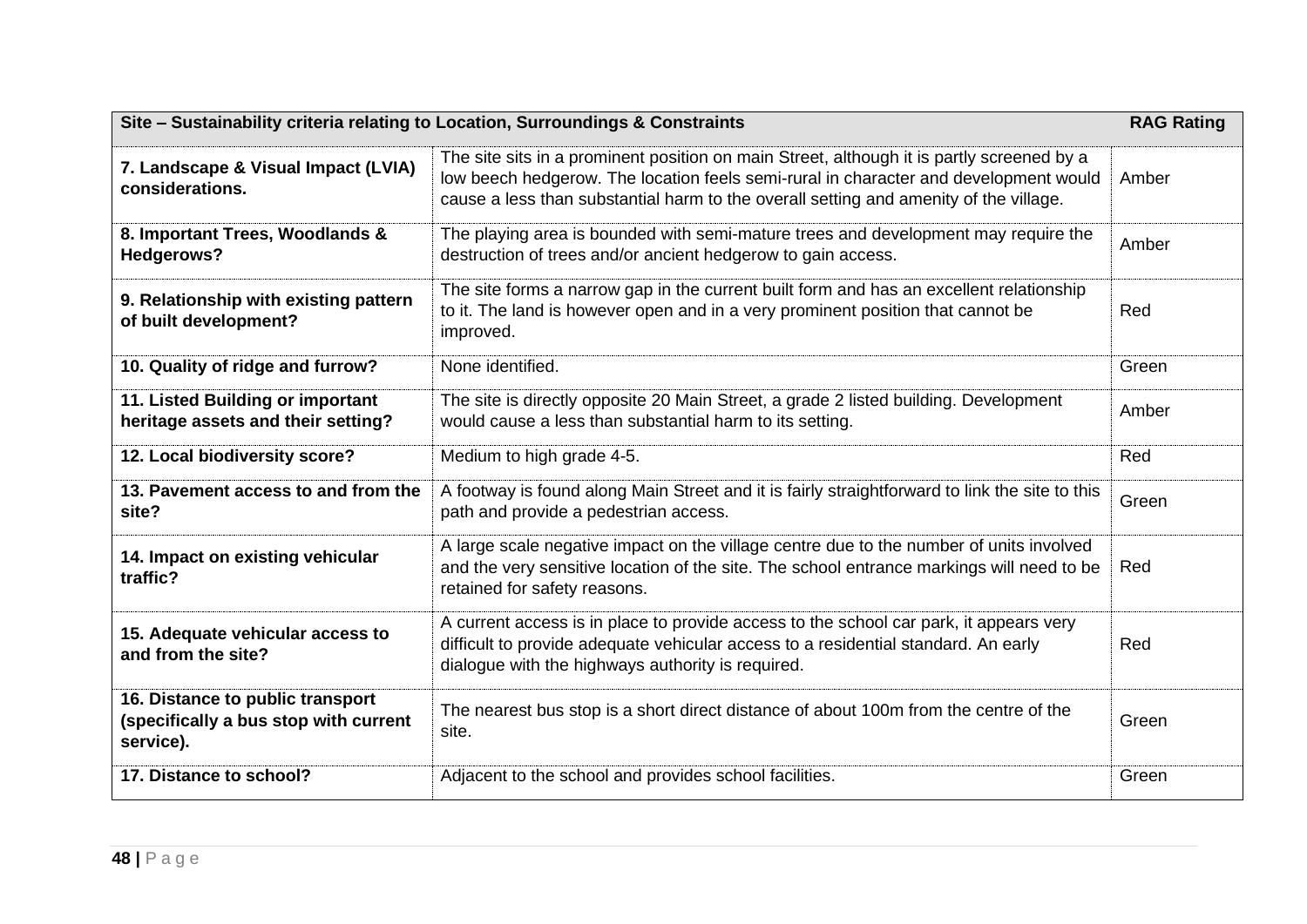| Site - Sustainability criteria relating to Location, Surroundings & Constraints       |                                                                                                                                                                                                                                                                                        | <b>RAG Rating</b>                |
|---------------------------------------------------------------------------------------|----------------------------------------------------------------------------------------------------------------------------------------------------------------------------------------------------------------------------------------------------------------------------------------|----------------------------------|
| 18. Distance to designated village<br>centre (village hall).                          | The village hall is a distance of more than 350m from the geographical centre of the<br>site.                                                                                                                                                                                          | Amber                            |
| 19. Current existing informal/formal<br>recreational opportunities on site?           | Yes, the site is a very well-used play area and games field and it provides an essential<br>formal recreational use. The NWLDC local plan prohibits development of this site<br>UNLESS a similar sized, "suitable" piece of land could be substituted if this were to be<br>developed. | Red                              |
| 20. Ancient monuments or<br>archaeological remains?                                   | None identified on site or nearby.                                                                                                                                                                                                                                                     | Green                            |
| 21. Any public rights of ways/bridle<br>paths?                                        | Yes a major footway (PROW) is adjacent to the Southern boundary of the site,<br>development would undermine the openness of the path but could be accommodated<br>in a sensitive design solution.                                                                                      | Amber                            |
| 22. Gas, oil, pipelines and<br>networks/electricity/telecoms<br>transmission network? | Yes, a utility cable lies along the boundary of the site and this will require relocating,<br>although very straightforward.                                                                                                                                                           | Amber                            |
| 23. Any nuisance issues (noise, light,<br>odour)?                                     | Yes, children's loud play noise during term time.                                                                                                                                                                                                                                      | Amber                            |
| 24. Any contamination issues?                                                         | None identified.                                                                                                                                                                                                                                                                       | Green                            |
| 25. Any known flooding issues?                                                        | The site is located within flood zone 1 and appears not to suffer from surface water<br>problems.                                                                                                                                                                                      | Green                            |
| 26. Any drainage issues?                                                              | No issues identified.                                                                                                                                                                                                                                                                  | Green                            |
| <b>SUMMARY:</b><br>No further<br>action.<br>Designate as a LGS in the NDP.            | <b>Red - 7</b><br>Amber - 11<br>Green - 8                                                                                                                                                                                                                                              | A green<br>scoring site<br>of 1. |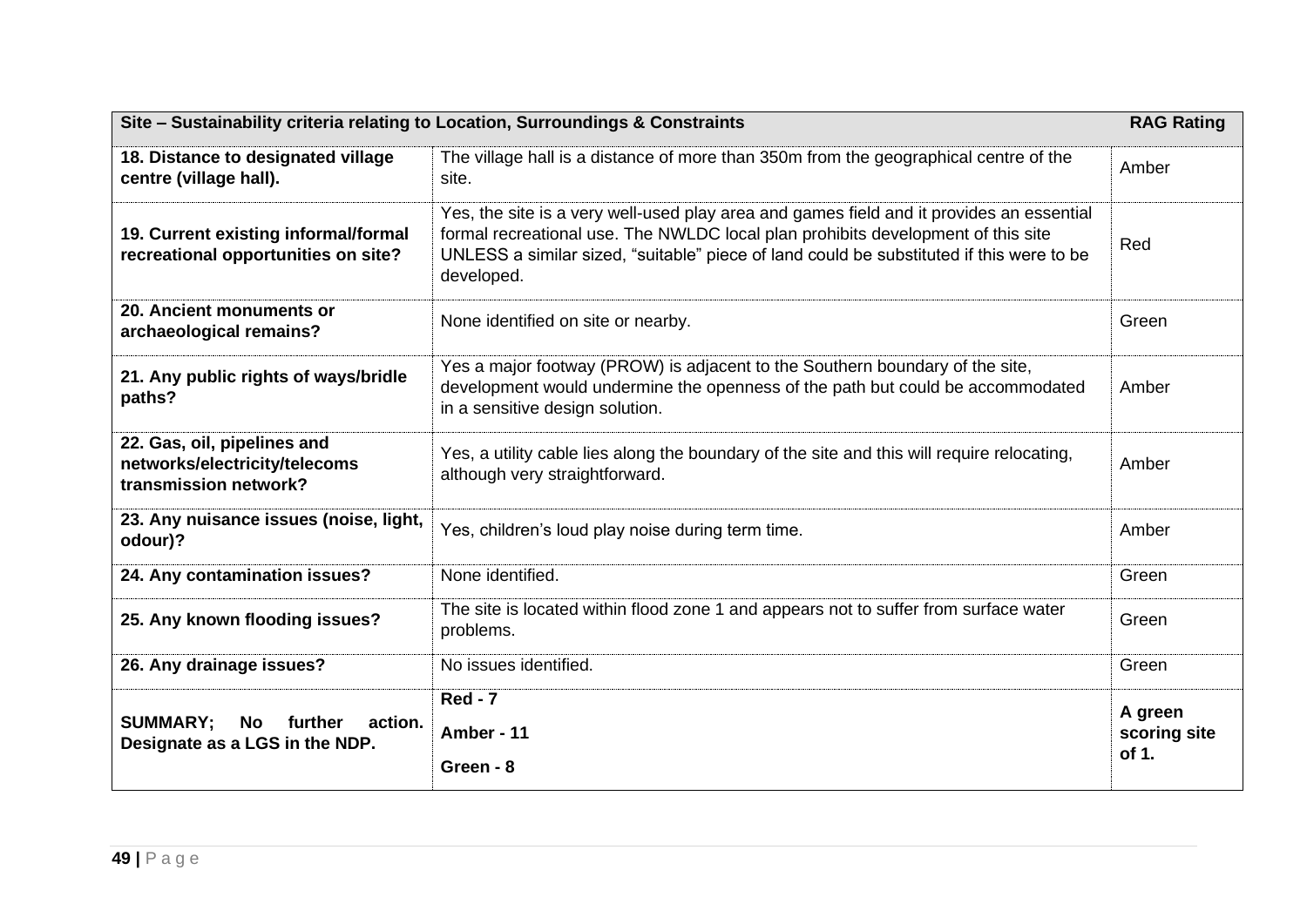## **Swannington site 14 – Land North of Spring Lane (SHELAA Ref S14)**

#### **19. Overview**

This Strategic Sustainability Assessment (SSA) is a comparison of housing supply options to be used for the Neighbourhood Development Plan (NDP) making purposes. The level of detail provided is appropriate for this purpose and is proportionate to the requirement of meeting the Basic Conditions for a NDP. The SSA is not a substitute for detailed professional assessments of site viability and other legal or regulatory matters that will require approval as a part of testing a residential planning application. The SSA is a community led process and does not contain detailed professional site investigations and the SSA should be read and understood in this context.

Through undertaking the SSA the Neighbourhood Plan Advisory Committee (NPAC) are identifying the least environmentally damaging and therefore the most sustainable locations are prioritised for potential residential development. The approach uses publicly available data including from the local authority Strategic Housing and Economic Land Availability Assessment (SHELAA), Natural England, the Environment Agency, Rowmaps and Googlemaps etc. A site visit has been undertaken to determine the locational context but the site itself has not be accessed in detail during the SSA.

Locally important factors have been considered and it is recommended that the wider community comment on the result of the SSA's to help support a ranking of the potential sites. The SSA's are only a part of any potential development site selection, it is a best practise tool to rank potential sites in a NDP and the methodology is accepted by developers, land owners, Local Authorities and Planning Inspectors as being robust and proportionate for this task. The SSA's are compliant with the advice and guidance in the National Planning Policy Frameworks.

This first stage of the SSA process assesses how developable a location is, the second stage assesses how deliverable the location is. Working in partnership with landowners and North West Leicestershire District Council (NWLDC) enables a positive SSA process that meets or exceeds the housing target and affordable housing requirements in NWLDC's adopted Local Plan.

# **20. Site Selection Criteria – two stages**

- Red is scored for a negative assessment where significant mitigation is required;
- Amber is scored where there are negative elements to the site and costly/disruptive mitigation measures will be required;
- Green is scored for a generally positive assessment.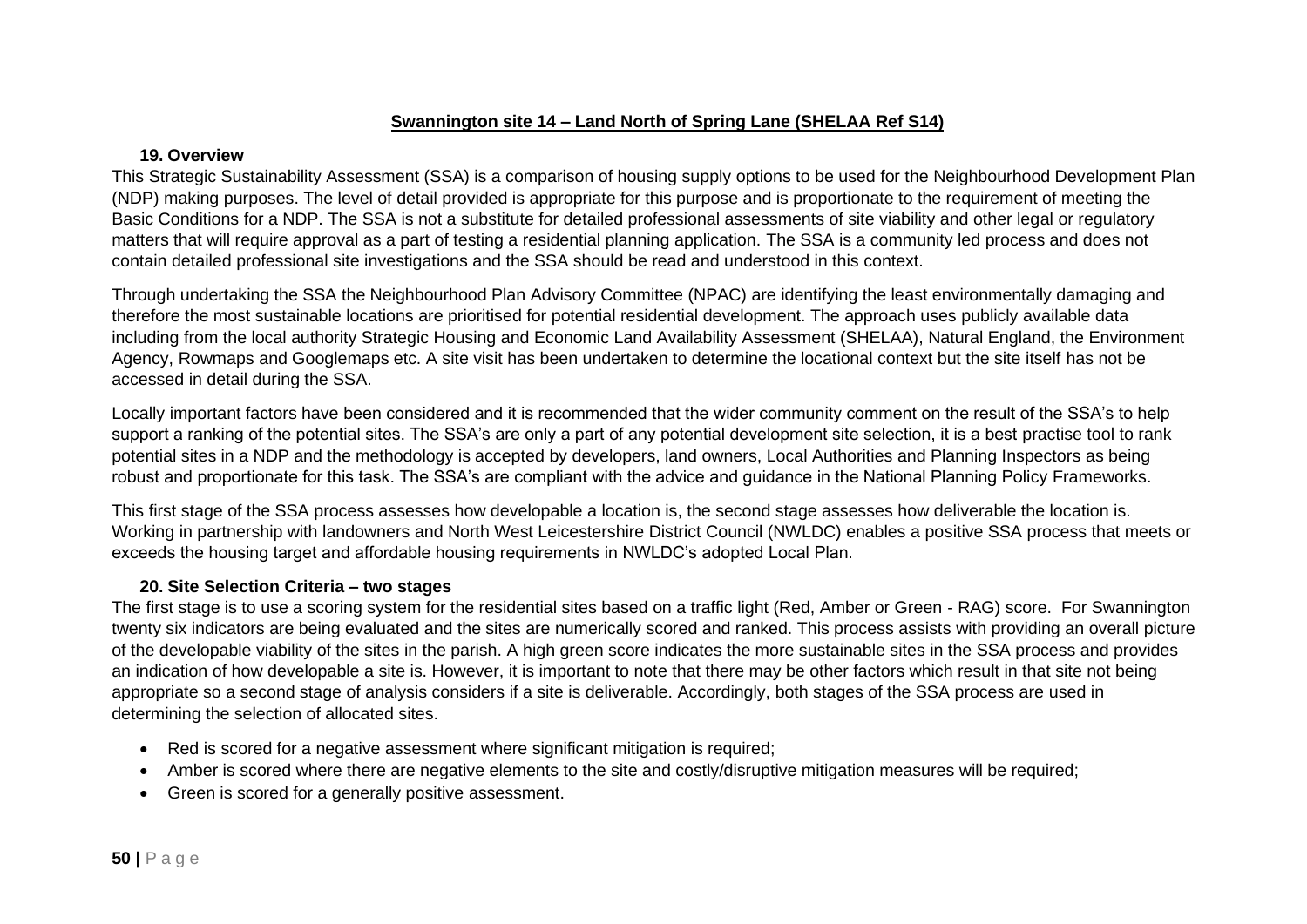| <b>Contact Details</b>        |                                               |
|-------------------------------|-----------------------------------------------|
| <b>Name(s) of Assessor(s)</b> | Derek Doran BSc (Hons) MCIH MBA - Your Locale |

| Site - Details |                                                        |
|----------------|--------------------------------------------------------|
| Site summary:  | NWLDC SHELAA Ref S14, not yet assessed (January 2021). |
| Site name:     | Land North of Spring Lane.                             |

| Site - Sustainability criteria relating to Location, Surroundings & Constraints |                                                                                                                                                                                                                                                       | <b>RAG Rating</b> |
|---------------------------------------------------------------------------------|-------------------------------------------------------------------------------------------------------------------------------------------------------------------------------------------------------------------------------------------------------|-------------------|
| 1. Site area and capacity:                                                      | About 4.43 HA – Approximately 83 units (yielding 3 bed dwellings).                                                                                                                                                                                    | Red               |
| 2. Current Use:                                                                 | The site consists of two large arable fields and these important land assets will need to<br>be re-provided.                                                                                                                                          | Amber             |
| 3. Adjoining Uses:                                                              | The site has open countryside to two elevations with residential use adjacent and<br>opposite. It is an extension of the recognised village envelope into open countryside<br>with the Swannington plain heritage site forming its Northern boundary. | Amber             |
| 4. Topography:                                                                  | A sloping site that falls away in two directions and will require extensive mitigation<br>measures.                                                                                                                                                   | Amber             |
| 5. Greenfield or Previously<br><b>Developed Land?</b>                           | A wholly greenfield site.                                                                                                                                                                                                                             | Red               |
| 6. Site availability - Single ownership<br>or multiple ownership?               | Single ownership.                                                                                                                                                                                                                                     | Green             |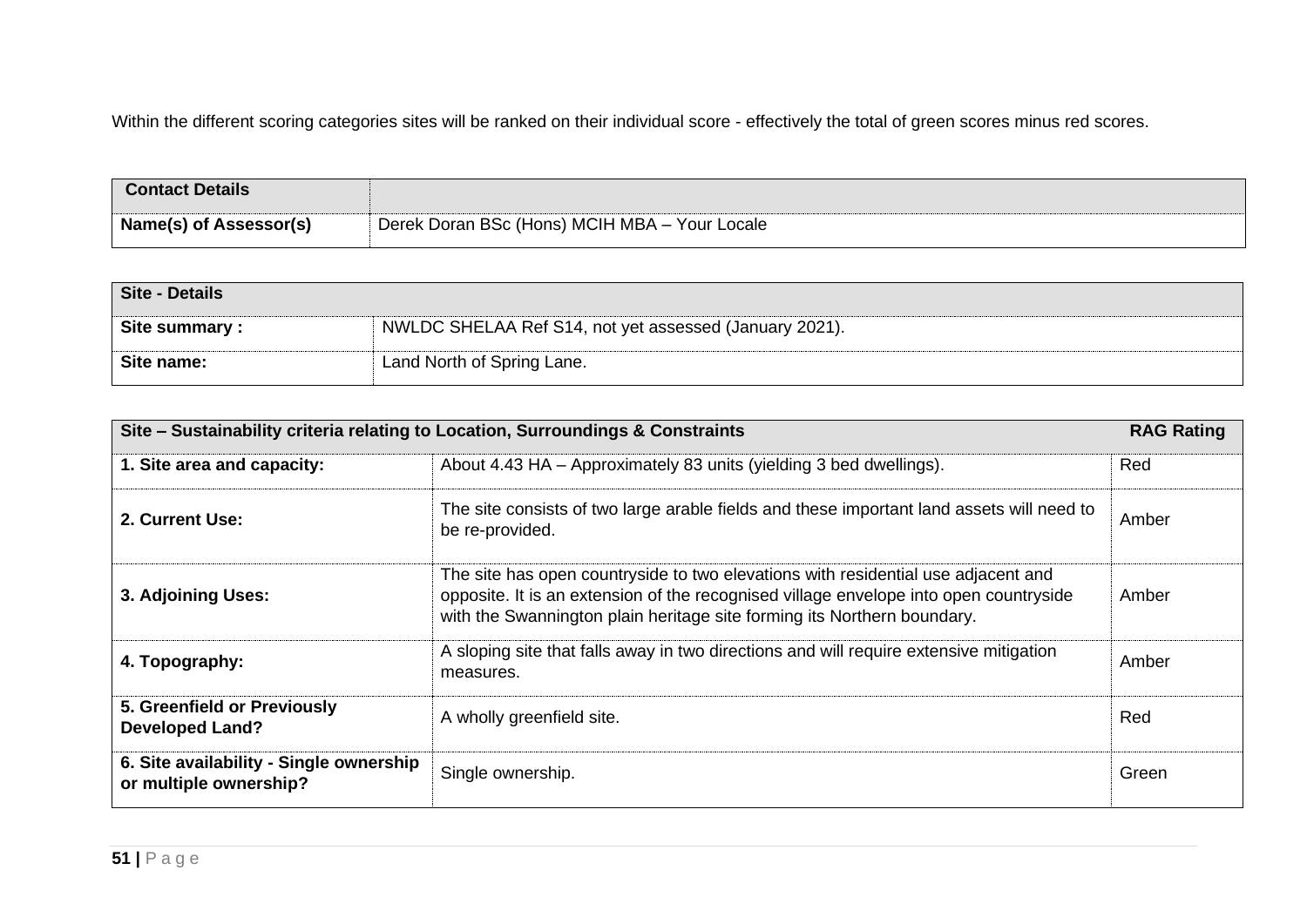| Site - Sustainability criteria relating to Location, Surroundings & Constraints |                                                                                                                                                                                                                                                                                                                                                                                                                        | <b>RAG Rating</b> |
|---------------------------------------------------------------------------------|------------------------------------------------------------------------------------------------------------------------------------------------------------------------------------------------------------------------------------------------------------------------------------------------------------------------------------------------------------------------------------------------------------------------|-------------------|
| 7. Landscape & Visual Impact (LVIA)<br>considerations.                          | The site sits in an elevated position on Spring Lane on one of the entrances in to the<br>village, it is currently screened from the highway by a large hedgerow. The location<br>feels rural in character. Development would cause substantial harm to the overall<br>setting and amenity of the village.                                                                                                             | Red               |
| 8. Important Trees, Woodlands &<br><b>Hedgerows?</b>                            | A number of trees are found within the boundaries of the site which predominantly<br>consist of hedgerow that should be retained. Development of the whole site would<br>cause the destruction of hedgerow to allow a vehicular access.                                                                                                                                                                                | Amber             |
| 9. Relationship with existing pattern<br>of built development?                  | The site forms a large and open gap in an area of separation between Swannington<br>and the neighbouring villages of New Swannington and Whitwick, it therefore has a<br>poor relationship to the existing pattern of development. The land is elevated, very<br>open, in a sensitive and prominent location that is difficult to mitigate.                                                                            | Red               |
| 10. Quality of ridge and furrow?                                                | None identified.                                                                                                                                                                                                                                                                                                                                                                                                       | Green             |
| 11. Listed Building or important<br>heritage assets and their setting?          | The Swannington plain forms the Northern boundary with the Swannington heritage<br>trust sites such as the winding/steam pump and workers cottage area with restored<br>machinery.                                                                                                                                                                                                                                     | Amber             |
| 12. Local biodiversity score?                                                   | Predominantly low grade agricultural, score 2.                                                                                                                                                                                                                                                                                                                                                                         | Amber             |
| 13. Pavement access to and from the<br>site?                                    | A footway is found on the opposite side of Spring Lane and it appears possible to link<br>the site into this and provide a safe pedestrian access with significant improvements.                                                                                                                                                                                                                                       | Amber             |
| 14. Impact on existing vehicular<br>traffic?                                    | A very large scale negative impact on the village centre due to the very large number of<br>units involved and the sensitive location of the site.                                                                                                                                                                                                                                                                     | Red               |
| 15. Adequate vehicular access to<br>and from the site?                          | There is no existing provision and the properties opposite the site, the steep elevation<br>of Spring Lane and the narrowness of the existing highway make an engineering<br>solution difficult, but probably feasible. The need to provide an adequate visibility splay<br>is particularly challenging and significant works would be required, an early dialogue<br>with the highways authority is strongly advised. | Amber             |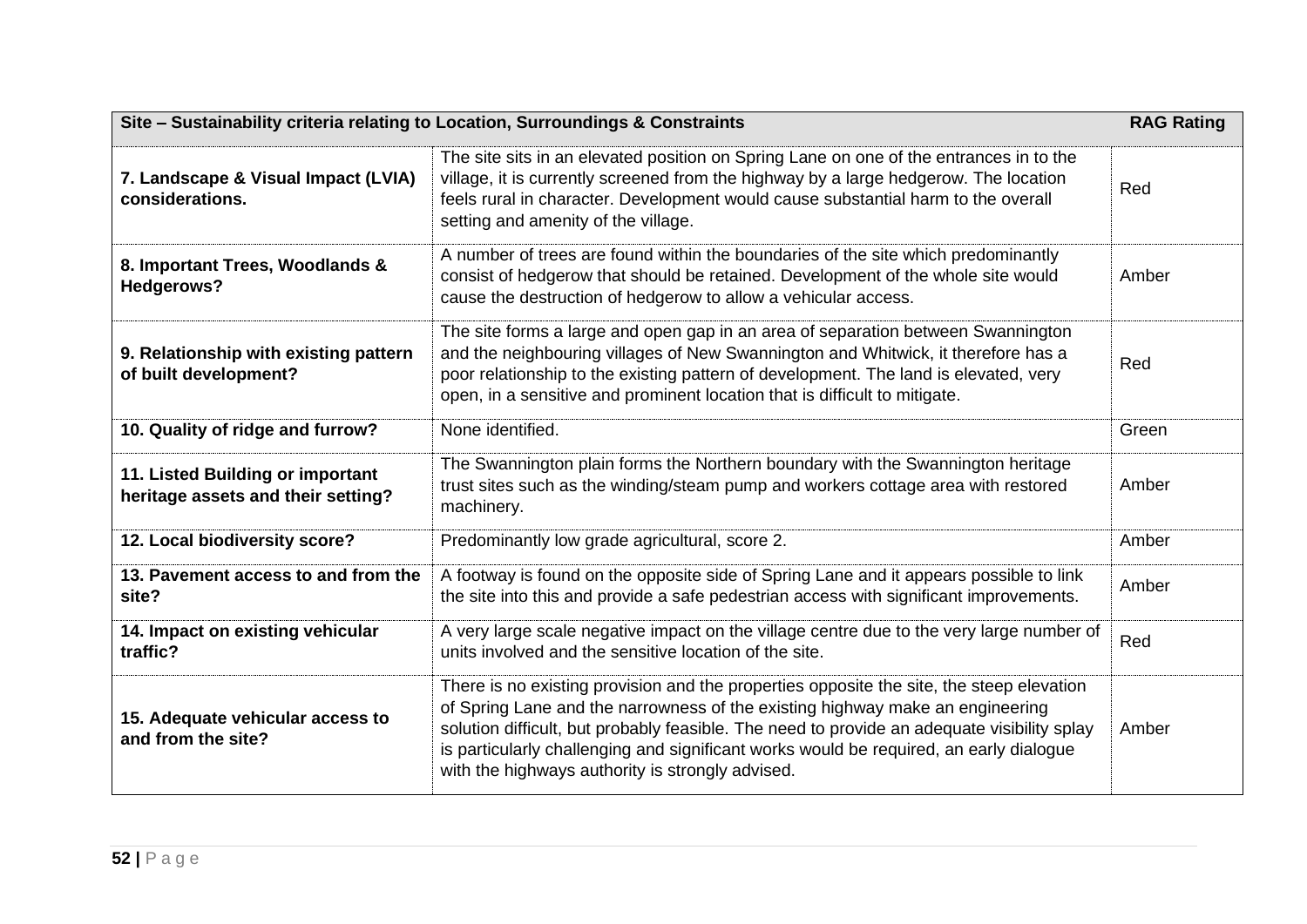| Site - Sustainability criteria relating to Location, Surroundings & Constraints        |                                                                                                                                                                                                 |       |
|----------------------------------------------------------------------------------------|-------------------------------------------------------------------------------------------------------------------------------------------------------------------------------------------------|-------|
| 16. Distance to public transport<br>(specifically a bus stop with current<br>service). | The nearest bus stop is more than 450m from the centre of the site.                                                                                                                             | Red   |
| 17. Distance to school?                                                                | A distance of more than 700m from the centre of the site, walking distance is<br>substantially longer unless a new footway can be provided (this would be subject to a<br>third party consent). | Red   |
| 18. Distance to designated village<br>centre (village hall).                           | The village hall is a distance of more than 800m from the geographical centre of the<br>site.                                                                                                   | Red   |
| 19. Current existing informal/formal<br>recreational opportunities on site?            | None identified.                                                                                                                                                                                | Green |
| 20. Ancient monuments or<br>archaeological remains?                                    | The Leicester university archaeological society have excavated the adjacent site and<br>further activity is planned.                                                                            | Amber |
| 21. Any public rights of ways/bridle<br>paths?                                         | The disused railway to the North is used as a footway but it is not adopted.                                                                                                                    | Green |
| 22. Gas, oil, pipelines and<br>networks/electricity/telecoms<br>transmission network?  | Yes, an elevated cable is found along the boundary of the site and this will require re-<br>siting.                                                                                             | Amber |
| 23. Any nuisance issues (noise, light,<br>odour)?                                      | None identified.                                                                                                                                                                                | Green |
| 24. Any contamination issues?                                                          | None found.                                                                                                                                                                                     | Green |
| 25. Any known flooding issues?                                                         | The whole site is located within flood zone 1 and given its elevated position away from<br>water courses it does not appear that flooding is a concern.                                         | Green |
| 26. Any drainage issues?                                                               | The position of groundwater springs is an issue and the extensive pooling found at the<br>base of the site require further investigation.                                                       | Amber |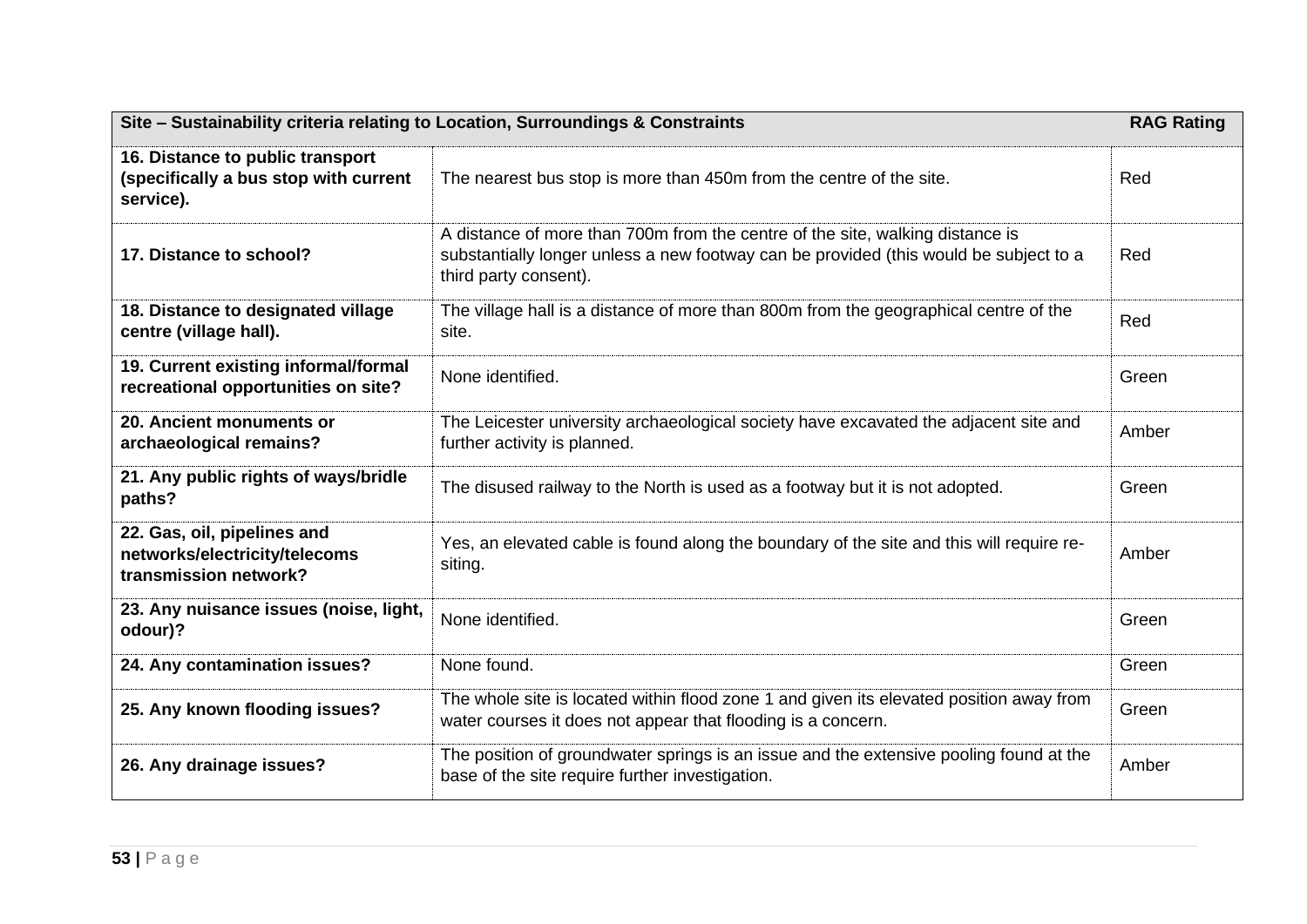| Site – Sustainability criteria relating to Location, Surroundings & Constraints |    | <b>RAG Rating</b> |        |                                     |                                         |
|---------------------------------------------------------------------------------|----|-------------------|--------|-------------------------------------|-----------------------------------------|
| <b>SUMMARY:</b><br>required.                                                    | No | further           | action | $Red-8$<br>Amber $-11$<br>Green - 7 | A Red<br>scoring site<br>of negative 1. |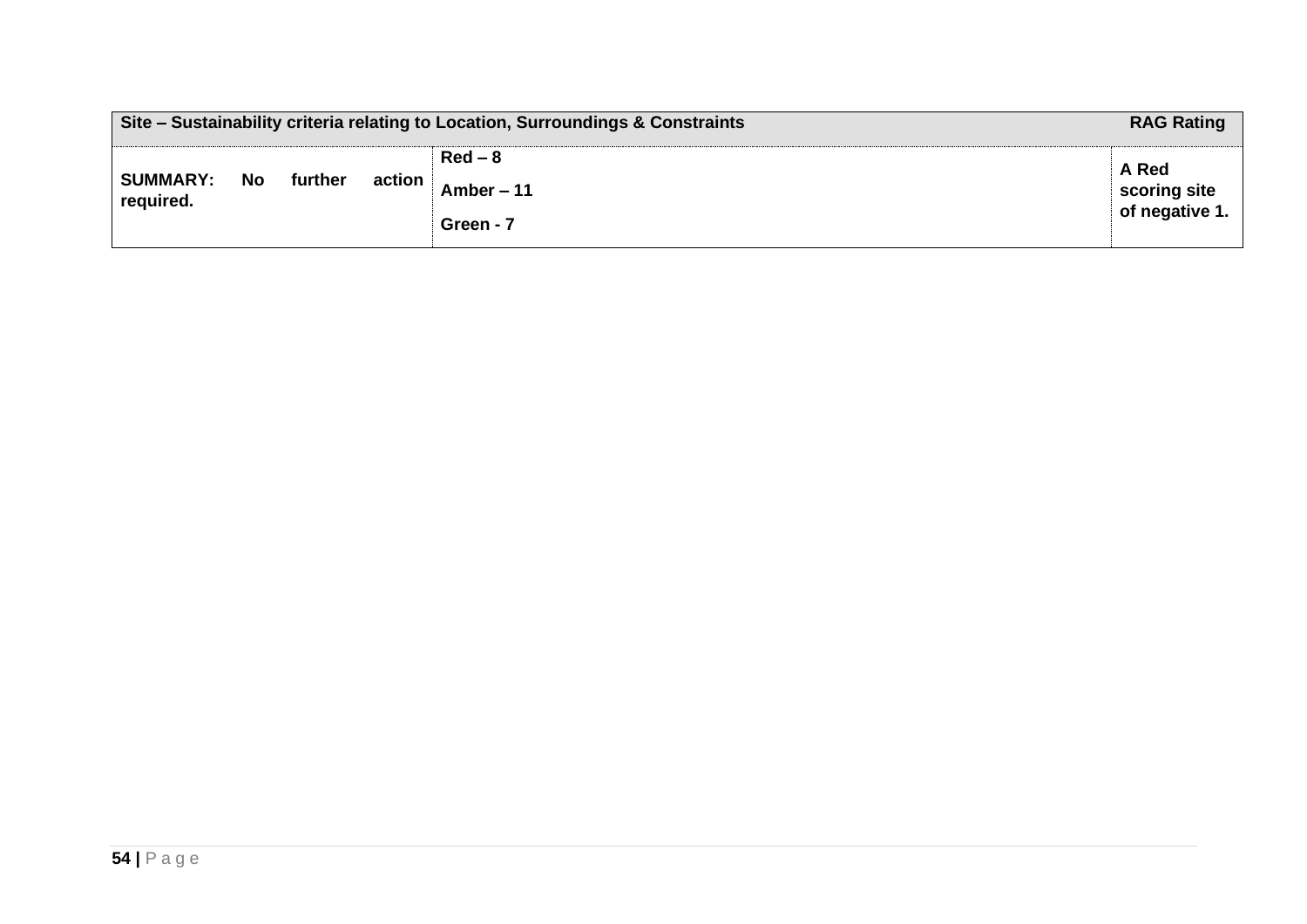# **Swannington site 15 – Land between Main Street and Foan Hill (SHELAA Ref S15)**

### **21. Overview**

This Strategic Sustainability Assessment (SSA) is a comparison of housing supply options to be used for the Neighbourhood Development Plan (NDP) making purposes. The level of detail provided is appropriate for this purpose and is proportionate to the requirement of meeting the Basic Conditions for a NDP. The SSA is not a substitute for detailed professional assessments of site viability and other legal or regulatory matters that will require approval as a part of testing a residential planning application. The SSA is a community led process and does not contain detailed professional site investigations and the SSA should be read and understood in this context.

Through undertaking the SSA the Neighbourhood Plan Advisory Committee (NPAC) are identifying the least environmentally damaging and therefore the most sustainable locations are prioritised for potential residential development. The approach uses publicly available data including from the local authority Strategic Housing and Economic Land Availability Assessment (SHELAA), Natural England, the Environment Agency, Rowmaps and Googlemaps etc. A site visit has been undertaken to determine the locational context but the site itself has not be accessed in detail during the SSA.

Locally important factors have been considered and it is recommended that the wider community comment on the result of the SSA's to help support a ranking of the potential sites. The SSA's are only a part of any potential development site selection, it is a best practise tool to rank potential sites in a NDP and the methodology is accepted by developers, land owners, Local Authorities and Planning Inspectors as being robust and proportionate for this task. The SSA's are compliant with the advice and guidance in the National Planning Policy Frameworks.

This first stage of the SSA process assesses how developable a location is, the second stage assesses how deliverable the location is. Working in partnership with landowners and North West Leicestershire District Council (NWLDC) enables a positive SSA process that meets or exceeds the housing target and affordable housing requirements in NWLDC's adopted Local Plan.

# **22. Site Selection Criteria – two stages**

- Red is scored for a negative assessment where significant mitigation is required;
- Amber is scored where there are negative elements to the site and costly/disruptive mitigation measures will be required;
- Green is scored for a generally positive assessment.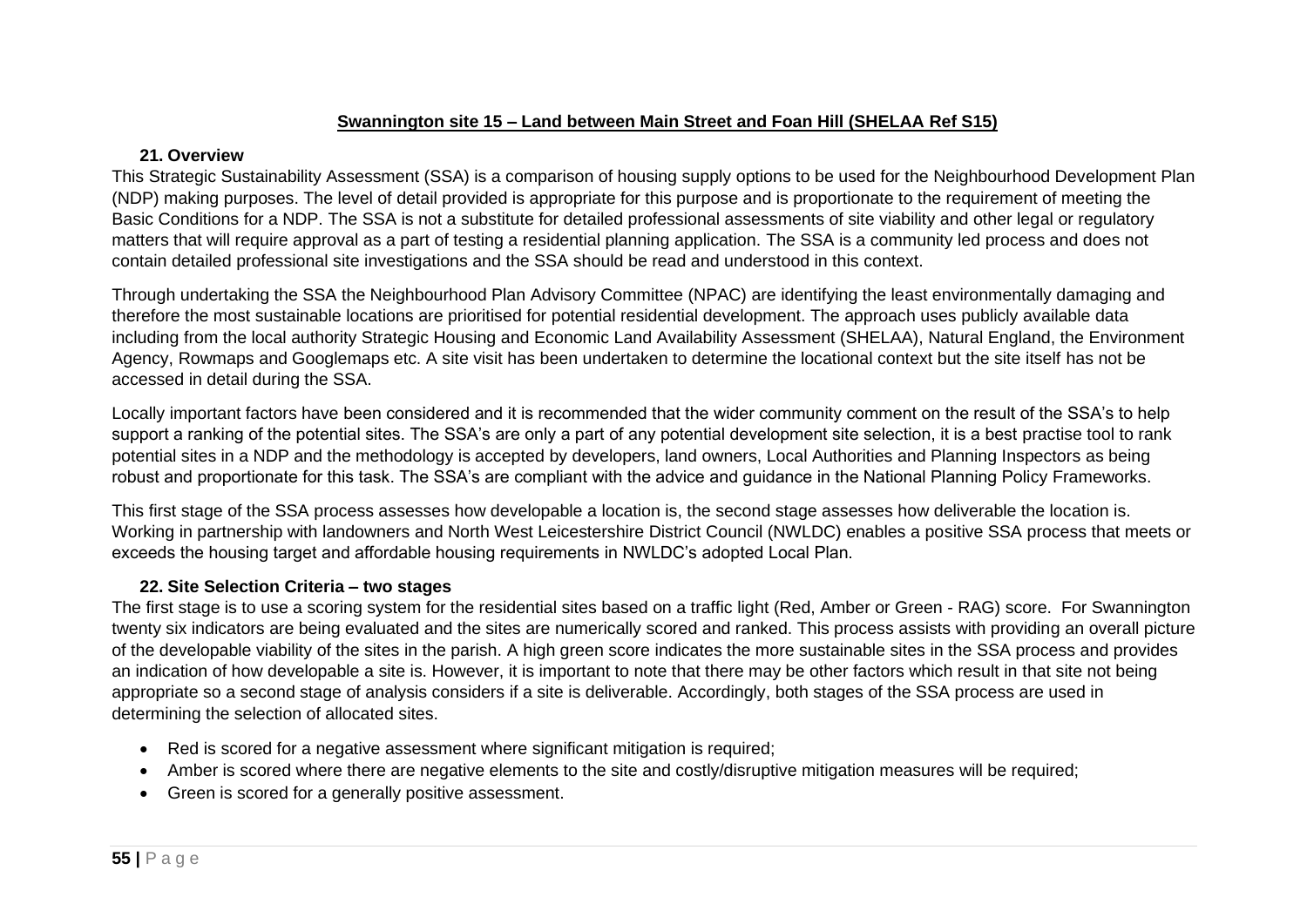| <b>Contact Details</b> |                                               |
|------------------------|-----------------------------------------------|
| Name(s) of Assessor(s) | Derek Doran BSc (Hons) MCIH MBA - Your Locale |

| Site - Details |                                                        |
|----------------|--------------------------------------------------------|
| Site summary : | NWLDC SHELAA Ref S15, not yet assessed (January 2021). |
| Site name:     | Land between Main Street and Foan Hill.                |

| Site - Sustainability criteria relating to Location, Surroundings & Constraints |                                                                                                                                                                                                                                                                                                                     |       |
|---------------------------------------------------------------------------------|---------------------------------------------------------------------------------------------------------------------------------------------------------------------------------------------------------------------------------------------------------------------------------------------------------------------|-------|
| 1. Site area and capacity:                                                      | About 2HA - Approximately 38 units (yielding 3 bed dwellings).                                                                                                                                                                                                                                                      | Red   |
| 2. Current Use:                                                                 | The site consists of a large area of scrubland and informal woodland, this provides an<br>open country feel to the village central area and development would mean the loss of<br>an important local asset. A number of properties on Main Street would have to be<br>demolished to create a safe vehicular access. | Red   |
| 3. Adjoining Uses:                                                              | The site has open countryside to two elevations with residential use to the other sides.<br>It is outside and adjacent to the recognised village envelope.                                                                                                                                                          | Amber |
| 4. Topography:                                                                  | A very steeply sloping site that will require major mitigation measures and may not be<br>feasible.                                                                                                                                                                                                                 | Amber |
| 5. Greenfield or Previously<br><b>Developed Land?</b>                           | A wholly greenfield site.                                                                                                                                                                                                                                                                                           | Red   |
| 6. Site availability - Single ownership<br>or multiple ownership?               | Multiple owners.                                                                                                                                                                                                                                                                                                    | Amber |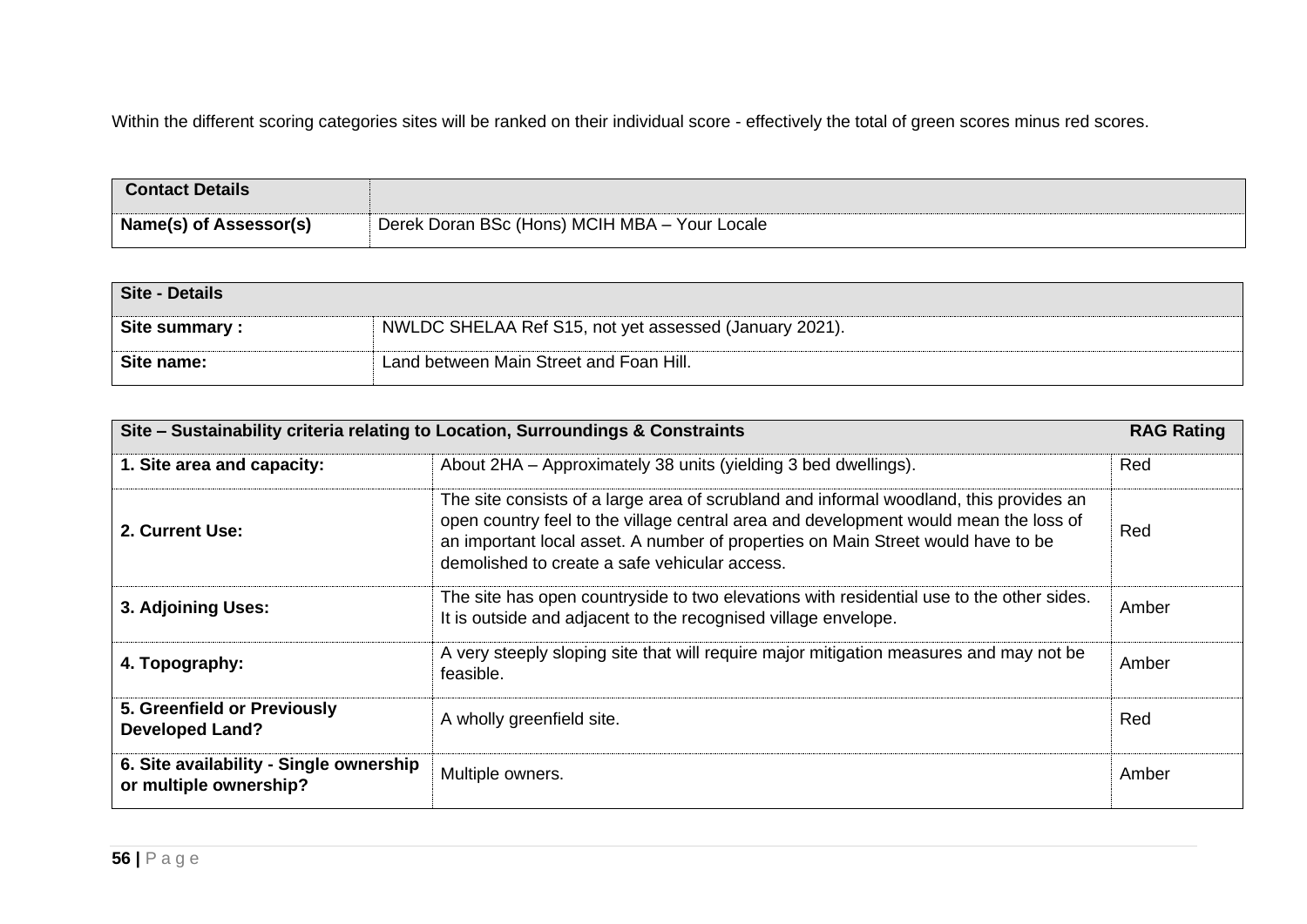| Site - Sustainability criteria relating to Location, Surroundings & Constraints |                                                                                                                                                                                                                                                                                                                                     |       |
|---------------------------------------------------------------------------------|-------------------------------------------------------------------------------------------------------------------------------------------------------------------------------------------------------------------------------------------------------------------------------------------------------------------------------------|-------|
| 7. Landscape & Visual Impact (LVIA)<br>considerations.                          | The site sits in a prominent position between Main Street and Foan Hill, although it is<br>partly screened by residential units on both streets. The location feels rural in character<br>and development would cause a substantial harm to the overall setting and amenity of<br>the village.                                      | Red   |
| 8. Important Trees, Woodlands &<br><b>Hedgerows?</b>                            | The majority of the site consists of indigenous mature trees and sections of hedgerow,<br>one of the few remaining examples of a woodland valley site in the National Forest.<br>Development will certainly require the wholesale destruction of a large number of<br>mature trees and/or ancient hedgerow and may not be feasible. | Red   |
| 9. Relationship with existing pattern<br>of built development?                  | The site forms a buffer between the existing residential use on Main Street and Foan<br>Hill and has a reasonable relationship with nearby built development. The land is<br>however extremely steep and elevated, it is open and in a very prominent position that<br>cannot be improved.                                          | Red   |
| 10. Quality of ridge and furrow?                                                | None identified.                                                                                                                                                                                                                                                                                                                    | Green |
| 11. Listed Building or important<br>heritage assets and their setting?          | The entrance to the site is very close to 20 Main Street, a grade 2 listed building.<br>Development would cause a less than substantial harm to its setting. A building that<br>would need to be demolished includes an interesting section of ancient wall that abuts<br>Main Street.                                              | Red   |
| 12. Local biodiversity score?                                                   | Medium to high grade 4-5.                                                                                                                                                                                                                                                                                                           | Red   |
| 13. Pavement access to and from the<br>site?                                    | A footway is found along Main Street and it is fairly straightforward to link the site to this<br>and provide a pedestrian access.                                                                                                                                                                                                  | Green |
| 14. Impact on existing vehicular<br>traffic?                                    | A large scale negative impact on the village centre due to the number of units involved,<br>the very sensitive location of the site directly opposite the school and where the<br>highway is narrow.                                                                                                                                | Red   |
| 15. Adequate vehicular access to<br>and from the site?                          | A current access is in place to provide access to only a single residential unit. The<br>school entrance markings are very close by on the other side of Main Street and<br>development of this scale will severely undermine road safety at the primary school. It                                                                 | Red   |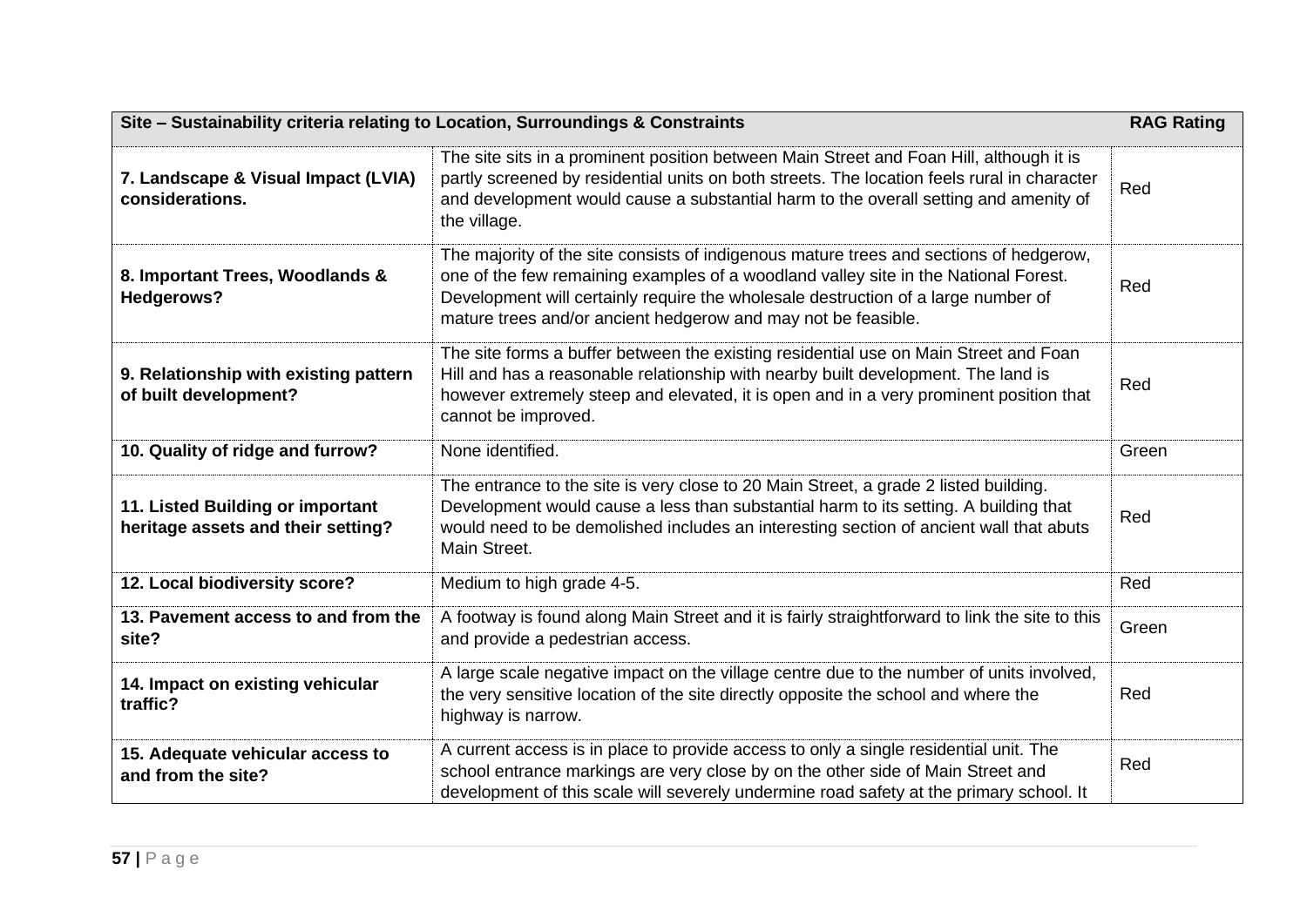| Site - Sustainability criteria relating to Location, Surroundings & Constraints        |                                                                                                                                                                       |       |
|----------------------------------------------------------------------------------------|-----------------------------------------------------------------------------------------------------------------------------------------------------------------------|-------|
|                                                                                        | appears very difficult (impossible?) to provide adequate vehicular access to a<br>residential standard and an early dialogue with the highways authority is required. |       |
| 16. Distance to public transport<br>(specifically a bus stop with current<br>service). | The nearest bus stop is a short direct distance of about 150m from the centre of the<br>site.                                                                         | Green |
| 17. Distance to school?                                                                | Directly opposite the school and within a 50m direct walk.                                                                                                            | Green |
| 18. Distance to designated village<br>centre (village hall).                           | The village hall is a distance of more than 400m from the geographical centre of the<br>site.                                                                         | Amber |
| 19. Current existing informal/formal<br>recreational opportunities on site?            | None identified, an overgrown but private section of scrub and woodland.                                                                                              | Green |
| 20. Ancient monuments or<br>archaeological remains?                                    | None identified on site or nearby.                                                                                                                                    | Green |
| 21. Any public rights of ways/bridle<br>paths?                                         | None identified within the site.                                                                                                                                      | Green |
| 22. Gas, oil, pipelines and<br>networks/electricity/telecoms<br>transmission network?  | Yes, a utility cable lies along the boundary of the site and this will require relocating,<br>although very straightforward.                                          | Amber |
| 23. Any nuisance issues (noise, light,<br>odour)?                                      | Yes, children's loud play noise during term time.                                                                                                                     | Amber |
| 24. Any contamination issues?                                                          | None identified.                                                                                                                                                      | Green |
| 25. Any known flooding issues?                                                         | Although the site is located within flood zone 1 a stream crosses through residential<br>units and it has risen and flooded on several occasions.                     | Amber |
| 26. Any drainage issues?                                                               | A small amount of pooling and a stream are found within the site.                                                                                                     | Amber |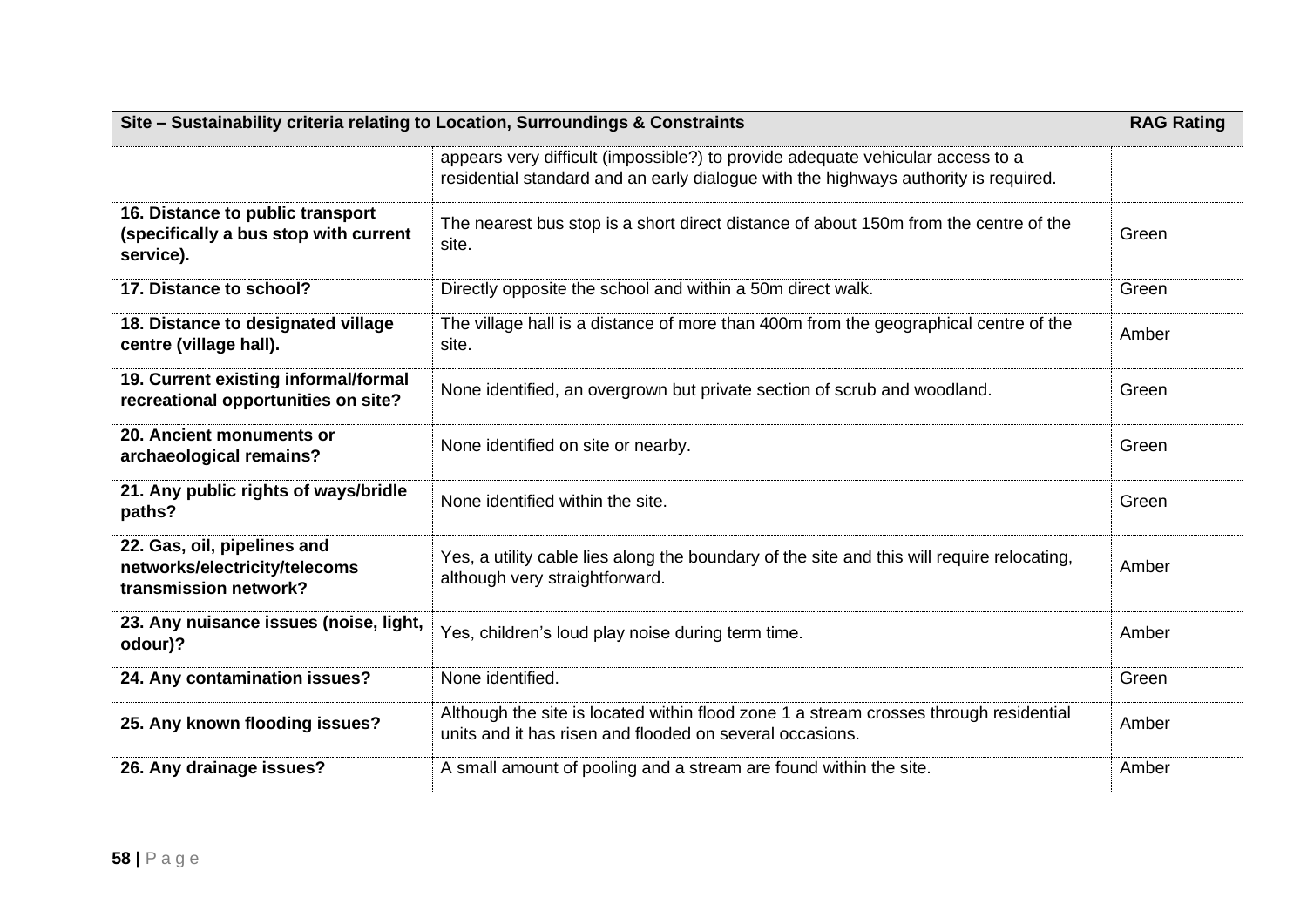| Site - Sustainability criteria relating to Location, Surroundings & Constraints |            | <b>RAG Rating</b>              |
|---------------------------------------------------------------------------------|------------|--------------------------------|
|                                                                                 | $Red-10$   | A RED                          |
| <b>SUMMARY; No further action.</b>                                              | Amber $-8$ | scoring site<br>of negative 2. |
|                                                                                 | Green - 8  |                                |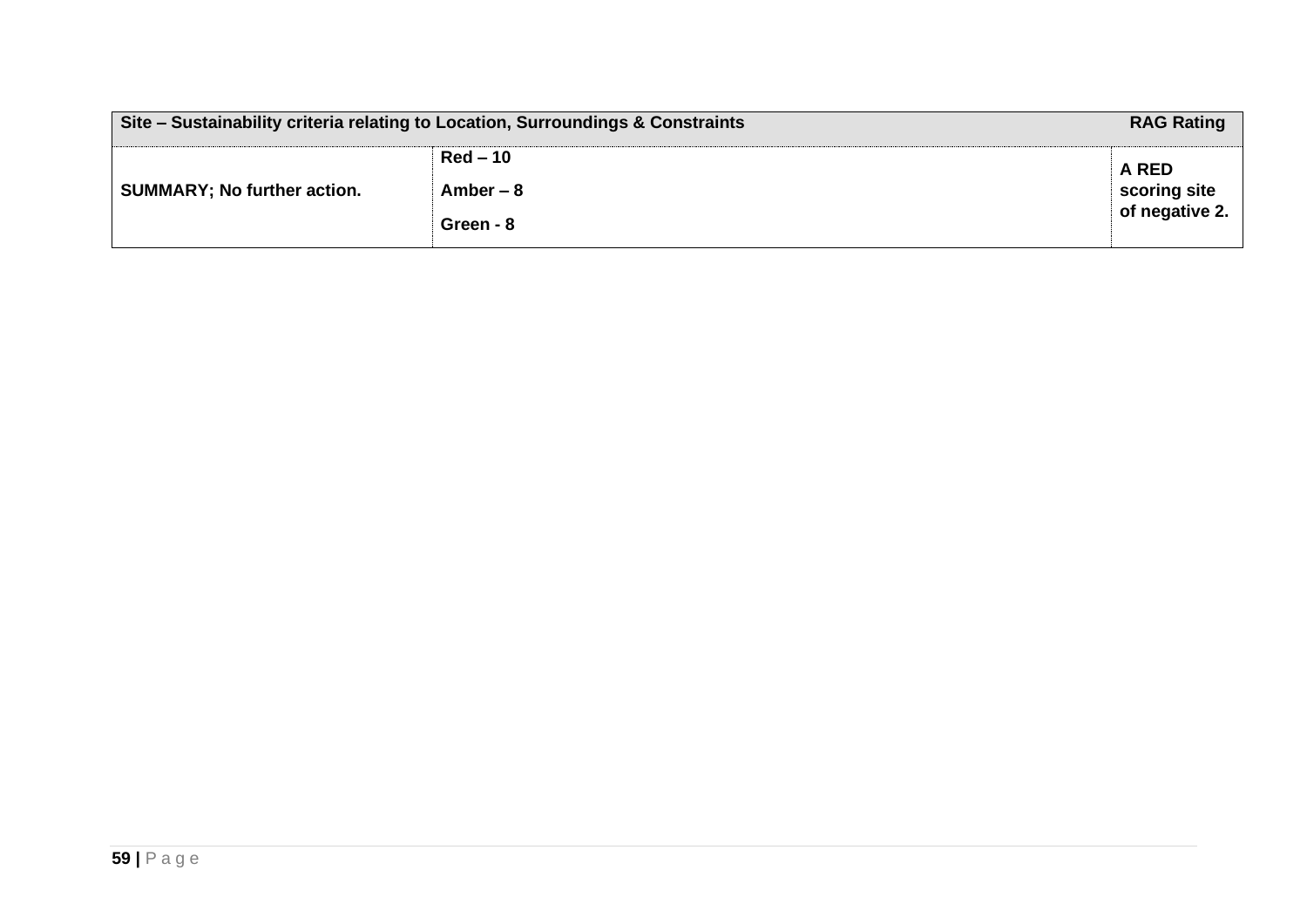## **Swannington site 16 – Backland off St Georges Hill (SHELAA Ref S16)**

#### **23. Overview**

This Strategic Sustainability Assessment (SSA) is a comparison of housing supply options to be used for the Neighbourhood Development Plan (NDP) making purposes. The level of detail provided is appropriate for this purpose and is proportionate to the requirement of meeting the Basic Conditions for a NDP. The SSA is not a substitute for detailed professional assessments of site viability and other legal or regulatory matters that will require approval as a part of testing a residential planning application. The SSA is a community led process and does not contain detailed professional site investigations and the SSA should be read and understood in this context.

Through undertaking the SSA the Neighbourhood Plan Advisory Committee (NPAC) are identifying the least environmentally damaging and therefore the most sustainable locations are prioritised for potential residential development. The approach uses publicly available data including from the local authority Strategic Housing and Economic Land Availability Assessment (SHELAA), Natural England, the Environment Agency, Rowmaps and Googlemaps etc. A site visit has been undertaken to determine the locational context but the site itself has not be accessed in detail during the SSA.

Locally important factors have been considered and it is recommended that the wider community comment on the result of the SSA's to help support a ranking of the potential sites. The SSA's are only a part of any potential development site selection, it is a best practise tool to rank potential sites in a NDP and the methodology is accepted by developers, land owners, Local Authorities and Planning Inspectors as being robust and proportionate for this task. The SSA's are compliant with the advice and guidance in the National Planning Policy Frameworks.

This first stage of the SSA process assesses how developable a location is, the second stage assesses how deliverable the location is. Working in partnership with landowners and North West Leicestershire District Council (NWLDC) enables a positive SSA process that meets or exceeds the housing target and affordable housing requirements in NWLDC's adopted Local Plan.

# **24. Site Selection Criteria – two stages**

- Red is scored for a negative assessment where significant mitigation is required;
- Amber is scored where there are negative elements to the site and costly/disruptive mitigation measures will be required;
- Green is scored for a generally positive assessment.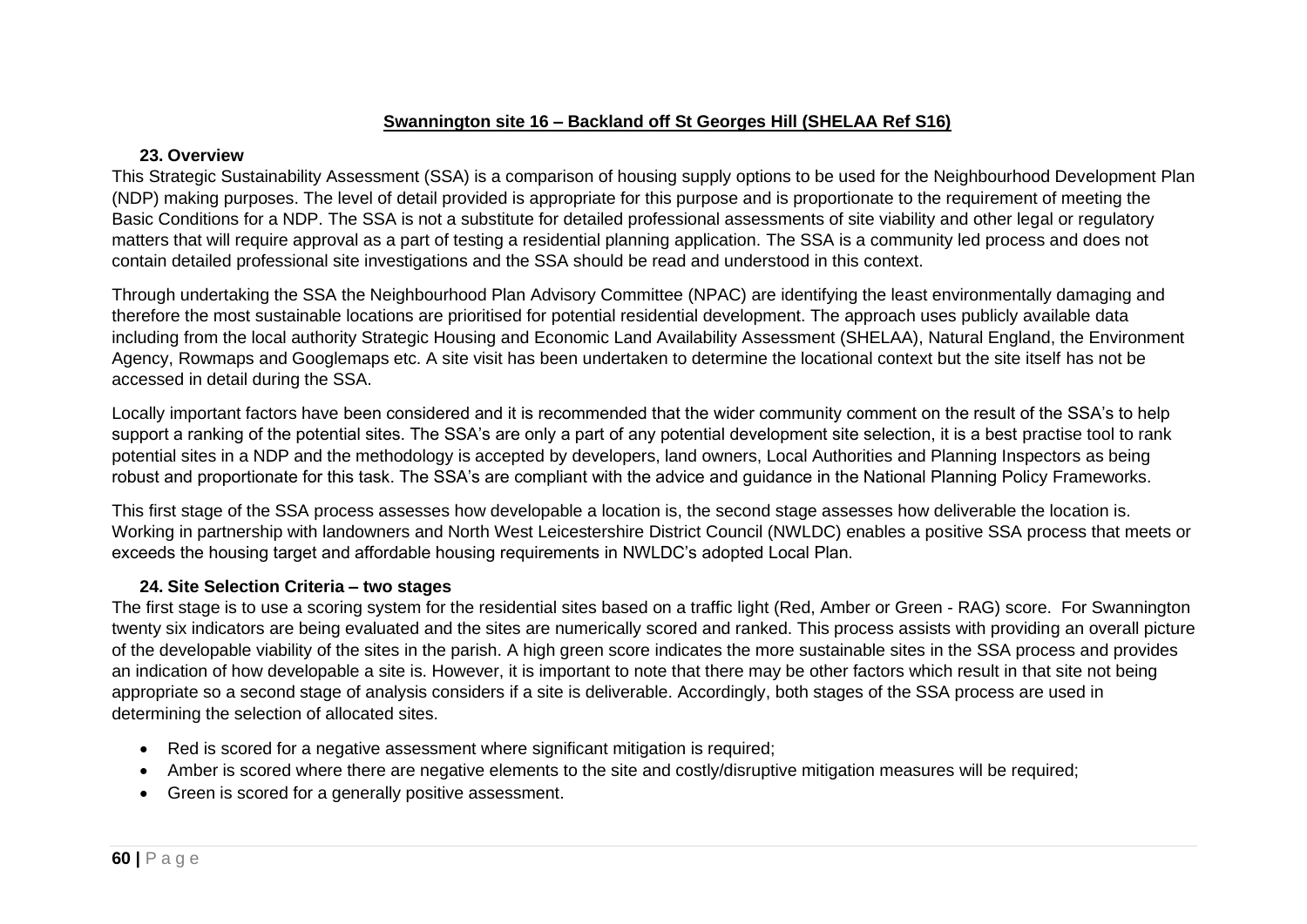| <b>Contact Details</b>        |                                               |
|-------------------------------|-----------------------------------------------|
| <b>Name(s) of Assessor(s)</b> | Derek Doran BSc (Hons) MCIH MBA - Your Locale |

| Site - Details |                                                        |
|----------------|--------------------------------------------------------|
| Site summary:  | NWLDC SHELAA Ref S16, not yet assessed (January 2021). |
| Site name:     | Backland off Georges Hill.                             |

| Site – Sustainability criteria relating to Location, Surroundings & Constraints |                                                                                                                                                                                                                                                           |       |
|---------------------------------------------------------------------------------|-----------------------------------------------------------------------------------------------------------------------------------------------------------------------------------------------------------------------------------------------------------|-------|
| 1. Site area and capacity:                                                      | About 1.1HA - Approximately 27 units (yielding 3 bed dwellings).                                                                                                                                                                                          | Red   |
| 2. Current Use:                                                                 | The site consists of a large field around a partly constructed house, this land will need<br>to be replaced.                                                                                                                                              | Amber |
| 3. Adjoining Uses:                                                              | Ancient Gorse field and woodland is attached to the site. The site has open woodland<br>adjacent to two elevations with nearby residential use on a third and open space to the<br>fourth. It is fairly well attached to the recognised village envelope. | Amber |
| 4. Topography:                                                                  | A sloping and slightly uneven site that will require minor mitigation measures.                                                                                                                                                                           | Amber |
| 5. Greenfield or Previously<br><b>Developed Land?</b>                           | A wholly greenfield site.                                                                                                                                                                                                                                 | Red   |
| 6. Site availability - Single ownership<br>or multiple ownership?               | Single ownership.                                                                                                                                                                                                                                         | Green |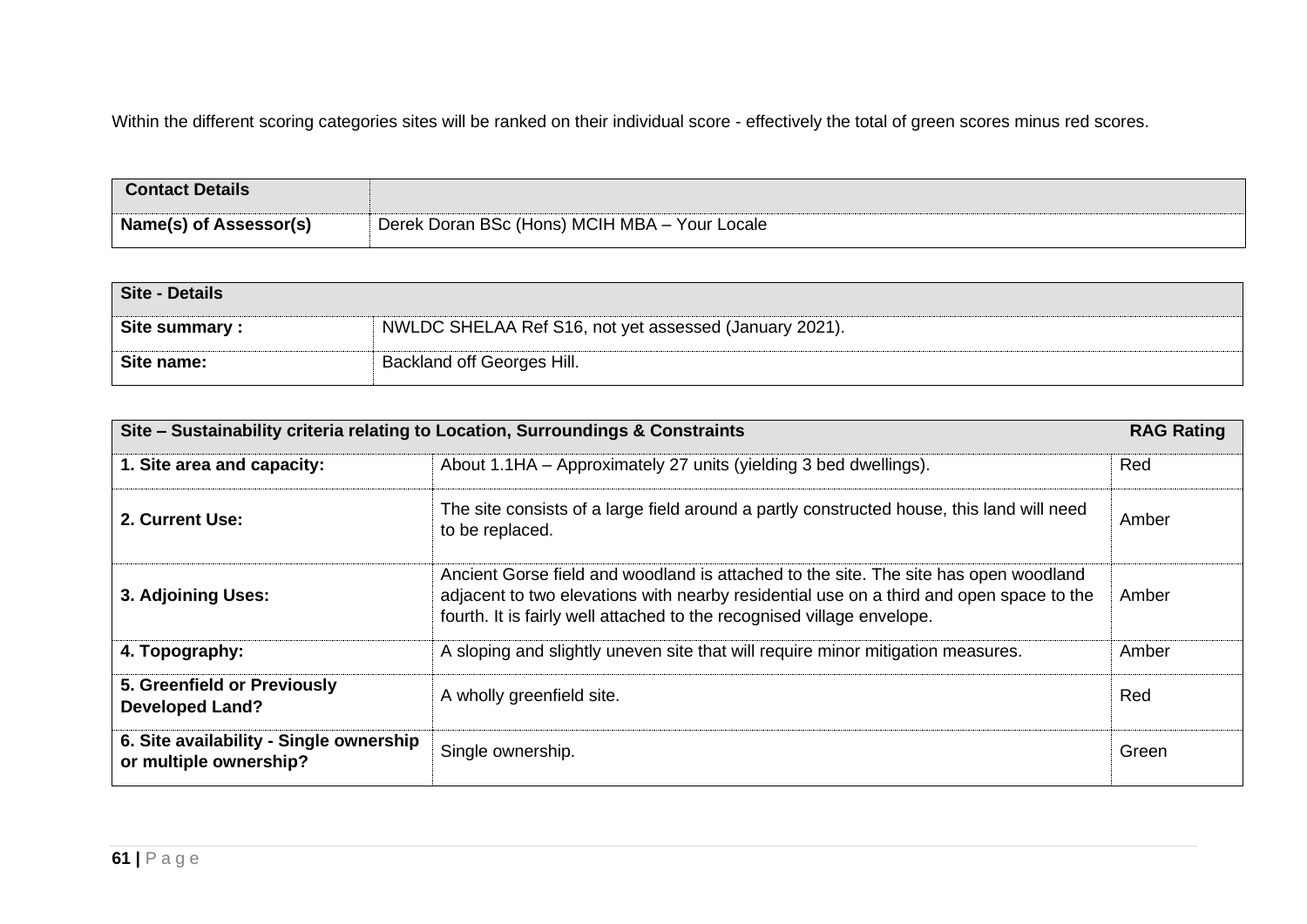| Site - Sustainability criteria relating to Location, Surroundings & Constraints |                                                                                                                                                                                                                                                                                                                                                                                                                                                                                                                                            |       |
|---------------------------------------------------------------------------------|--------------------------------------------------------------------------------------------------------------------------------------------------------------------------------------------------------------------------------------------------------------------------------------------------------------------------------------------------------------------------------------------------------------------------------------------------------------------------------------------------------------------------------------------|-------|
| 7. Landscape & Visual Impact (LVIA)<br>considerations.                          | The site sits in a very prominent and elevated position on St Georges Hill on one of the<br>entrances into the village, it is visible from Linby Hall although it is screened on one<br>aspect by a row of houses. The location feels very rural in character and there are long<br>distant panoramic views and vistas in to and out of the site. Development would cause<br>a less than substantial harm to the overall setting and amenity of the village as it is<br>along the main road and in a very elevated and prominent position. | Amber |
| 8. Important Trees, Woodlands &<br><b>Hedgerows?</b>                            | Three boundaries of the site have significant woodland and there are sections of<br>hedgerow surrounding the site and a small number of trees remaining within the site.<br>An extensive coverage of trees and shrubs has been cleared from the site previously.<br>Any further development will undermine the setting of the adjacent woodland in this<br>National forest location.                                                                                                                                                       | Amber |
| 9. Relationship with existing pattern<br>of built development?                  | The site forms a large area of land on the Northern tip of the settlement and has a very<br>poor relationship to it. The land is relatively open and in a very prominent position, this<br>will be impossible to remediate.                                                                                                                                                                                                                                                                                                                | Red   |
| 10. Quality of ridge and furrow?                                                | None identified.                                                                                                                                                                                                                                                                                                                                                                                                                                                                                                                           | Green |
| 11. Listed Building or important<br>heritage assets and their setting?          | Hough Mill is adjacent including a restored well, a rope making pond and a further<br>archaeological project on Gorse Field, development would undermine the settings of<br>these heritage assets.                                                                                                                                                                                                                                                                                                                                         | Amber |
| 12. Local biodiversity score?                                                   | A low score of 2, great crested newts confirmed in 2 ponds within 400m.                                                                                                                                                                                                                                                                                                                                                                                                                                                                    | Amber |
| 13. Pavement access to and from the<br>site?                                    | Although a footway is found along the main road on St Georges Hill it appears<br>impossible to secure a separate footway to the site. The only solution would be a "joint"<br>highways and pedestrian access that is not usually safe for this scale of development. It<br>appears very difficult to link the site into the nearby footway, with significant<br>improvements required.                                                                                                                                                     | Amber |
| 14. Impact on existing vehicular<br>traffic?                                    | The impact of further traffic created by this site would be a significant issue. There are<br>parked cars overnight, during early morning and evening time noted towards the village<br>on the same side as this field. An increase in traffic caused by this site would require                                                                                                                                                                                                                                                           | Amber |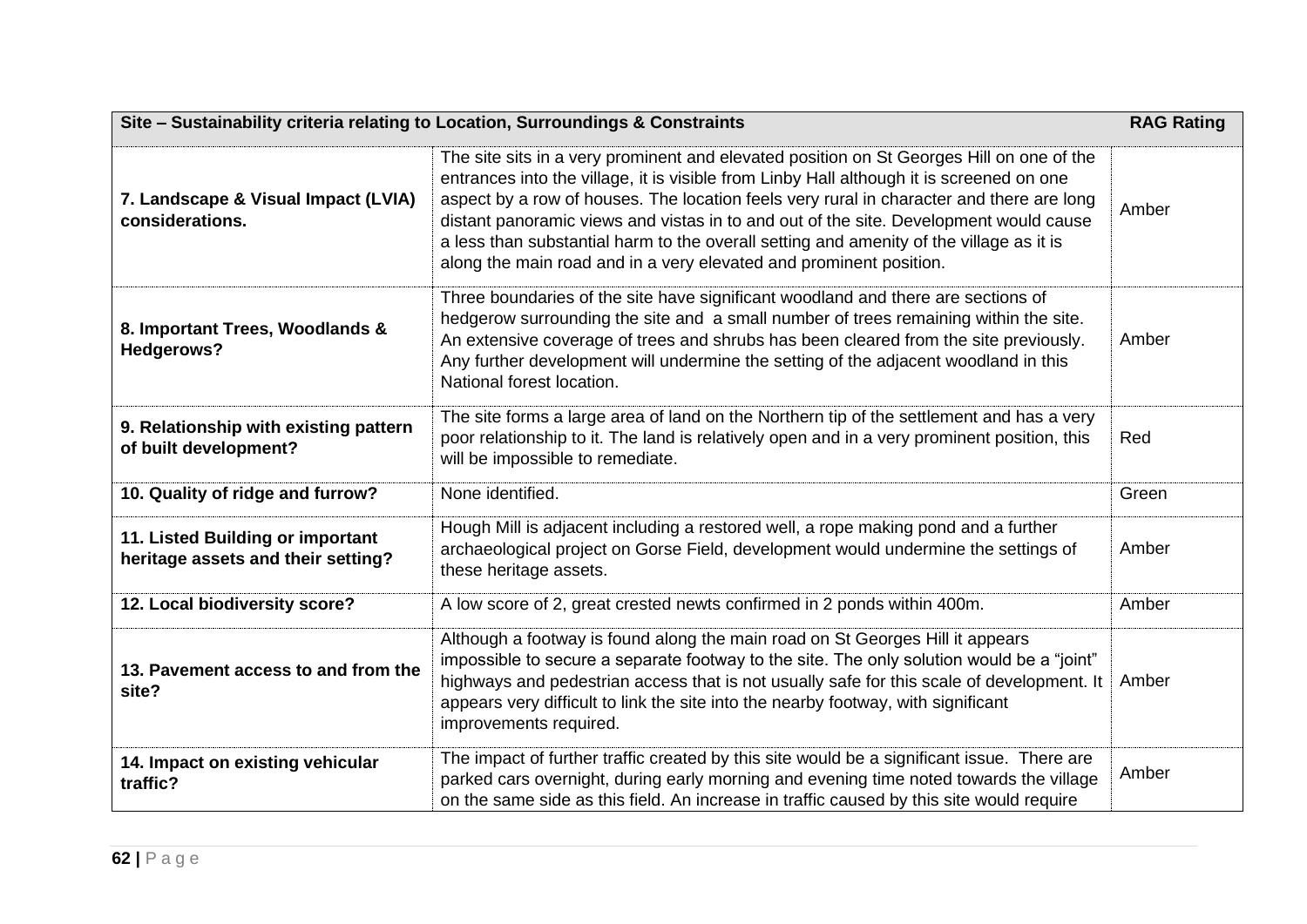| Site - Sustainability criteria relating to Location, Surroundings & Constraints        |                                                                                                                                                                                                                                                                                                                                                                                                                |       |
|----------------------------------------------------------------------------------------|----------------------------------------------------------------------------------------------------------------------------------------------------------------------------------------------------------------------------------------------------------------------------------------------------------------------------------------------------------------------------------------------------------------|-------|
|                                                                                        | further investigation. Furthermore, the speed of the traffic would cause an issue<br>coming out of the site, the opening would be opposite residential properties already in<br>existence.                                                                                                                                                                                                                     |       |
| 15. Adequate vehicular access to<br>and from the site?                                 | A small track serves the site from a narrow entrance between existing residential units<br>and it appears impossible to provide an adequate visibility splay without the active<br>support of one, two or three third party landowners supplying their land (they hold<br>ransom strips). An early dialogue with the highways authority is required as the site<br>may not be accessible to vehicular traffic. | Red   |
| 16. Distance to public transport<br>(specifically a bus stop with current<br>service). | The nearest bus stop and a brick built shelter is within 200m of the centre of the site.                                                                                                                                                                                                                                                                                                                       | Green |
| 17. Distance to school?                                                                | A distance of more than 750m from the centre of the site.                                                                                                                                                                                                                                                                                                                                                      | Red   |
| 18. Distance to designated village<br>centre (village hall).                           | The village hall is a distance of more than 550m from the geographical centre of the<br>site.                                                                                                                                                                                                                                                                                                                  | Red   |
| 19. Current existing informal/formal<br>recreational opportunities on site?            | Yes, the woodland and the other heritage attractions are well used and provide a formal<br>and informal recreation use.                                                                                                                                                                                                                                                                                        | Amber |
| 20. Ancient monuments or<br>archaeological remains?                                    | An archaeological dig is taking place on an adjacent site, but nothing has been yet<br>found on the actual site.                                                                                                                                                                                                                                                                                               | Green |
| 21. Any public rights of ways/bridle<br>paths?                                         | A long distance footpath crosses through the central area of the site and development<br>would require significant re-routing.                                                                                                                                                                                                                                                                                 | Red   |
| 22. Gas, oil, pipelines and<br>networks/electricity/telecoms<br>transmission network?  | A cable is within the boundary of the site and will require relocating.                                                                                                                                                                                                                                                                                                                                        | Amber |
| 23. Any nuisance issues (noise, light,<br>odour)?                                      | Minor traffic noise from St Georges Hill is an ongoing concern.                                                                                                                                                                                                                                                                                                                                                | Amber |